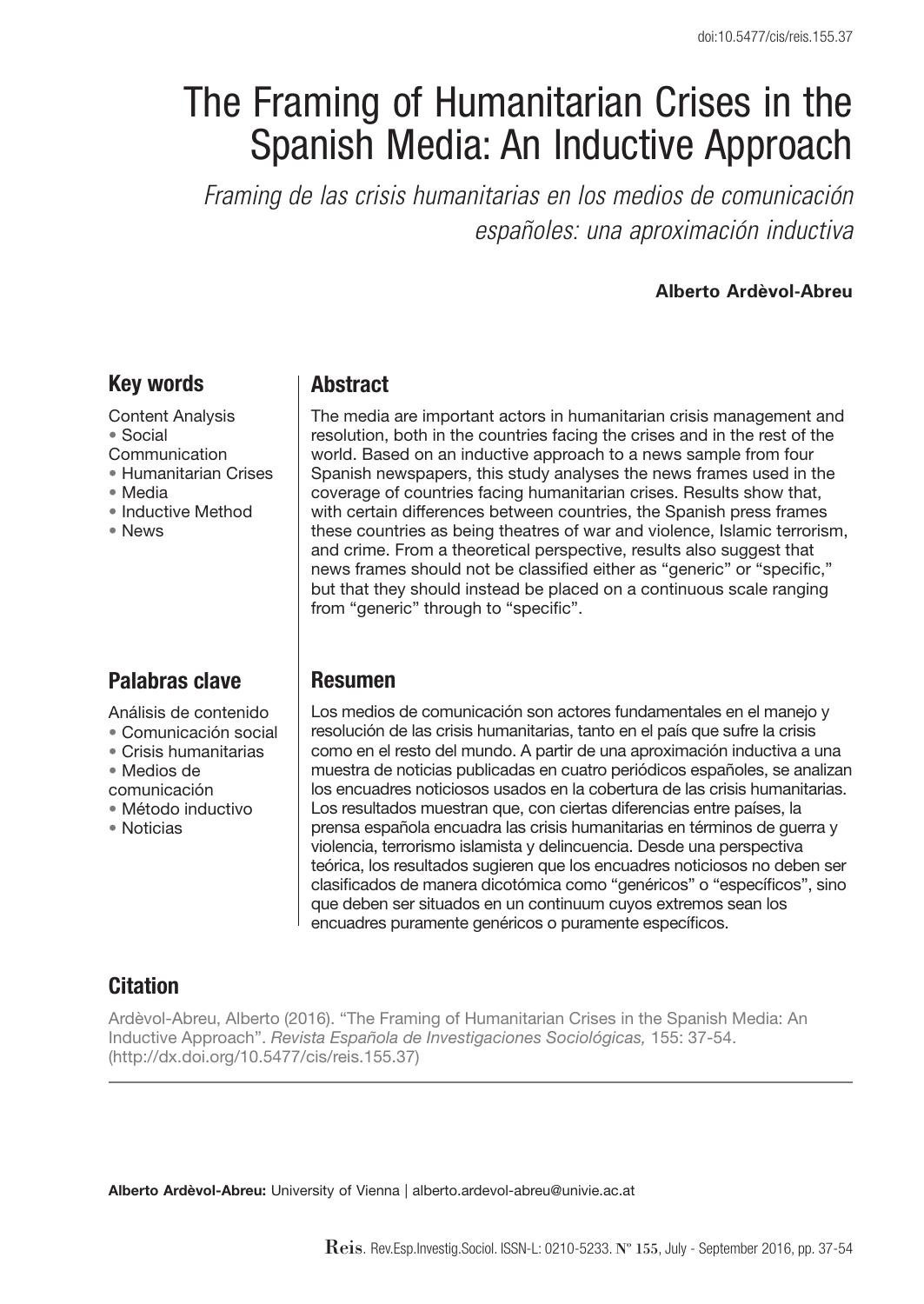# **INTRODUCTION**

In 2009, 30 countries, 19 of which were African, experienced a humanitarian crisis (Escola Cultura de Pau, 2010)<sup>1</sup>. Most of these crises were the result of armed conflicts in already fragile contexts, where a weak or failed state could not manage the situation or, in the worst cases, were complicit in it. Hunger, violence and forced displacement of the civilian population were both causes and consequences of the humanitarian crises: more than 1 billion people worldwide are undernourished, and a quarter of children under 5—165 million—suffer from stunted growth caused by nutritional deficiencies (OCHA, 2009; Unicef, 2012). Global armed conflict kills nearly 700,000 people every year, about 90% of whom are civilians2. Violence and human rights violations often result in the forced displacement of the population both within and across borders. The Internal Displacement Monitoring Centre (2009) warned that the number of refugees exceeded 15 million, while 27 million remained within their own countries as internally displaced persons.

The media are important actors in humanitarian crisis management and resolution, not only in the countries where the crises take place, but also in the rest of the world, as they are frequently the only source of information for the population of "Northern countries"3. Empirical work based on agenda-setting theory has shown that media influence on the audience is greater for unobtrusive issues, in which the experience is mainly vicarious, mediated, or second-hand (McCombs, 2004). In 1992, after the U.S. military intervention in Somalia, the term "CNN effect" was coined to refer to the ability of the media to mobilise international resources for a country in a critical situation. The CNN effect predicts that media coverage forces democratic governments to respond to situations of injustice by generating public opinion pressure. From then on, the media would (or at least were expected to) constitute a guarantee for more balanced and mutually supportive relationships between *Northern and Southern countries.*

Although subsequent research has shown that this influence can occur only at certain times and under specific conditions (e.g. Livingston, 1997; Walgrave and Manssens, 2001), news coverage is one of the factors that impacts humanitarian actors, both from within the concerned country—government and institutions, people, and local NGOs and from other countries—governments, donor countries, UN agencies, NGOs, and public opinion. Therefore, the media agenda can influence the political agenda through the public agenda. However, these three agendas influence each other in a reciprocal manner, and the relative importance of each one may be different.

The media coverage of humanitarian crises is often sporadic, as news may be linked to emergencies and to those events of a spectacularly dramatic nature, especially

<sup>1</sup> For the selection of countries, the criteria of the *Escola Cultura de Pau* (2010) were used. *Escola Cultura de Pau* releases an annual report that includes the complete list of countries undergoing a humanitarian crisis, taking into account four indicators: severity of food crises, number of internally displaced persons as a result of violence, number of refugees, and amount of funds requested by the United Nations in order to deal with the situation (flash appeals). In 2009 there were 30 countries affected in this way: Colombia, Guatemala, Ivory Coast, Guinea, Mali, Mauritania, Niger, Nigeria, Burundi, Central African Republic, Chad, Democratic Republic of Congo, Ethiopia, Eritrea, Kenya, Somalia, Sudan, Uganda, Madagascar, Zimbabwe, Iraq, Palestine, Yemen, North Korea, Burma/Myanmar, Philippines, Afghanistan, Pakistan, Nepal and Sri Lanka.

<sup>2</sup> *Las armas causan 700.000 muertes al año* (2009, October 7) (Weapons cause 700,000 deaths a year). *Radiotelevisión Española*. Retrieved from http://www.rtve. es/noticias/20091007/las-armas-causan-700000-muertes-ano/295455.shtml

<sup>&</sup>lt;sup>3</sup> The notion of "development" and the terms "underdeveloped" or "developed" will be deliberately avoided. In this article, the concept of "Northern countries" refers to Europe, United States, Canada, Japan, and Australia.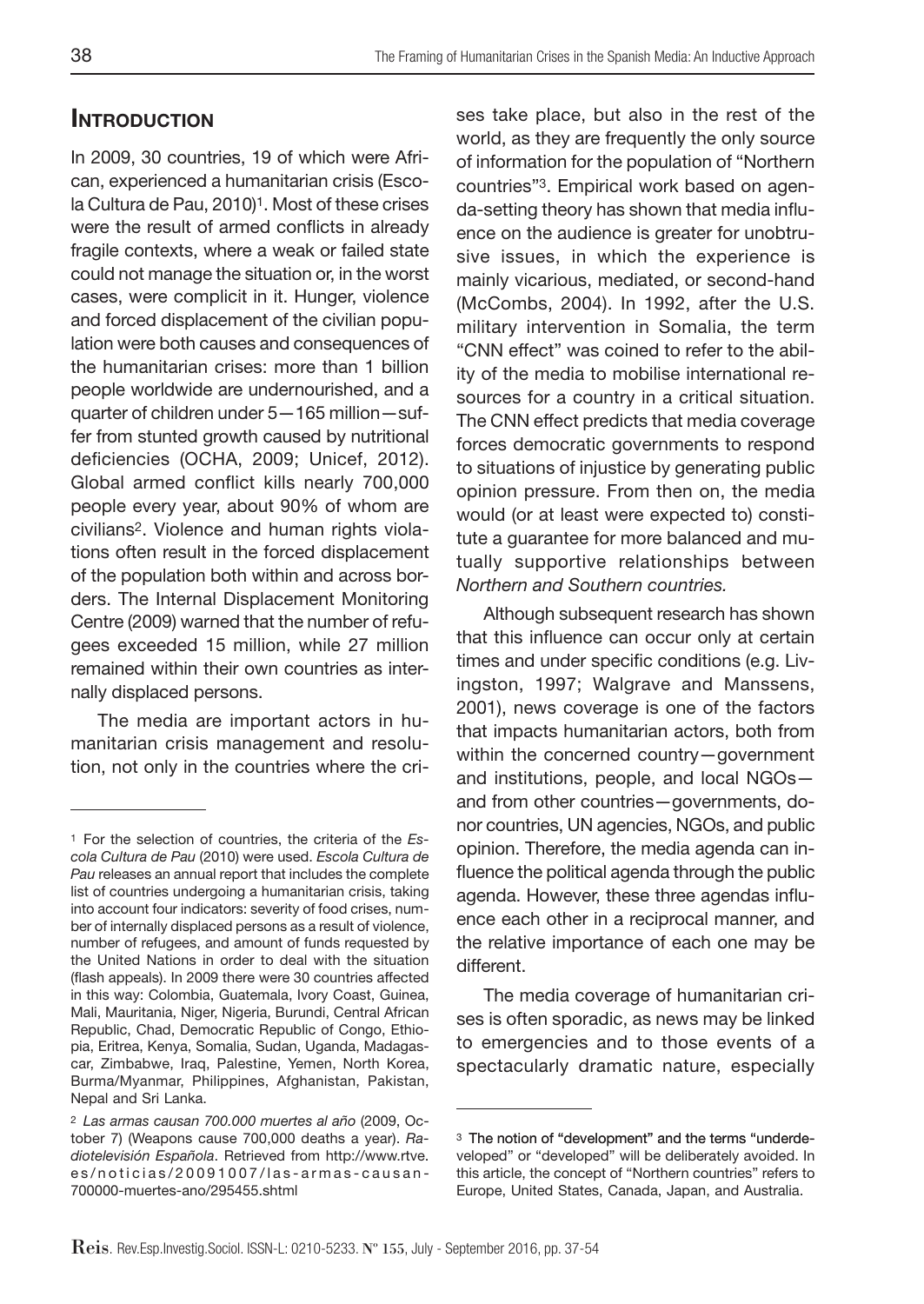when attention-grabbing images are available. Meanwhile, the chronic nature of poverty and an explanation of its root causes are forgotten. Crises are often reported in a predictable manner, usually forced to fit into a pre-existing mould that makes them all equal under the public gaze. As Toledano and Ardèvol-Abreu (2013) found, news media turn crises into "good and bad" stories, without explaining the underlying causes, and they abandon their monitoring before the crises concludes, thereby depriving the audience of *information about their outcome.*

# Framing and media effects on the audience

News stories are textual and visual constructions organised around a central axis of thought, a certain perspective (or frame) built by a journalist that provides a framework for the audience's interpretation of the message. Although the theory lacks a clear and unambiguous conceptualisation (e.g. Gorp, 2007; Weaver, 2007), framing is usually defined as a process in which some elements of reality are selected to construct a narrative that highlights the connections between objects, thereby promoting a particular definition of an issue or a problem, a "causal interpretation, moral evaluation, and/or treatment recommendation" (Entman, 1993: 53). Some recent contributions have revealed links between interpretative frames and culture, with the creation of social meaning being rather diachronic in nature (e.g. Entman, 2003, 2010). The media, therefore, may not be the most important players in processes of framing social reality, even when it comes to the construction of media frames themselves. According to the "cascading network activation model" (Entman, 2004; 2010), interpretative frames are vertically transmitted from the administration and other elites to the public via news media and media frames.

# Generic and Issue-Specific frames: Inductive Approaches

Building on previous studies of media frames, Vreese (2005) proposed a dichotomised typology of frames: *generic* versus *issue-specific*. Generic frames "transcend thematic limitations" (Vreese, 2005: 54) and work on a wide range of events, even in different physical, temporal and cultural contexts (e.g. Hwang *et al.,* 2007; Rhee, 1997). Conversely, specific frames can only be applied to the news coverage of particular topics (e. g. Igartua *et al.,* 2005; Neuman *et al.,*  1992; Semetko and Valkenburg, 2000). According to this classification, frames such as "strategy," "game," "episodic," or "thematic" are generic news frames; while "conservative attack scandal" or "Clinton behaviour scandal" (Vreese, 2005) are issue-specific. The categorisation of some other frames may however be problematic, or at least questionable. Thus, the "talk", "fight", impasse", and "crisis" news frames identified in a study on the public perception of the US public deficit (Jasperson *et al.,* 1998) have been considered as being issue-specific (Vreese, 2005). Nevertheless, it could be argued that, while these news frames are more specific than "strategy" or "game", they are also more generic than the "Clinton behaviour scandal."

The inductive approach has been a common procedure to detect both issue-specific and generic frames in a sample of news stories (e.g. Igartua *et al.,* 2005; Neuman *et al.,*  1992). When a deductive approach is chosen, researchers predefine the media frames they are going to consider and then they apply content analysis to the news in order to find these frames in the texts and/or images.

# Framing Humanitarian Crises

Overall, news about impoverished countries focuses on a limited list of topics: social unrest and riots, war, terrorism, crime, coups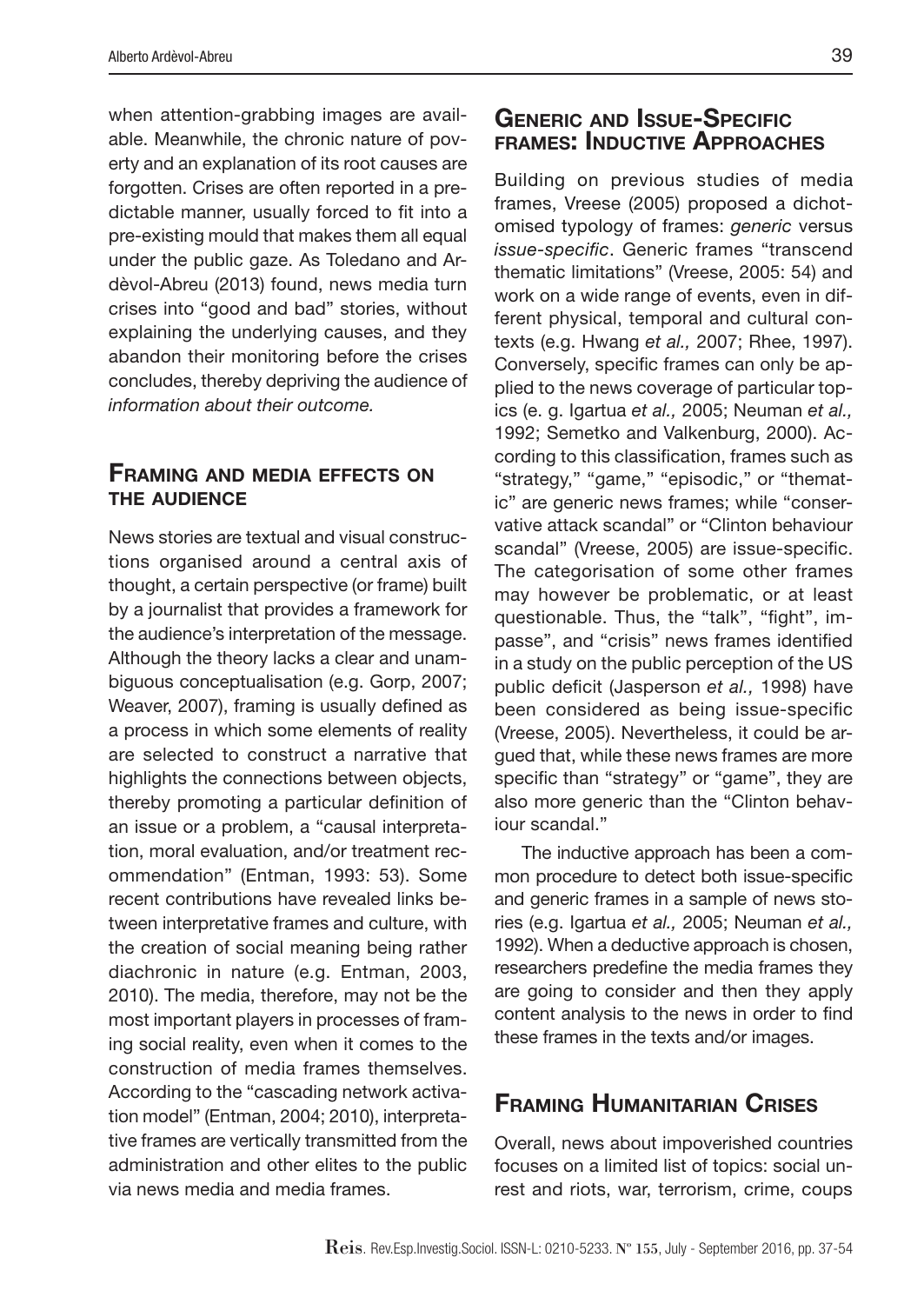and assassinations and natural disasters (Larson, 1979). But framing theory indicates that the same issue can be framed differently (e.g. Price, *et al.,* 1997; Rhee, 1997). Framing scholars have studied the media portrayal of some countries facing humanitarian crises (e.g. Edy and Meirick, 2007; Kareithi and Kariithi, 2008; Lim and Seo, 2009). However, there has yet to be an analysis of media portrayal of countries facing humanitarian crises as a group, looking for possible patterns across countries and moving beyond case studies. In addition, no framing study for the media coverage of any of these countries has been conducted for the Spanish context. This leads to the first research question:

# *RQ1: What are the dominant news frames in Spanish media portrayals of countries facing humanitarian crises?*

The traditional dependence of most news media on external sources (e.g. news wires), especially in international reporting, may have become intensified as a result of the crisis in Western media. Before the 2008 financial crisis, Gorp (2007) argued that media outlets seemed to talk with a single voice. Information production and organisational routines resulted in homogeneity: the same issues were portrayed in the same manner. In Spain, a content analysis of the international section of the *El País*, *El Mundo*, *Abc* and *La Razón* newspapers showed that 100% of the information appearing in the headlines of the sample came from a news agency (Gelado Marcos, 2009). The study concluded that, despite the ideological differences between newspapers, the discourse was almost the same. "The number of publications [is] irrelevant, since what really matters is the number of news agencies providing information to the mass media" (Gelado Marcos, 2009: 270). These previous findings lead to the first hypothesis of this study:

*H1: News frames used in portrayals of countries facing humanitarian crises are the same across Spanish media, regardless of varied editorial lines.* 

Different humanitarian crises in different countries have common features, especially considering the impact on people. However, they are often framed differently. Thus, North Korea has been portrayed in terms of "military threat", "human rights violation" and "dialogue partner" (Lim and Seo, 2009); U.S. military action in Somalia in 1992 was described, at first, as a "humanitarian intervention", then as "national reconstruction", while the Somalis were finally considered as being "ungrateful" and even "terrorists" (Kareithi and Kariithi, 2008); the conflict in Zimbabwe has been framed as "unavoidable", "damned" and "good for nothing" (Radu, 2011); India has been depicted as a "friend" country (of the United States), etc. Based on the preceding literature, this study poses the second hypothesis and research question:

*H2: Each of the countries facing a humanitarian crisis is framed differently.*

*RQ2: What news frames—or set of them characterise the media portrayal of each of the countries facing a humanitarian crisis?*

# **METHOD**

# Sample

The population was comprised of all the news stories<sup>4</sup> centred on countries facing humanitarian crises published in the second half of 2009 in the Spanish general press circulating in the whole country, according to the criteria

<sup>4</sup> All pieces of news presenting the characteristics of "classic" informative and interpretative genres: news, photo news, news reports, feature articles, interviews, and news flashes. Comments and opinion were excluded.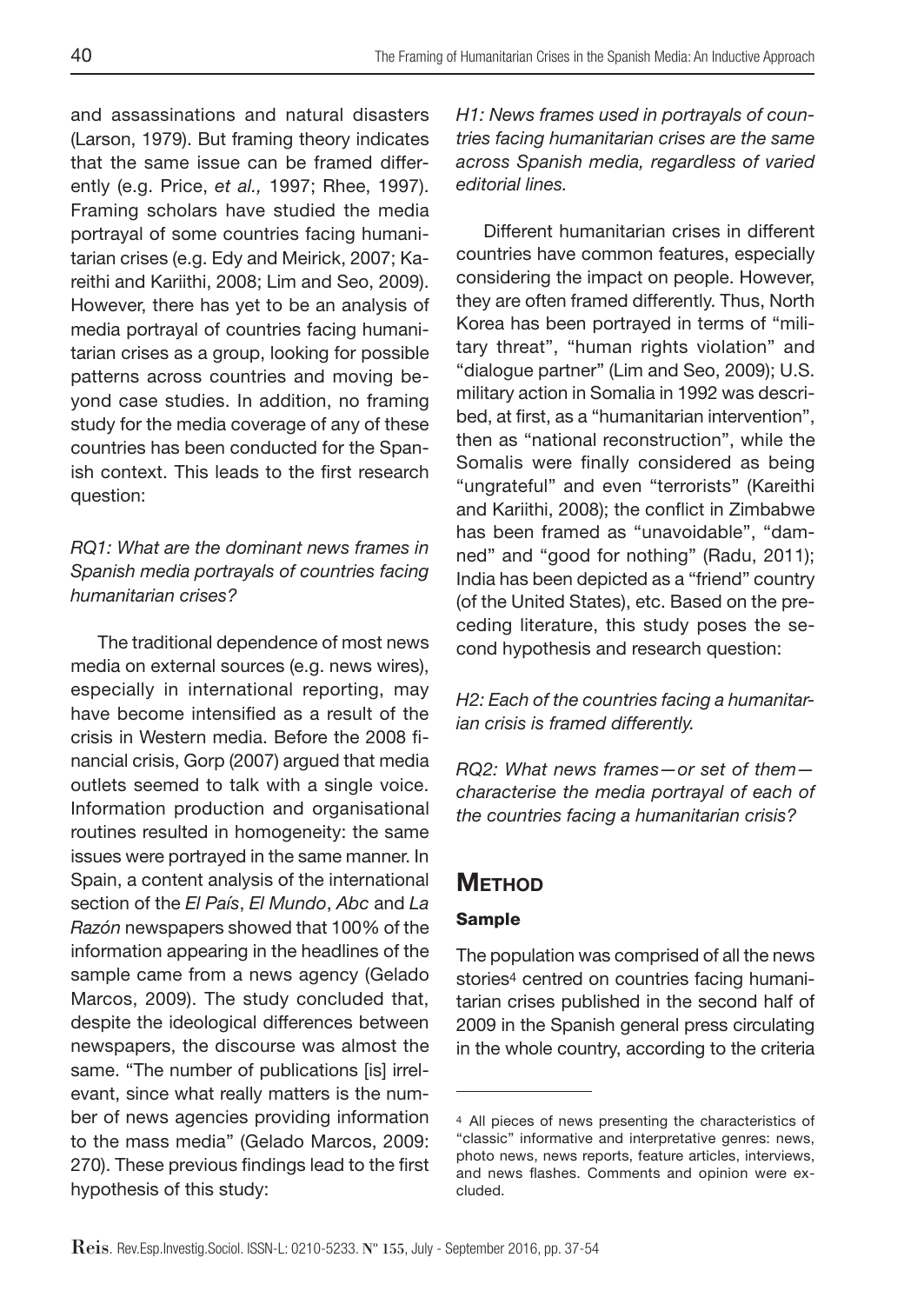of the *Escola Cultura de Pau*. The study focused on the print editions of the *El País*, *El Mundo*, *Abc*, and *Público* newspapers. These newspapers were selected on the basis of ideological diversity and social influence, the latter being assessed in terms of circulation and distribution data. In 2009, the four newspapers had a combined circulation of just over a million copies per day (OJD, 2011).

The analysis period (July-December 2009) was selected according to time proximity, as it was the newest information at the time of data collection. The year 2010 was excluded because in January and July two natural disasters took place: the earthquake in Haiti and floods in Pakistan. These events could have distorted media coverage. About 40% of the total humanitarian assistance that year was devoted to these two crises (Escola Cultura de Pau, 2011), and was given extensive media coverage.

Six weeks of the second half of 2009 were used to build a randomly selected sample. Each week corresponded to one of the analysed months, in such a way that one Monday, one Tuesday, one Wednesday, one Thursday, one Friday, one Saturday and one Sunday from each month were included. A review of the news stories published in the selected days resulted in 566 units of analysis—news stories—concerning any of the 30 countries facing a humanitarian crisis.

#### Registration Form

Following the "qualitative immersion" model proposed by Igartua *et al.* (2005) for the development of their News Frames of Immigration Scale, a registration form was created in order to collect keywords, sentences and expressions from the news stories. This information was copied in the registration forms, which included nine categories: actors, definition of actors, actions undertaken by actors, actions undertaken in countries facing crises, geographic locations, physical spaces, time frames, causes of the event,

and consequences of the event. Only the last two were not present in Igartua et al.'s (2005) original study. However, Entman (1993; 2003) defines frames as usually including a "causal interpretation". For this reason, it was considered appropriate to incorporate the "causes" and "consequences" of the event as a category of analysis.

In the first step, registration forms were filled in with direct quotes from a subsample (10% of the news stories). All keywords, sentences and expressions from the subsample referred to the categories of analysis were copied to the forms. In the second step, this information was systematised in order to create a manageable number of items for the scale. For example, all politicians featured in news stories belonging to any of the Spanish opposition parties (*Partido Popular*, *Izquierda Unida*, *Convergència i Unió* or *Partido Nacionalista Vasco*) were included in an inclusive item named "members of the Spanish political opposition". This process was repeated for all categories of analysis, so a primary News Frames of Countries Facing Humanitarian Crisis (NFHC) scale that included 261 items was created.

#### Measures

The 261 items mentioned in the previous paragraph were converted into 261 variables, which were measured on a 0-2 scale. A value of "0" was given if the news story did not mention the item; "1" if it was mentioned only once, and "2" if it was mentioned two or more times. To ensure the reliability of the coding process and to control for potential biases, two people—a graduate student and the author of this article—coded 10% of the sample. The remaining 90% was coded only by the author. The average percentage of agreement was 98.16%5, while average Co-

<sup>5</sup> Ranging from a minimum of 85.70% to a maximum of 100%.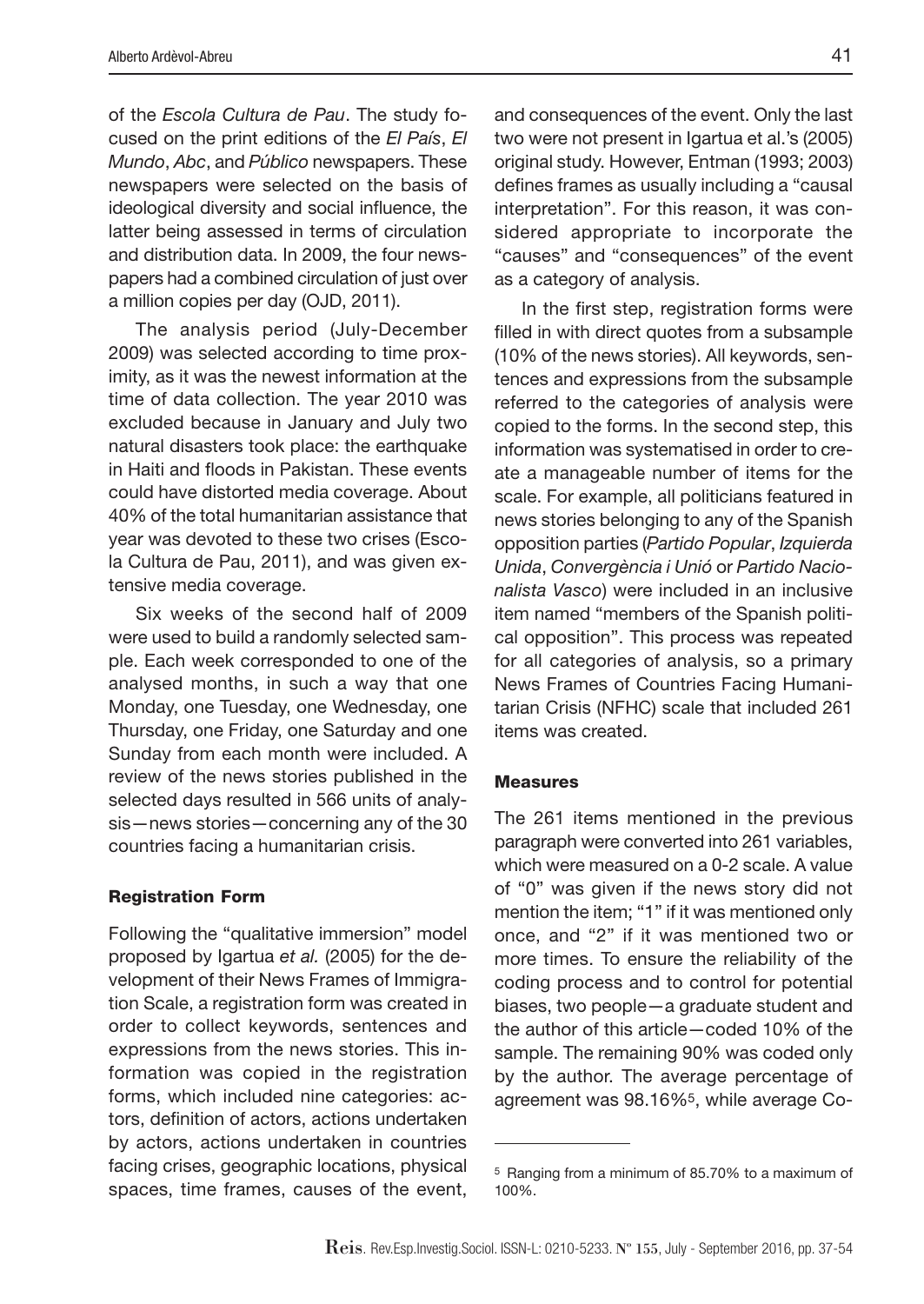hen's kappa was .926, which indicated a high level of reliability. The statistical analyses were conducted in IBM SPSS Statistics.

# STATISTICAL ANALYSES

In order to analyse the factorial structure of the primary NFHC Scale, a first Principal Component Analysis with Varimax rotation was conducted, after which 77 factors with an eigenvalue greater than 1 were obtained. These 77 factors explained 75.1% of the variance. The quality of the analysis was assessed by calculating the value of Kaiser-Meyer-Olkin (KMO) statistic and the *p* value of Bartlett's chi-square test (KMO = .67, chisquare test of Bartlett  $p < .001$ ). Only those items obtaining a significant and relevant factor weight  $(≥ .30)$  in any of the factors were then selected, while the rest were discarded. Items with negative factor weights were also removed because they could not define a frame, as they had a tendency to not appear in the news stories when the other items did.

Once the items with lower factor weight were discarded, 77 new variables were created from simple unweighted sums of the relevant items in each factor. A second-order factor analysis was conducted on these new variables in order to find a simpler solution. This second rotation resulted in 26 components that explained 67.5% of the variance; (KMO = .59, Bartlett's chi-square test  $p < .001$ ). To construct the final scales, Cronbach's alphas were calculated, removing those items that decreased the alpha value and thus the reliability of the scale. Four factors were removed, as they consisted of only two items, which was not considered enough to define a frame. Reliability tests yielded alpha values smaller than .50

for six other factors that were also removed. Three other factors that were difficult to interpret were also removed (See final alpha values in Table 1).

# **RESULTS**

Table 1 shows the main news frames used in the media portrayal of countries facing humanitarian crises, which answer the first research question. Each frame has been named according to the items which define it. Some of the frames (GF6 and GF13) show low alpha values, but were kept due to the exploratory nature of this study, with a high number of variables and countries analysed together.

After identifying the 13 news frames, some were found to have a more "generic" character (applicable across a multitude of humanitarian crises), while others were more "specific" (applicable only to a given crisis in a particular country). Framing literature has traditionally used a dichotomised classification, according to which a frame can be either "generic" or "specific," without considering a more progressive or nuanced approach. Hence, each of the detected frames should be considered as specific, as they were only applicable to countries experiencing a humanitarian crisis. However, some of the frames mentioned in Table 1 were more specific than others. Rather than a dichotomous classification of "generic" versus "specific" frames, results obtained in this study suggest a *continuum* from "generic" to "specific" frames.

After detecting the 13 dominant news frames, a definitive NFHC was developed, including only those items whose factor load was statistically significant for at least one factor. The final scale was composed of 178 items. Table 2 shows GF2 as an example. Because of space limitations all of the items have not been included.

<sup>6</sup> Ranging from a minimum of .65 to a maximum of 1. Only in 3 of the 261 variables were kappa values smaller than .70 obtained.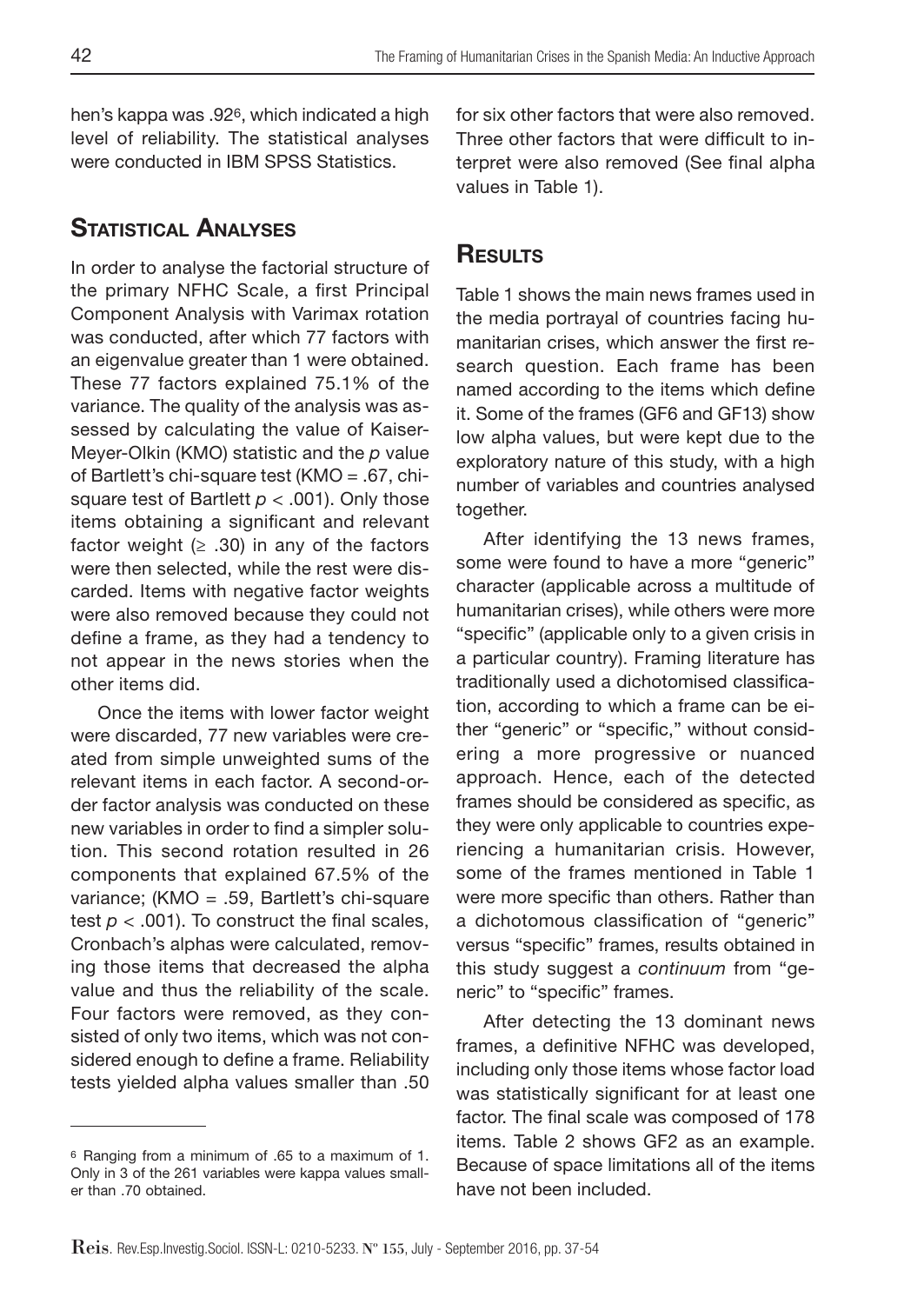|  | <b>TABLE 1.</b> News frames of countries facing humanitarian crises |  |  |  |  |
|--|---------------------------------------------------------------------|--|--|--|--|
|--|---------------------------------------------------------------------|--|--|--|--|

| Frame                                                                                                                       | <b>Defining Items</b>                                                                                                                    | $\alpha$ |
|-----------------------------------------------------------------------------------------------------------------------------|------------------------------------------------------------------------------------------------------------------------------------------|----------|
| SF1.-"Escalating conflict between Colombia and Ven-<br>ezuela-Ecuador regarding the installation of U.S.<br>military bases" | 13, 14, 15, 16, 17, 18, 39, 40, 68, 85, 121,<br>127, 130, 136, 140, 171, 175, 176, 195,<br>202, 230, 240, 257                            | 0.90     |
| GF2.-"Elections in countries facing crises as fraudu-<br>lent processes in need of foreign supervision"                     | 4, 5, 25, 26, 31, 33, 46, 48, 56, 57, 58, 59,<br>60, 96, 134, 188, 237, 259                                                              | 0.87     |
| SF3.-"Somalia, country of origin of pirates who kidnap<br>fishermen"                                                        | 7, 8, 28, 36, 62, 63, 75, 81, 87, 93, 98, 100,<br>106, 107, 119, 120, 123, 138, 157, 163,<br>185, 189, 190, 201, 203, 204, 205, 206, 243 | 0.91     |
| GF4.-"Countries facing crises as a hotbed of Islamic<br>terrorism which has to be fought internationally"                   | 1, 2, 3, 6, 9, 35, 42, 43, 47, 55, 86, 108, 109,<br>118, 122, 141, 143, 144, 186, 187, 191,<br>227, 235, 248                             | 0.81     |
| GF5.-"Request for international troops to maintain se-<br>curity in the country facing crisis in an electoral<br>context"   | 12, 24, 34, 66, 67, 71, 80, 100, 102, 110,<br>116, 118, 120, 134, 137, 194, 201, 220, 229                                                | 0.87     |
| GF6.-"Countries facing crises as scenarios for kidnapping<br>and extortion by some groups who operate outside<br>the law"   | 81, 82, 87, 241, 260                                                                                                                     | 0.57     |
| GF7.-"Need for legal reforms in the countries facing<br>crises to counter abuse against women"                              | 11, 64, 65, 154, 247, 256                                                                                                                | 0.81     |
| GF8.-"Countries facing crises as international aid and<br>solidarity recipients"                                            | 44, 76, 104, 105, 124, 126                                                                                                               | 0.81     |
| GF9.-"Parliamentary debate on sending troops to a<br>country facing crisis to fight armed groups"                           | 12, 20, 24, 27, 32, 34, 66, 67, 70, 71, 80,<br>110, 116, 118, 137, 196, 201, 220, 228                                                    | 0.86     |
| GF10.-"Islam as the cause of ethnic and religious con-<br>flicts"                                                           | 10, 21, 148, 226, 231, 232, 238, 258                                                                                                     | 0.70     |
| SF11.-"Occupation of the Palestinian territory by the<br>Government of Israel"                                              | 22, 23, 45, 111, 113, 129, 139, 170, 208,<br>233                                                                                         | 0.88     |
| GF12.-"Sanctions by the international community be-<br>cause of the nuclear weapons race of a coun-<br>try facing crisis"   | 19, 69, 88, 128, 135, 249                                                                                                                | 0.66     |
| GF13.-"The people in a country facing crisis as victims<br>of armed conflict"                                               | 35, 47, 52, 101, 117, 118, 199                                                                                                           | 0.51     |

# Intensity of the News Frames in the Sample

To calculate the intensity of each news frame in the whole sample, 13 new variables were created by adding the values obtained in the defining items of every frame for each news story. Thus a figure that indicated the strength of the presence of every frame on each news story was obtained: the higher the value, the greater the presence of the frame in the unit of analysis. Conversely, when a given frame was not present in a news story, the value would be zero.

As shown in Table 1, the number of items accounted for in each frame varied, so the scores for each news story in each frame were measured in different scales. Thus, in SF3, "Somalia, country of origin of pirates who kidnap fishermen", the highest theoretical score was 58, as it was composed of 29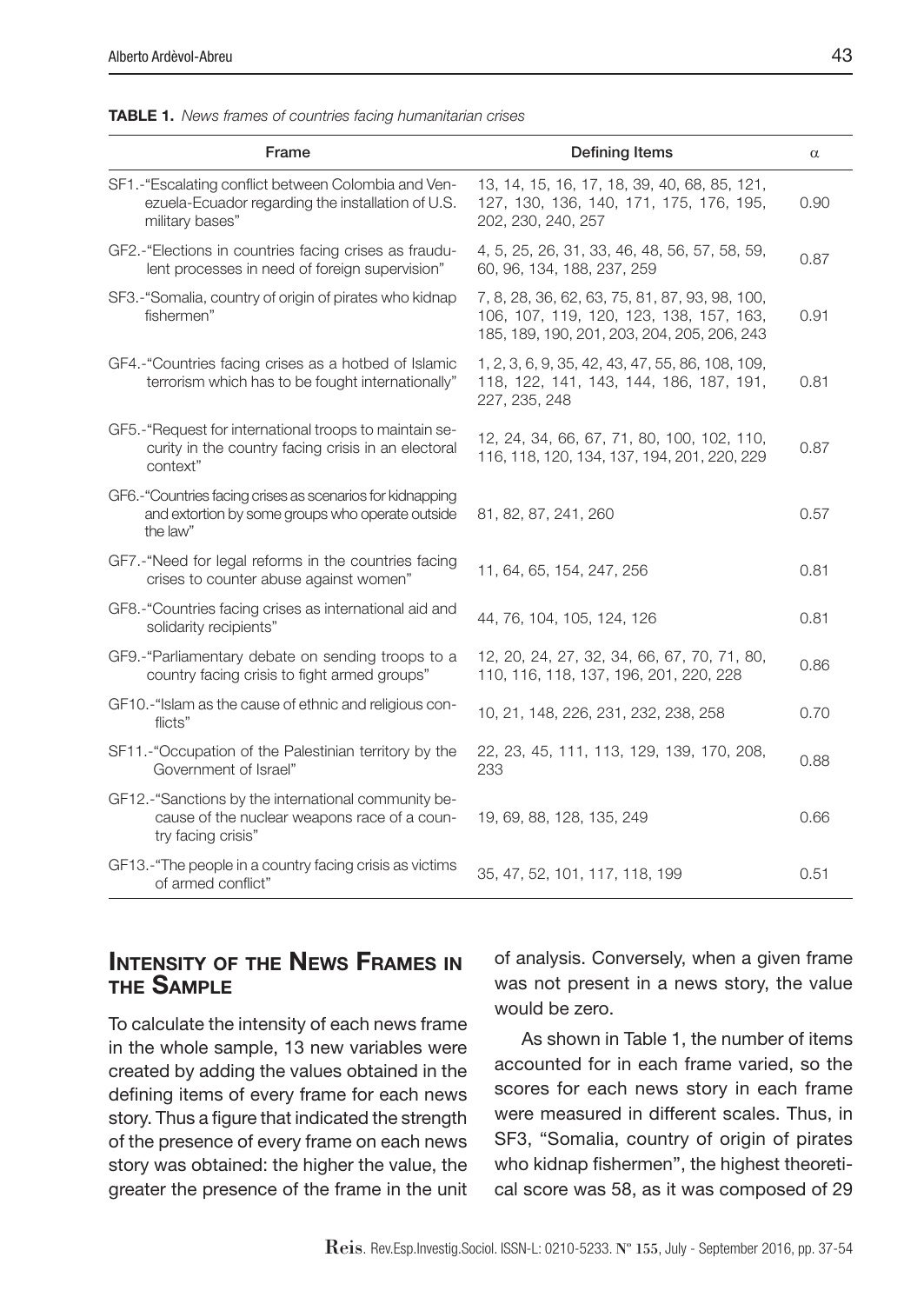TABLE 2. *"Generic" news frame 2: "Elections in countries facing crises as fraudulent processes in need of foreign supervision"*

#### Actors

- 24.-Electoral commission, electoral board or similar electoral bodies
- 25.-Aspirants to elected positions
- 26.-Any level of the government of the country facing crisis
- 27.-The opposition of the country facing crisis
- 28.-The head of government / state of the country facing crisis
- 29.-UN (General Assembly or any agency)

#### Definition of actors

- 30.-Political rivalries between actors is mentioned
- 31.-The illegitimacy of the office that an actor holds is mentioned

#### Actions undertaken by actors

- 32.-Commit any fraud or irregularity in an election
- 33.-Resign, retire from the electoral race
- 34.-Stand for election
- 35.-Tally the votes
- 36.-Win or lose elections
- 37.-Appoint someone to a position

#### Actions undertaken in countries facing crises

38.-Their elections are externally supervised in some way

#### Physical spaces

39.-Electoral colleges

#### Causes of the event

40.-Electoral process-related causes

#### Consequences of the event

41.-Electoral consequences take place, political posts are renewed, etc.

items that could take values from 0 to 2. GF6, "Countries facing crises as a scenario of kidnapping and extortion by some groups who operate outside the law" was composed of only five items, so a news story could obtain a maximum of 10 points in this frame. The next step was therefore to standardise the scale and adjust the scores so that the lowest possible score was 0 (no presence of the frame) and the highest, 10 (maximum presence) for every frame. After this weighting, the intensity of each frame was quantified, for which the frames considered as "generic"

and "specific" were analysed separately. As shown in Tables 3 and 4, "specific" frames (SF) had higher values than "generic" (GF), since for quantifying the former, only news stories about the country to which each frame referred were considered.

Table 3 shows important differences in the intensity of the presence of every frame in the sample. For example, the average presence of the GF7, "Need for legal reforms in the countries facing crises to counter abuse against women" was purely token—0.11 points out of a maximum of 10.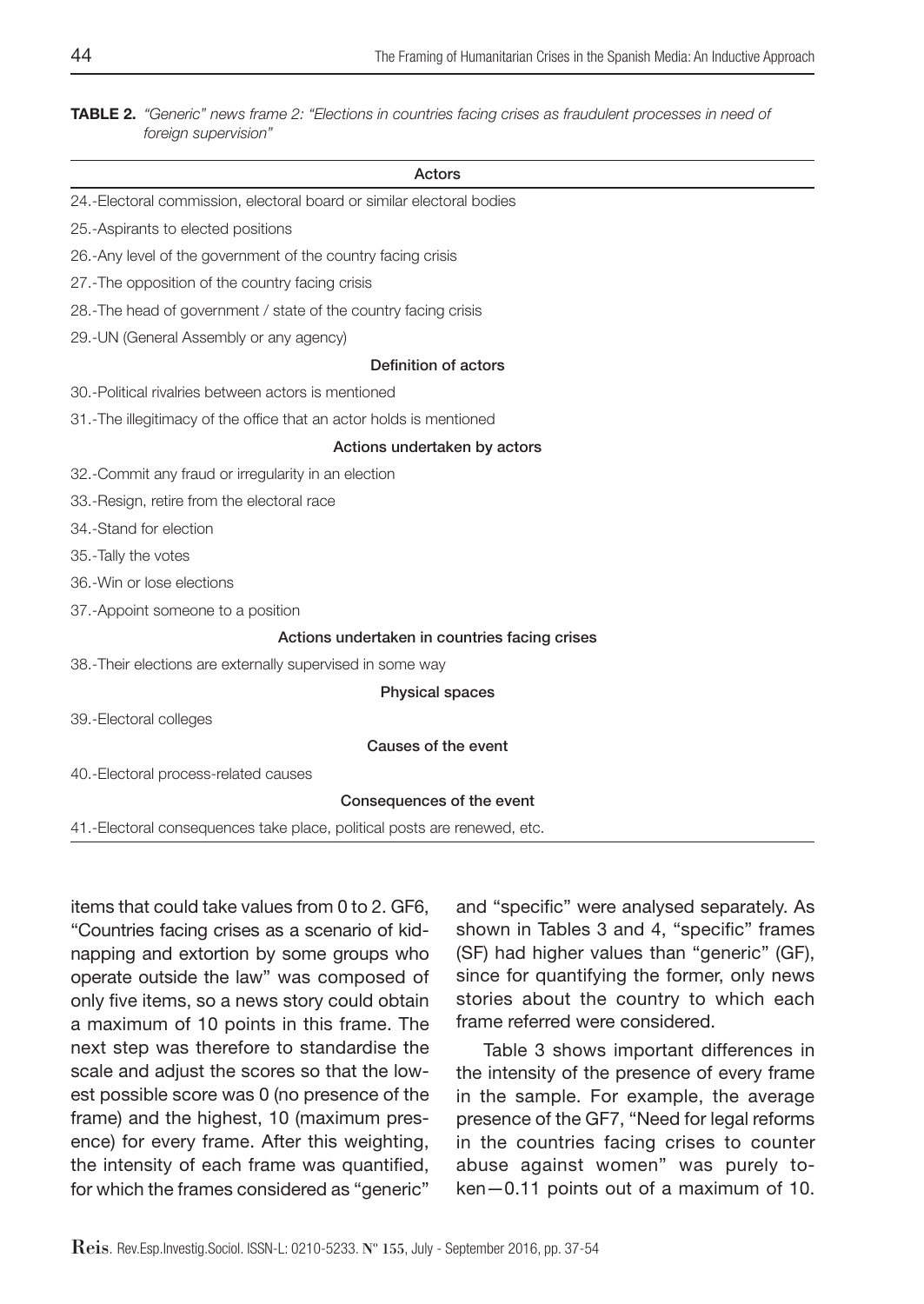| <b>Frame</b>                                                                                                            | Min. | Max. | М    | S.D. |
|-------------------------------------------------------------------------------------------------------------------------|------|------|------|------|
| GF2. "Elections in countries facing crises as fraudulent processes in<br>need of foreign supervision"                   | 0.00 | 9.17 | 1.17 | 1.54 |
| GF4. "Countries facing crises as a hotbed of Islamic terrorism which<br>has to be fought internationally"               | 0.00 | 7.08 | 1.57 | 1.28 |
| GF5.-"Request for international troops to maintain security in the<br>country facing crisis in an electoral context"    | 0.00 | 7.63 | 1.77 | 1.83 |
| GF6.-"Countries facing crises as scenarios for kidnapping and<br>extortion by some groups who operate outside the law". | 0.00 | 6.67 | 0.31 | 0.85 |
| GF7.-"Need for legal reforms in the countries facing crises to<br>counter abuse against women"                          | 0.00 | 8.33 | 0.11 | 0.69 |
| GF8.-"Countries facing crises as international aid and solidarity<br>recipients"                                        | 0.00 | 10   | 0.39 | 1.19 |
| GF9.-"Parliamentary debate on sending troops to a country<br>facing crisis to fight armed groups"                       | 0.00 | 8.42 | 2.03 | 1.87 |
| GF10.-"Islam as the cause of ethnic and religious conflicts"                                                            | 0.00 | 6.25 | 0.29 | 0.87 |
| GF12.-"Sanctions by the international community because of the<br>nuclear weapons race of a country facing crisis"      | 0.00 | 8.33 | 0.41 | 1.04 |
| GF13.-"The people in a country facing crisis as victims of armed<br>conflict"                                           | 0.00 | 7.14 | 1.36 | 1.43 |

TABLE 3. *Presence of "generic" frames in the whole sample*

*Note:* The "minimum" and "maximum" boxes refer to the minimum and maximum scores actually obtained in the sample, rather than the values that could have been theoretically obtained. The latter ranged from 0 to 10.

GF9, "Parliamentary debate on sending troops to a country facing crisis to fight armed groups" reached higher intensi $ty - 2.03$  points.

The news frames with higher values mostly refer to "our" interventions in the countries facing crises—using Dijk's (1996) terms, the interventions of Northern countries—. These interventions were legitimised by the nobility of their purpose: to collaborate in the process of building a democracy, to fight terrorism, to maintain security, etc. For example, GF5, "Request for international troops to maintain security in the country facing crisis in an electoral context"; GF4, "Countries facing crises as a hotbed of Islamic terrorism which has to be fought internationally"; and GF2, "Elections in countries facing crisis as fraudulent processes in need of foreign supervision".

News frames with lower scores mostly present countries as theatres of ethnic and religious conflict, or violence and crime. For example: GF10, "Islam as the cause of ethnic and religious conflicts"; GF7, "Need for legal reforms in the countries facing crises to counter abuse against women". This negative portrayal also includes a news frame referring to countries facing crises as a "Scenario of kidnapping and extortion by some groups who operate outside the law" (GF6). Furthermore, frames indicated that these countries needed the protection of foreign powers to face their own problems, whether in the form of armed intervention or international aid, as shown by GF8, "Countries facing crises as international aid and solidarity recipients".

Within the "specific" frames (see Table 4), higher scores corresponded to the portrayal of the Palestinian crisis as a territorial dispute for which the Government of Israel was responsible. In the same vein of violence and conflict described in the "generic" frames,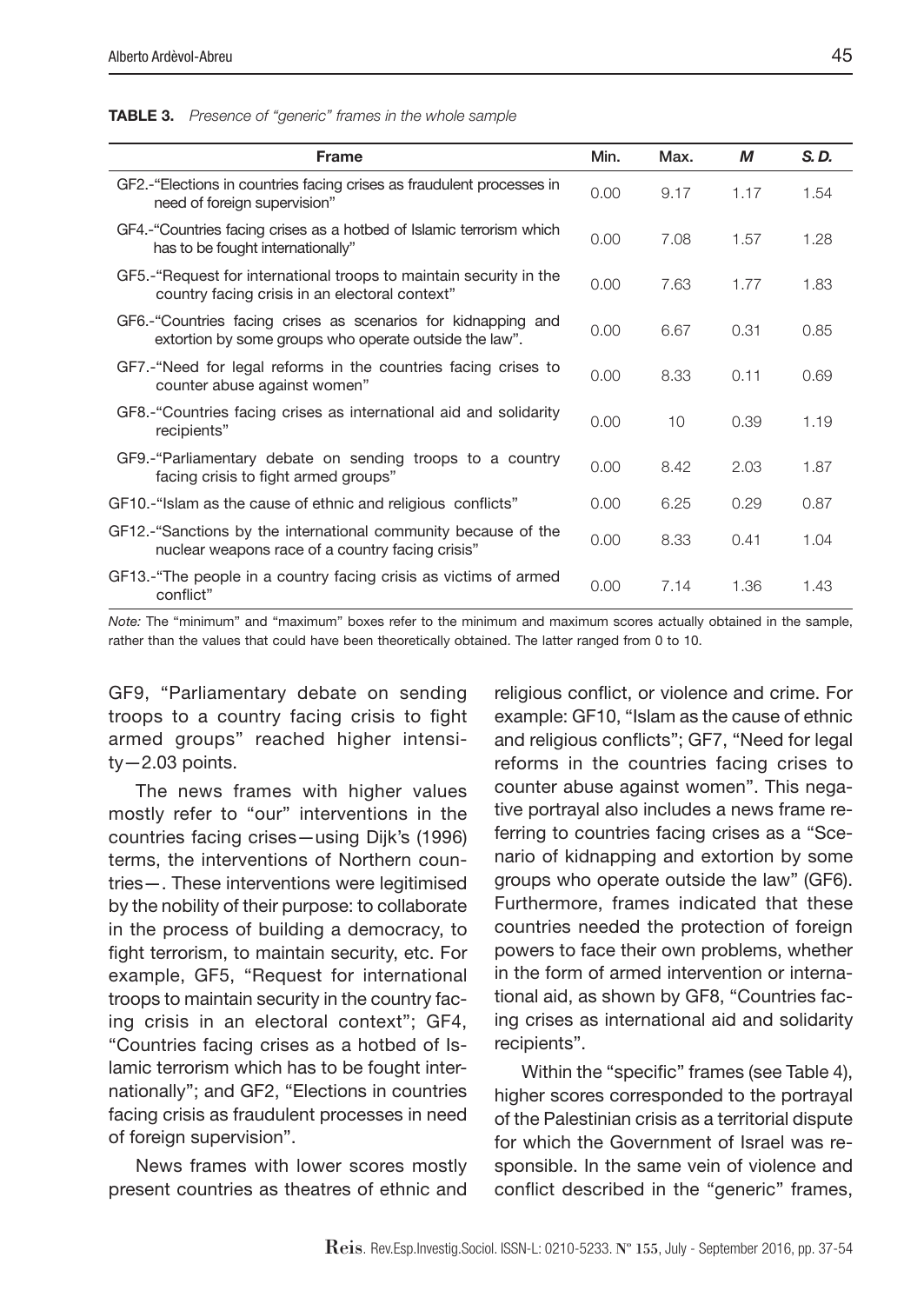|  | <b>TABLE 4.</b> Presence of "specific" frames in the sub-samples |  |  |  |  |
|--|------------------------------------------------------------------|--|--|--|--|
|--|------------------------------------------------------------------|--|--|--|--|

| <b>Frame</b>                                                                                                           | Min. | Max. | м    | S.D. |
|------------------------------------------------------------------------------------------------------------------------|------|------|------|------|
| SF1.-"Escalating conflict between Colombia and Venezuela-Ecuador<br>regarding the installation of U.S. military bases" | 0.65 | 6.09 | 3.34 | 1.48 |
| SF3.-"Somalia, country of origin of pirates who kidnap fishermen"                                                      | 0.34 | 7.93 | 3.52 | 2.02 |
| SF11.-"Occupation of the Palestinian territory by the Government of<br>Israel"                                         | 0.00 | 9.00 | 441  | 2.29 |

*Note:* The "minimum" and "maximum" boxes refer to the minimum and maximum scores actually obtained in the sample, rather than the values that could have been theoretically obtained. The latter ranged from 0 to 10.

Somalia was portrayed as the country of origin of pirates who kidnapped fishermen from so-called "developed" countries. Reference to conflict was also made in SF1, "Escalating conflict between Colombia and Venezuela-Ecuador regarding the installation of U.S. military bases".

H1 stated that the news frames of countries facing humanitarian were the same across Spanish media, regardless of varied editorial lines. To test it, two multivariate analyses of variance (MANOVA) were conducted, one for "generic" news frames and another for "specific" ones. Newspapers were considered as an independent variable, whereas news frames were analysed as dependent variables. As Table 5 shows, the first analysis found significant differences between newspapers in the use of "generic" news frames, Wilks" lambda = .91, *F* (30, 1623.84) = 1.72,  $p < 0.01$ ,  $n^2 = 0.030$ . The univariate tests of between-subject effects indicated significant differences between newspapers for only two frames, both related to the image of Islam: GF4, "Countries facing crises as a hotbed of Islamic terrorism which has to be fought internationally",  $F(3, 562) =$ 5.07,  $p = .002$ ,  $n = 0.026$ ; and GF10, "Islam as the cause of ethnic and religious conflicts",  $F(3, 562) = 4.17$ ,  $p = .006$ ,  $n^2 = .022$ . For the rest of frames, *p* values indicated that the variable "newspaper" had no significant effect on the type of frame used. Subsequent *post hoc* analyses were performed, employing the Bonferroni correction to more precisely define statistical differences between newspapers in the use of frames. Results are shown in Table 5, where subscripts refer to the independent variable (newspapers): e=*El País*, m=*El Mundo*, a=*Abc*, p=*Público*. For each significant difference, subscripts indicate which newspaper means are significantly higher in pairwise comparisons.

*Abc* used frames linking Islam with terrorism and ethnic or religious conflicts to a lesser extent. *El Mundo* and *El País* stood out for doing the opposite, scoring the highest means in these two frames. The remaining news frames revealed a large degree of uniformity between newspapers: despite their ideological diversity, they portrayed countries facing crises in a similar way. Thus, H1 was only partially supported by these results. The predominant news frame in all newspapers was GF9, "Parliamentary debate on sending troops to a country facing crisis to fight armed groups", averaging between 1.90 and 2.18 in the whole sample.

The test was repeated<sup>7</sup> for "specific" news frames (SF1, SF3, and SF11), and the results are shown in Table 6. No significant differences between newspapers were found in any of the "specific" frames, thus further confirming the validity of the first hypothesis: SF1, "Escalating conflict between Colombia and Venezuela-Ecuador regarding

<sup>7</sup> In this case the analysis was univariate. News stories that were not related to the specific country corresponding to the news frame were excluded, so the sample was smaller.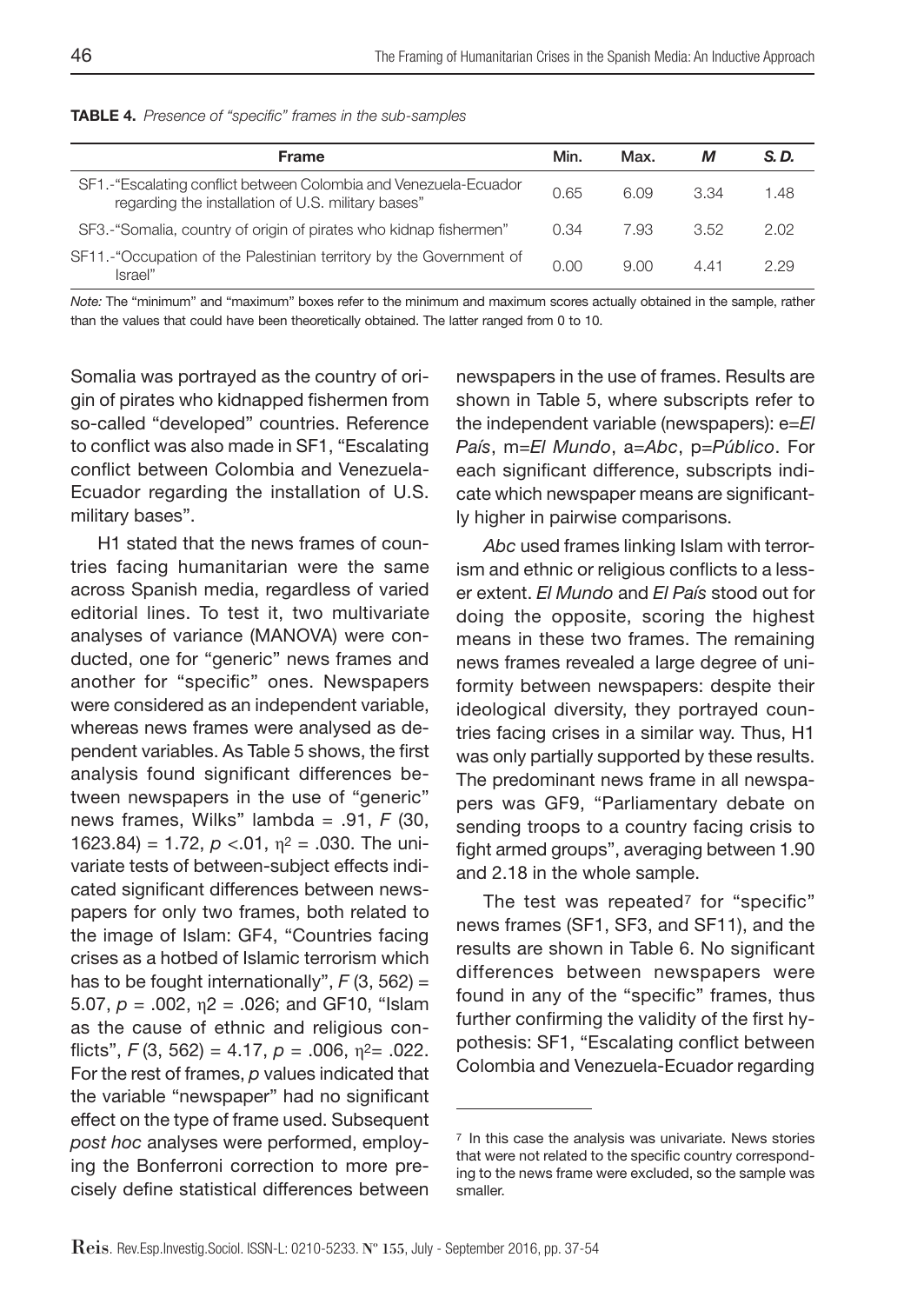|                                                                    |            | Newspaper. M and SD |        |         |
|--------------------------------------------------------------------|------------|---------------------|--------|---------|
| Frame                                                              | El País    | El Mundo            | Abc    | Público |
|                                                                    | (e)        | (m)                 | (a)    | (p)     |
| GF2.-"Elections in countries facing crises as fraudulent           | 1.38       | 1.16                | 0.89   | 1.26    |
| processes in need of foreign supervision"                          | (1.77)     | (1.47)              | (1.30) | (1.59)  |
| ** GF4.-"Countries facing crises as a hotbed of Islamic terrorism  | $1.74_{*}$ | $1.78**a.*p$        | 1.30   | 1.40    |
| which has to be fought internationally"                            | (1.31)     | (1.39)              | (1.17) | (1.17)  |
| GF5.-"Request for international troops to maintain security in the | 1.94       | 1.85                | 1.84   | 1.51    |
| country facing crisis in an electoral context"                     | (1.81)     | (1.87)              | (1.94) | (1.71)  |
| GF6.-"Countries facing crises as scenarios for kidnapping and      | 0.37       | 0.33                | 0.19   | 0.34    |
| extortion by some groups who operate outside the law"              | (0.91)     | (0.89)              | (0.63) | (0.91)  |
| GF7.-"Need for legal reforms in the countries facing crises to     | 0.10       | 0.18                | 0.03   | 0.12    |
| counter abuse against women"                                       | (0.49)     | (1.03)              | (0.31) | (0.55)  |
| GF8.-"Countries facing crises as international aid and solidarity  | 0.37       | 0.41                | 0.21   | 0.54    |
| recipients"                                                        | (0.96)     | (1.31)              | (0.75) | (1.47)  |
| GF9.-"Parliamentary debate on sending troops to a country          | 2.18       | 2.05                | 2.01   | 1.90    |
| facing crisis to fight armed groups"                               | (1.92)     | (1.88)              | (1.87) | (1.83)  |
| ** GF10.-"Islam as the cause of ethnic and religious conflicts"    | 0.43       | $0.40_{*}$          | 0.12   | 0.21    |
|                                                                    | (1.06)     | (1.07)              | (0.51) | (0.62)  |
| GF12.-"Sanctions by the international community because of the     | 0.43       | 0.43                | 0.27   | 0.49    |
| nuclear weapons race of a country facing crisis"                   | (1.02)     | (1.11)              | (0.80) | (1.15)  |
| GF13.-"The people in a country facing crisis as victims of armed   | 1.50       | 1.49                | 1.09   | 1.32    |
| conflict"                                                          | (1.47)     | (1.37)              | (1.37) | (1.47)  |

TABLE 5. *Presence of "generic" news frames by newspaper: post hoc Bonferroni tests correction*

*Note:* The theoretical range of variation of the dependent variables—generic frames— ranged from zero (no presence of frame) to 10 (maximum presence of frame).  $n = 566$ . \*\*\*  $p < .001$ , \*\*  $p < .01$ , \*  $p < .05$ .

the installation of U.S. military bases", *F* (3,  $(45) = 0.31, p = .82, \eta^2 = .020$ ; SF3, "Somalia, country of origin of pirates who kidnap fishermen", *F* (3, 57) = 0.61, *p* = .61, η2= .031; and SF11, "Occupation of the Palestinian territory by the Government of Israel", *F* (3,  $52$ ) = 1.48,  $p = .23$ ,  $n^2 = .079$ .

H2 stated that each of the countries facing humanitarian crisis was framed differently. To test it, an equivalent analysis was conducted with "country" as the independent variable. Countries with a lower frequency of occurrence (N < 30) were removed, as sufficient statistical power was not guaranteed. In the end, six countries were selected: Afghanistan, Somalia, Palestine, Colombia, Pakistan, and Iraq. As a result, the sample was reduced from 566 to 445 units of analysis. Likewise, "specific" frames were excluded, as it would be pointless to evaluate, for example, the presence of SF11, "Occupation of the Palestinian territory by the Government of Israel" in news stories about Afghanistan.

In the multivariate analysis of variance (MANOVA), significant differences between countries were found in the "generic" frames, Wilks" lambda = .27, *F* (50, 1964.47) = 13.16, *p* < .001. As Table 7 shows, univariate (between-subject) tests revealed significant differences for every frame except for GF7, supporting H2. In the rest of the frames significant differences at the *p* <.001 level were found, except for GF8, "Countries facing crises as international aid and solidarity recipients",  $F(5, 439) = 2.79$ ,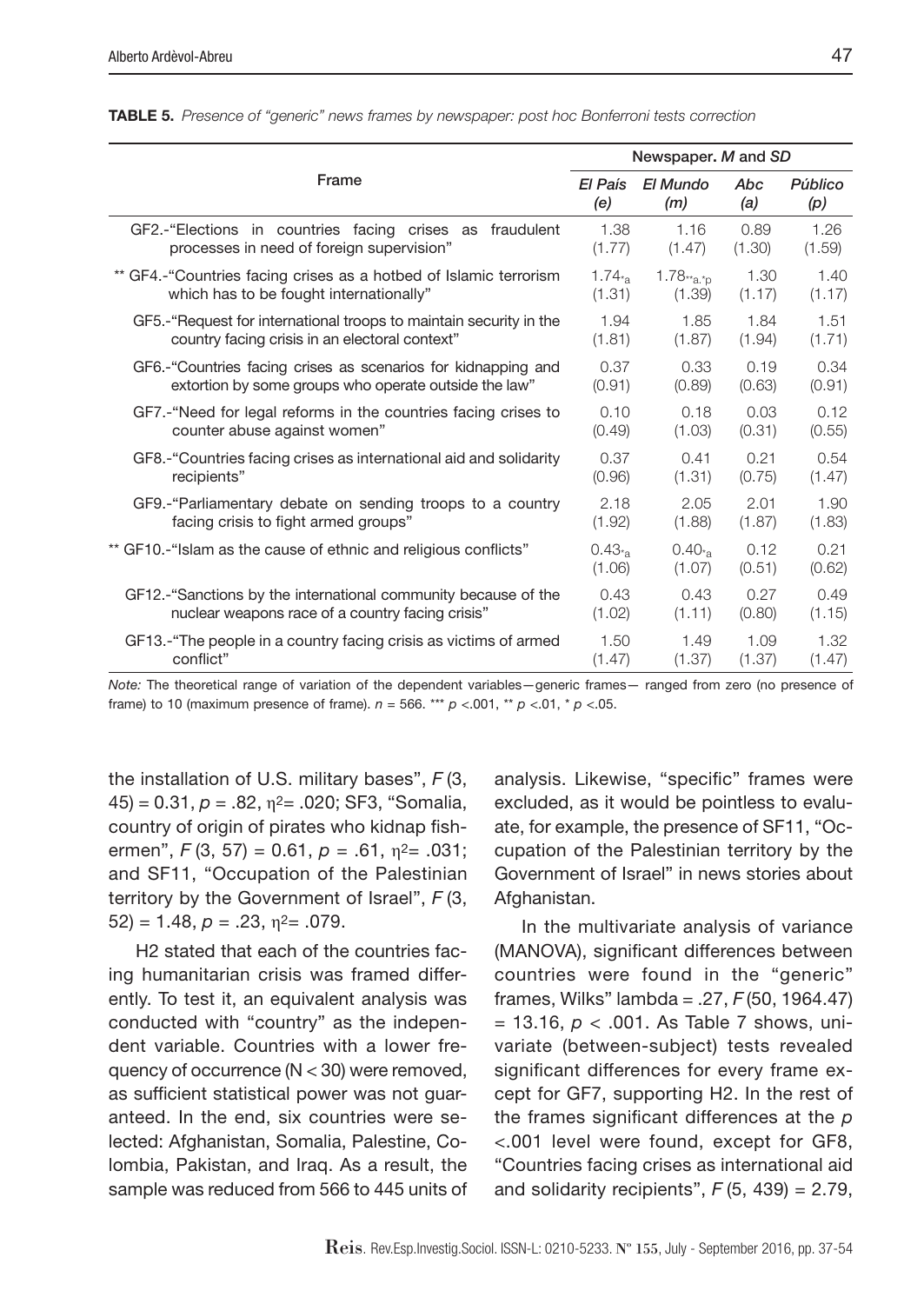| Frame                                                          | Newspaper. M and SD |          |        |         |  |
|----------------------------------------------------------------|---------------------|----------|--------|---------|--|
|                                                                |                     | El Mundo | Abc    | Público |  |
| SF1.-"Escalating conflict between Colombia and Venezuela-Ecua- | 3.70                | 3.57     | 3.29   | 3.29    |  |
| dor regarding the installation of U.S. military bases"         | (1.19)              | (1.39)   | (1.66) | (1.55)  |  |
| SF3.-"Somalia, country of origin of pirates who kidnap fisher- | 4.15                | 3.46     | 3.23   | 3.28    |  |
| men"                                                           | (1.96)              | (2.08)   | (1.98) | (2.17)  |  |
| SF11.-"Occupation of the Palestinian territory by the Govern-  | 5.40                | 4.23     | 3.41   | 4.58    |  |
| ment of Israel"                                                | (1.61)              | (1.97)   | (2.14) | (2.64)  |  |

TABLE 6. Presence of each "generic" news frame by newspaper

*Note:* The theoretical range of variation of the dependent variables—generic frames—ranged from zero (no presence of frame) to 10 (maximum presence of frame).

 $p = .017$ ,  $\eta^2 = .031$ . Univariate tests for the rest of the frames were statistically significant (*p* < .001 level).

To answer the second research question—what news frames, or sets of them, characterise the media portrayal of each of the countries facing humanitarian crisis—, *post hoc* comparisons applying the Bonferroni correction were performed. The results are shown in Table 7. Subscripts refer to different countries: a=Afghanistan, s=Somalia, p=Palestine, c=Colombia, k=Pakistan, i=Iraq. For each significant difference, subscripts indicate the country with respect to which means were significantly higher in pairwise comparisons.

Table 7 shows the news frames, or sets of frames, that characterised the media portrayal of each of the countries facing crisis. Afghanistan, Pakistan and Iraq, countries where the U.S. intervened militarily<sup>8</sup>, have high values of GF4 in common, "Countries facing crises as a hotbed of Islamic terrorism which has to be fought internationally". Differences in the media use of this news frame are statistically significant compared to their intensity in the cases of Somalia, Palestine and Colombia. Spanish media mostly framed

Pakistan as a "hotbed of Islamic terrorism," with almost double intensity of that obtained for Afghanistan, and five times that of Palestine.

This news frame about Islamic terrorism was complemented by GF13, "The people in a country facing crisis as victims of armed conflict". The prevalence of this frame for Pakistan, Afghanistan and Iraq suggested that the purpose of armed intervention would be to wipe out terrorism and civilian suffering. Iraq showed the highest mean, which was significantly higher than that of Somalia, Palestine and Colombia.

The kidnapping of fishermen in the Gulf of Eden led to Somalia entering the news agenda. Its representation in the media was characterised by GF6, "Countries facing crises as scenarios for kidnapping and extortion by some groups who operate outside the law". The mean presence of this frame was significantly higher than that of all the other countries except for Iraq. Somalia also had a "specific" frame, as shown in Table 6: "Somalia, country of origin of pirates who kidnap fishermen". Palestine, however, was framed in terms of its inability to manage its democratic institutions: "Elections in countries facing crises as fraudulent processes in need of foreign supervision". It showed mean intensities significantly higher than Somalia and Pakistan.

<sup>8</sup> U.S. kept troops in Iraq and Afghanistan in 2009, while developing a programme of drone strikes that killed civilians and alleged Taliban fighters.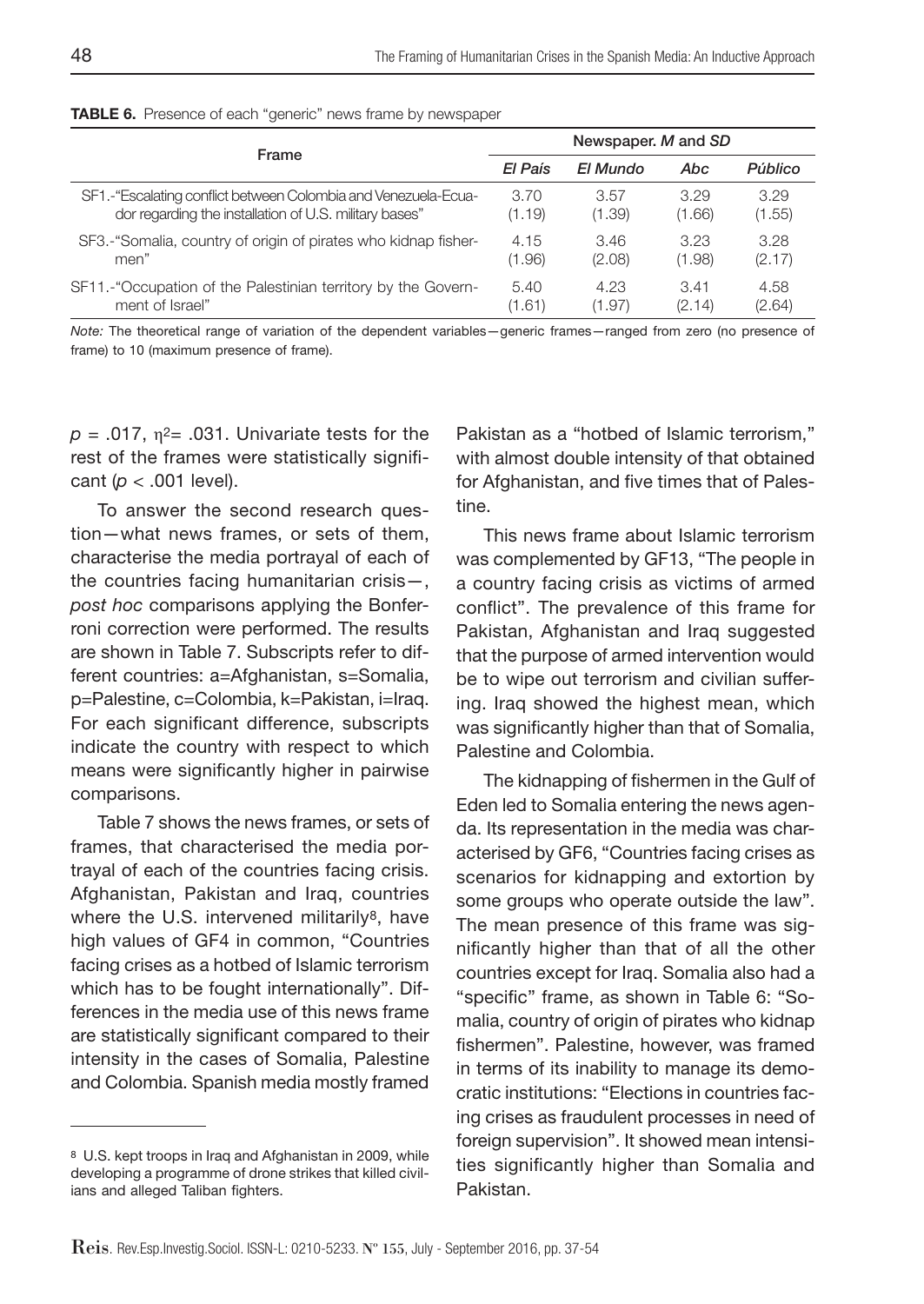|                | Country. Mean and standard deviation (in parentheses) |                      |              |                   |                        |                      |  |
|----------------|-------------------------------------------------------|----------------------|--------------|-------------------|------------------------|----------------------|--|
| <b>Frame</b>   | Afghanistan                                           | Somalia              | Palestine    | Colombia          | Pakistan               | Iraq                 |  |
|                | (a)                                                   | (s)                  | (p)          | (c)               | (k)                    | (i)                  |  |
| $***2$         | $1.48_{s.k}$                                          | 0.28                 | $1.68_{s.k}$ | $1.21_s$          | 0.41                   | 0.84                 |  |
|                | (1.91)                                                | (0.42)               | (1.50)       | (0.65)            | (0.50)                 | (1.00)               |  |
| $***4$         | $1.58_{s,p,c}$                                        | 1.05                 | 0.69         | 0.88              | $3.11_{\rm a,s,p,c,i}$ | $2.01_{s,p,c}$       |  |
|                | (1.09)                                                | (0.74)               | (0.66)       | (0.87)            | (1.28)                 | (1.22)               |  |
| ***5           | $3.30_{\rm s,p,c,k,i}$                                | 1.60 <sub>n</sub>    | 0.37         | 1.43 <sub>n</sub> | 1.23                   | 0.90                 |  |
|                | (1.76)                                                | (1.80)               | (0.51)       | (1.22)            | (1.23)                 | (1.06)               |  |
| ***6           | 0.22                                                  | $0.83_{\rm a,p,c,k}$ | 0.12         | 0.29              | 0.16                   | 0.60                 |  |
|                | (0.60)                                                | (1.61)               | (0.40)       | (0.77)            | (0.60)                 | (1.18)               |  |
| $\overline{7}$ | 0.07                                                  | 0.08                 | 0.04         | 0.03              | 0.06                   | 0.13                 |  |
|                | (0.57)                                                | (0.29)               | (0.25)       | (0.17)            | (0.29)                 | (0.60)               |  |
| *8             | 0.45                                                  | 0.22                 | 0.48         | 0.03              | 0.20                   | 0.00                 |  |
|                | (1.09)                                                | (0.66)               | (1.42)       | (0.24)            | (0.98)                 | (0.00)               |  |
| $***9$         | $3.52_{\rm s,p,c,k,i}$                                | 1.77                 | 1.14         | 1.85              | 1.17                   | 0.95                 |  |
|                | (1.93)                                                | (1.56)               | (0.66)       | (1.28)            | (1.34)                 | (1.14)               |  |
| $***10$        | 0.19                                                  | 0.09                 | 0.09         | 0.04              | $0.56_{\rm a,s,p,c}$   | $0.90_{\rm a,s,p,c}$ |  |
|                | (0.55)                                                | (0.34)               | (0.35)       | (0.20)            | (1.16)                 | (1.75)               |  |
| $***12$        | 0.13                                                  | 0.46                 | 0.30         | $0.75_a$          | $0.61_a$               | 0.49                 |  |
|                | (0.49)                                                | (1.13)               | (0.64)       | (1.25)            | (1.18)                 | (0.97)               |  |
| $***13$        | 1.48 <sub>c</sub>                                     | 1.03                 | 1.03         | 0.68              | 1.59 <sub>c</sub>      | $2.03_{\rm s,p,c}$   |  |
|                | (1.67)                                                | (1.07)               | (1.26)       | (1.17)            | (1.12)                 | (1.45)               |  |

TABLE 7. *Presence of each "generic" news frame by country*

*Note:* The theoretical range of variation of the dependent variables—generic frames—ranged from zero (no presence of frame) to 10 (maximum presence of frame). \*\*\* $p < .001$ ; \*\* $p < .01$ ; \* $p < .05$ .

# Discussion and Conclusion

The results of this study validate many of the ideas developed in a more intuitive manner in the specific literature on the media representation of countries facing humanitarian crises, albeit without the support of empirical studies. Although much has been written about the media coverage of impoverished countries, no previous study has dealt globally with the news frames of humanitarian crises. The contribution of this paper to the field is to fill this gap.

Even more important than the frequency of the news coverage of a given country is the way that country is portrayed in the media. From an inductive perspective, this study found that the most commonly used frames described countries experiencing a humanitarian crisis as a theatre of war and violence, Islamic terrorism and crime. In this approach to crises, self-identified "developed" countries were presented as benefactors which aimed to improve living conditions in impoverished countries. The most frequent news frames, with very little variation among newspapers, were "elections in the countries facing crises as fraudulent processes in need of supervision from abroad"; "countries facing crises as a hotbed of Islamic terrorism which needs to be internationally combated"; "international appeal for troops to maintain security in the country facing a crisis during an electoral period"; and "countries facing crises as scenarios for kidnapping and extortion by some groups who operate outside the law". Islam, the main religion in some of the countries,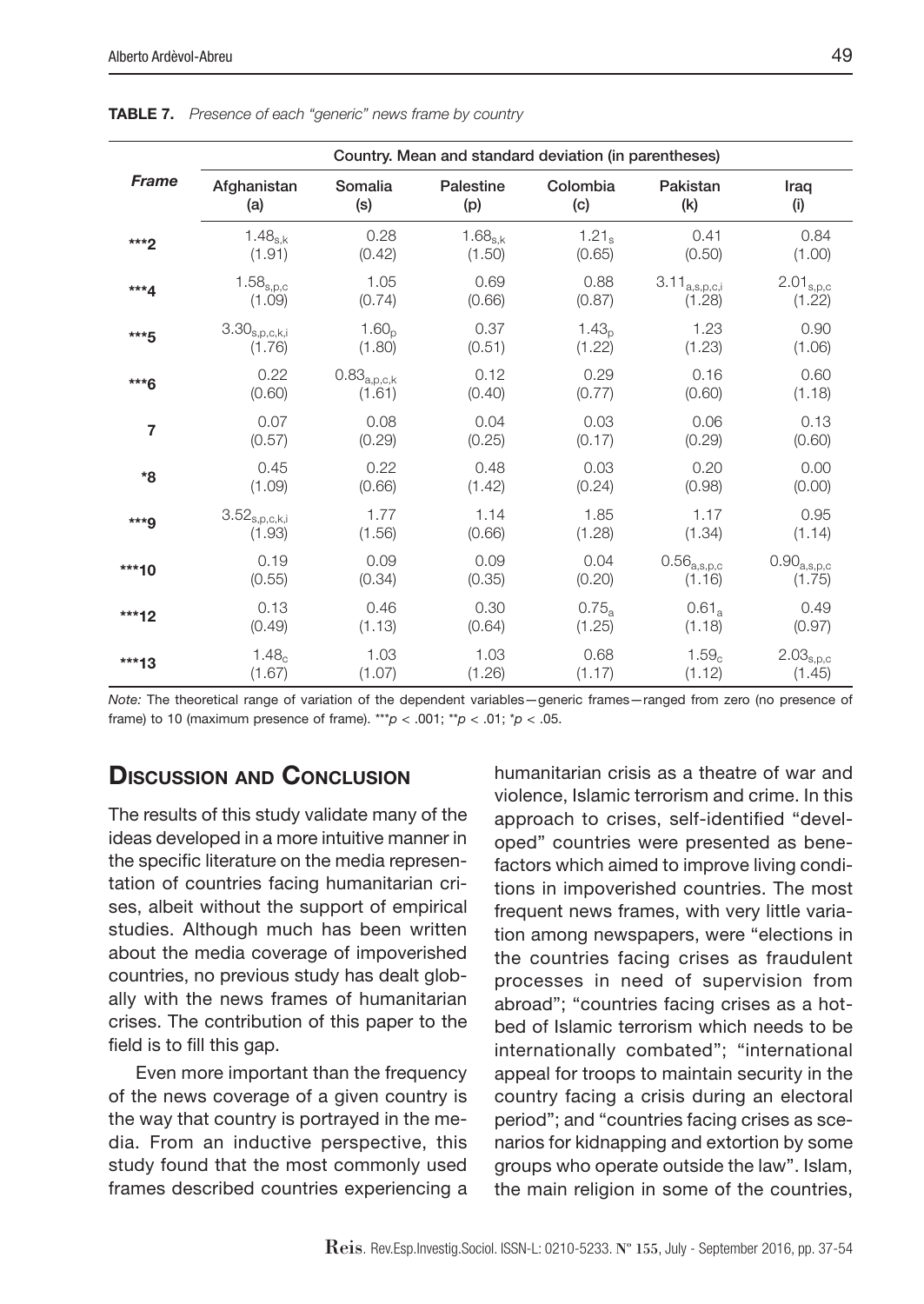was linked with terrorism and "ethnic and religious conflicts". None of the frames pointed out the responsibility that "Northern countries" have or the real causes of poverty, which are of a political and economic nature. In spite of their different editorial viewpoints, the portrayal of countries experiencing humanitarian crises was similar in the four newspapers studied.

Frames portraying humanitarian crises related to those portraying immigrants and ethnic minorities. Despite being very different issues, the media discourse on immigrants, ethnic minorities and countries facing crises built an implicit message of "us versus them", initially described by Dijk (1996) to refer to the news coverage of ethnic minorities in "Northern countries". Dijk called the process through which the media emphasised "our" good actions (those carried out by the majority group) and "their" bad actions (those carried out by minorities) the "ideological square", while mitigating "our" bad actions and "their" good actions. Taking into account these "ideological square" principles, the newspapers analysed here highlighted "our" good deeds by using frames such as "countries facing crisis as recipients of international aid and solidarity". "Our" soldiers did not wage war, but went to carry out necessary tasks that local governments could not or would not provide: "combating armed groups", "maintaining security during an electoral period" or "fighting terrorism".

From a methodological viewpoint, this study responded to calls to improve operational definitions and conceptual clarity in framing research (Vreese, 2012). Specifically, Vreese underscored the importance of "better identify[ing] the types of frames [researchers] are investigating [and] … be[ing] upfront and transparent about how they move from the conceptual side of framing research to the operational side" (p. 368). This study describes in detail the process by which certain terms and sentences related to actors, actions, geographic locations,

physical spaces, time frames, causes, and consequences were combined to constitute a media frame.

Results showed country-specific news frames (which have been termed "specific" frames, e.g. "Occupation of the Palestinian territory by the Government of Israel"), but also indicated frames of a wider nature, which could be applied to a broad range of countries facing crisis (which have been termed "generic", although according to previous literature, all of them were specific, e.g. "Islam as the cause of ethnic and religious conflicts.") Therefore, this paper proposes that the delineation between specific and generic frames should not be hard, and that the typology should not be dichotomous, but rather a *continuum*. This proposal constitutes a theoretical contribution to framing theory. Under this assumption, a frame can be more or less specific or generic. News frames would be seen, in this view, as a set of Russian dolls: the bigger the doll, the more generic the news frame, and vice versa.

This inclusive nature of broader, "more generic" frames may facilitate more comparative research and meta-studies across countries and over time. As has been previously pointed out, "generic frames are better suited for comparative research than issue-specific frames" (Aalberg, Strömbäck and Vreese 2011: 11), since each set of specific frames tends to be different. However, studies using issue-specific frames could be compared by considering a higher level of analysis, i.e. the more generic frame that corresponds to that specific "sub-frame." In fact, previous work has implicitly assumed this inclusive and continuous nature of frames. For example, "opinion polls" or "election outcomes" have been considered as being sub-frames of a more generic "game frame;" while "campaign strategies and tactics" or "personality and style" fall within the scope of the "strategy frame" (Aalberg *et al.,* 2011). In this study, one may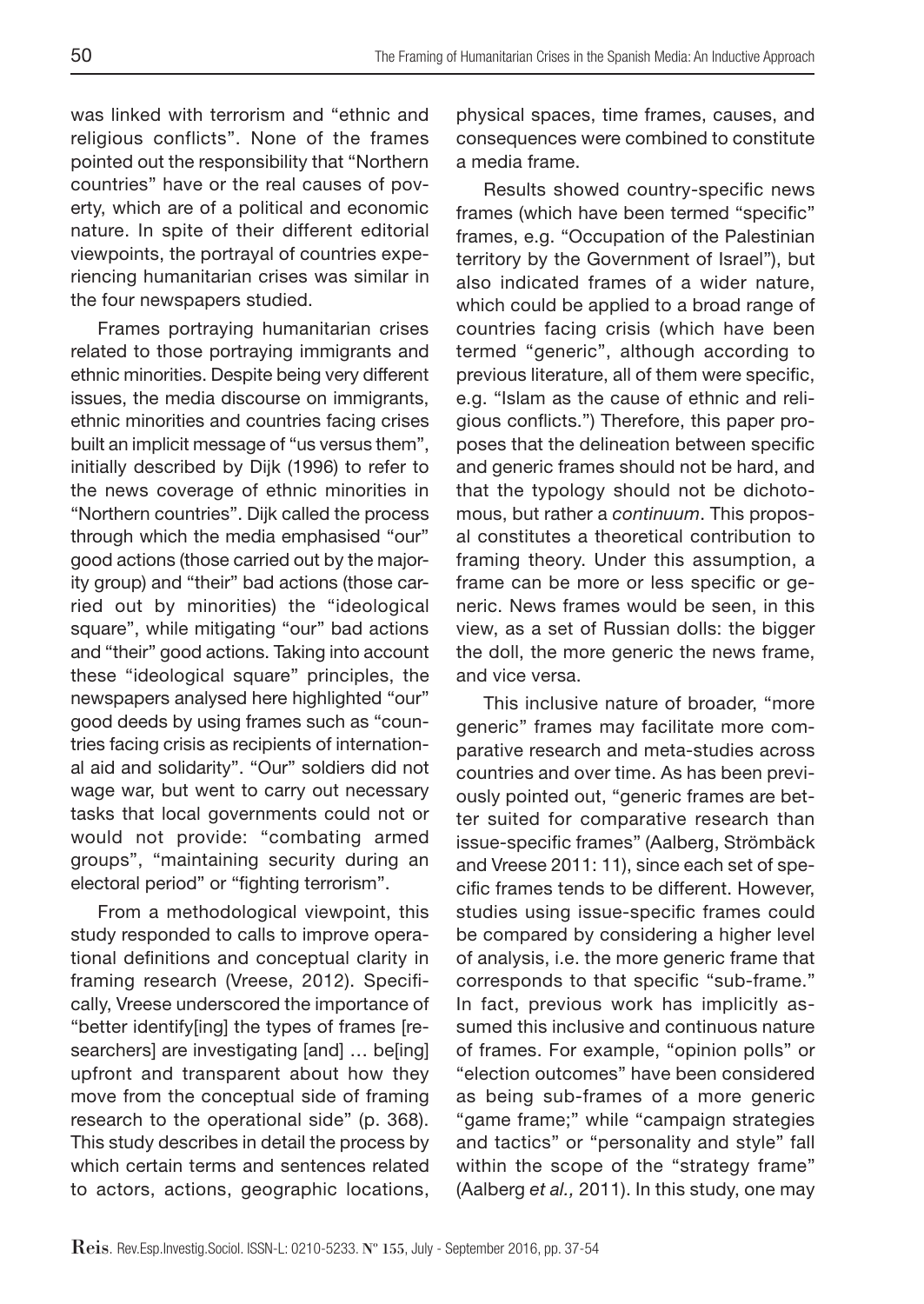consider the generic "conflict" frame as the origin of increasingly specific "sub-frames" such as "Islam as the cause of ethnic and religious conflicts"; "Countries facing crises as a hotbed of Islamic terrorism which has to be fought internationally"; and "Parliamentary debate on sending troops to a country facing crisis to fight armed groups."

Considering the media frames used in the coverage of countries undergoing humanitarian crisis as a whole—or a *macroframe*—, the Spanish press described the *problem* as two-fold: a threat to the "North" and the internal chaos of countries in crisis. The *causes* of these problems were corruption, terrorism and political incompetence; and the *remedies* ranged from foreign military force to humanitarian assistance, with a focus on the former.

# Limitations and Future **RESEARCH**

What follows is a brief discussion of the study's relevant aspects and limitations. The news framing of humanitarian crises may have changed since the second half of 2009, the period examined here. The financial difficulties faced by some European countries which have been particularly serious in Spain, may have further marginalised this kind of news and kept it from the international pages of the newspapers. Replication of this study using different time frames would provide a more dynamic image of media representation of countries facing humanitarian crises.

Future research might also approach the study of media portrayal of countries undergoing humanitarian crisis from a diachronic perspective, broadening the focus from media content analysis and media frames. As Vreese (2012) has suggested, the media may play a minor role in the framing process, as there is "remarkably little evidence of journalistic reframing and questioning of the original

frames" (p. 367). To further test the validity of the "cascading activation model" (Entman, 2003) in a non-U.S. context, the spread of these interpretative frames from culture, political elites, and NGOs to public opinion, as well as the potential feedback from public opinion to political elites via the mass media should be examined.

To conclude, some methodological proposals are needed in order to assess the potential empirical significance of the *continuum* typology of generic and specific media frames suggested in this paper. First, it would be necessary to develop a reliable and valid scale for measuring variations of the degree of specificity of frames, enabling different *sub-frames* to be situated along this *continuum*. Second, empirical research (i.e. experiments) should assess the effect of the degree of specificity of frames on different attitudinal (e.g. opinions, preferences, emotions, affections, ideas, etc.) and behavioural outcomes. The degree of specificity of a frame might affect, for example, the persuasive power of campaign advertising or rates of news recall. Additionally, building on the cascading network activation model (Entman, 2004, 2010), content-analysis based research might also explore the role of the successive actors involved in the creation and transmission of frames, in relation to their tendency to produce—or reproduce more or less specific frames. Thus, it may be the case that elite frames tend to be of a more generic nature (e.g., "Countries facing crises as a problem for western civilisation") while news media frames have a narrower, more specific—but complementary—character (e.g., "Somalia, country of origin of pirates who kidnap [western] fishermen." This may contribute to a better understanding of the process of creation and transmission of frames, as well as of the effects of these frames on people's attitudes, thoughts, and behaviours.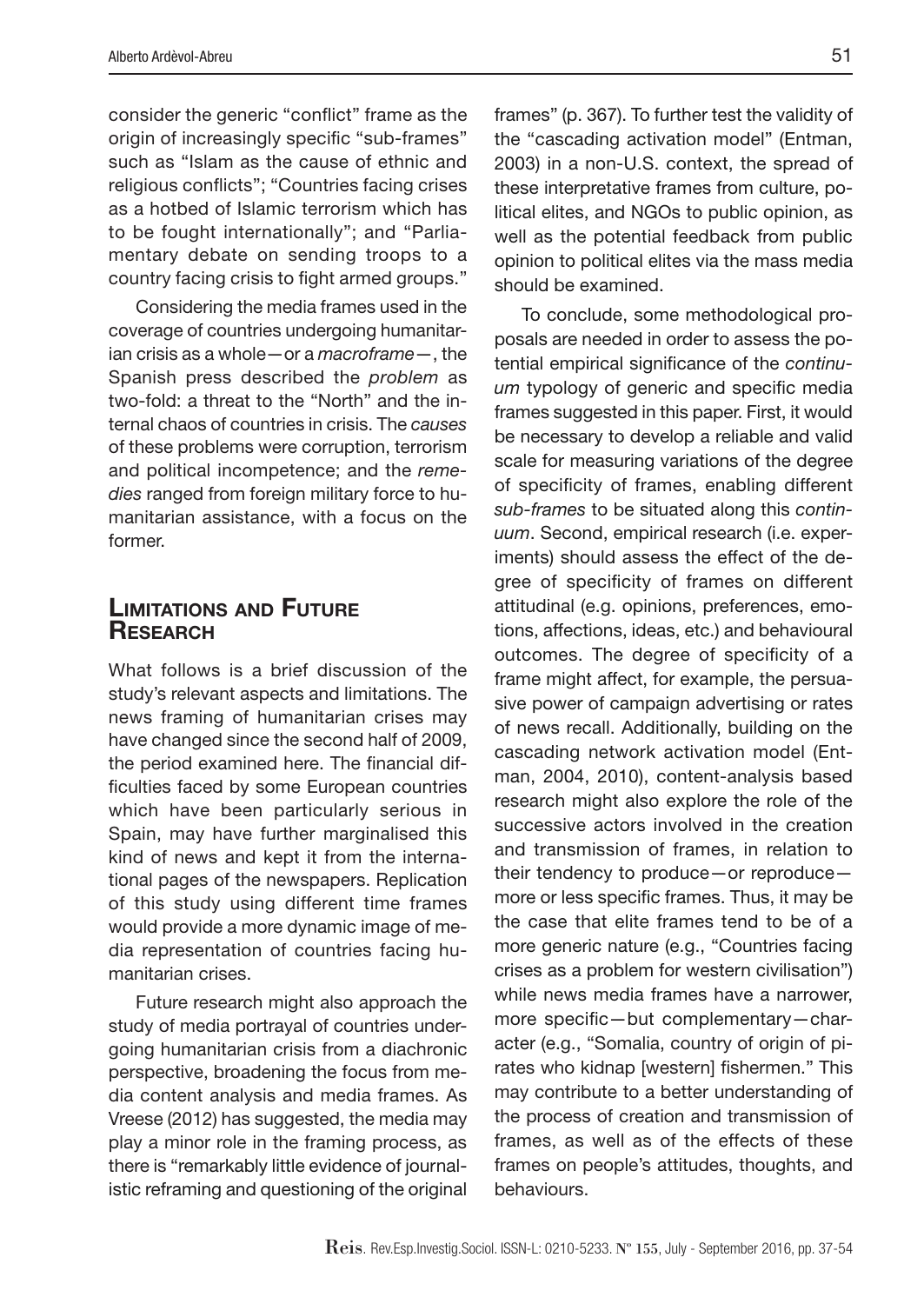# **BIBLIOGRAPHY**

- Aalberg, Toril; Strömbäck, Jesper and Vreese, Claes H. de (2011). "The Framing of Politics as Strategy and Game: A Review of Concepts, Operationalizations and Key Findings". *Journalism,* 13(2): 1-17.
- Dijk, Teun A. van (1996). "Opiniones e ideologías en la prensa". *Voces y Culturas,* 10(2): 9-50. Available at: http://www.discursos.org/oldarticles/ Opiniones%20e%20ideolog%EDas%20en%20 la%20prensa.pdf
- Edy, Jill A. and Meirick, Patrick C. (2007). "Wanted, Dead or Alive: Media Frames, Frame Adoption, and Support for the War in Afghanistan". *Journal of Communication,* 57(1): 119-141.
- Entman, Robert M. (1993). "Framing: Toward Clarification of a Fractured Paradigm". *Journal of Communication,* 43(4): 51-58.
- Entman, Robert M. (2003). "Cascading Activation: Contesting the White House's Frame after 9/11". *Political Communication,* 20(4): 415-432.
- Entman, Robert M. (2004). *Projections of Power: Framing News, Public Opinion, and U.S. Foreign Policy.* Chicago, Illinois: University of Chicago Press.
- Entman, Robert M. (2010). "Media Framing Biases and Political Power: Explaining Slant in News of Campaign 2008". *Journalism,* 11(4): 389-408.
- Escola Cultura de Pau (2010). *Alerta! Informe sobre conflictos, derechos humanos y construcción de paz*. Available at: http://escolapau.uab.cat/img/ programas/alerta/alerta/alerta10c.pdf
- Escola Cultura de Pau (2011). *Alerta! Informe sobre conflictos, derechos humanos y construcción de paz*. Available at: http://escolapau.uab.cat/img/ programas/alerta/alerta/alerta11e.pdf
- Gelado Marcos, Roberto (2009). "La dependencia de la prensa española hacia las agencias de noticias". C*ommunication and Society,* 23(2): 243-276.
- Gorp, Baldwin van (2007). "The Constructionist Approach to Framing: Bringing Culture back in". *Journal of Communication,* 57(1): 60-78.
- Hwang, Hyunseo *et al.* (2007). "Applying a Cognitive Processing Model to Presidential Debate Effects: Postdebate News Analysis and Primed Reflection". *Journal of Communication,* 57(1): 40-59.
- Igartua, Juan J.; Muñiz, Carlos and Cheng, Lifen (2005). "La inmigración en la prensa española.

Aportaciones empíricas y metodológicas desde la teoría del encuadre noticioso". *Migraciones,* 17: 143-181.

- Internal Displacement Monitoring Centre (IDMC) (2009). *Internal Displacement: Global Overview of Trends and Developments in 2008.* Oslo: IDMC.
- Jasperson, Amy E. *et al*. (1998). "Framing the Public Agenda: Media Effects on the Importance of the Federal Budget Deficit". *Political Communication,* 15(2): 205-224.
- Kareithi, Peter and Kariithi, Nixon (2008). "Black Hawk down and the Framing of Somalia: Pop Culture as News and News as Pop Fiction". *Africa Media Review,* 16(1): 1-20.
- Larson, James F. (1979). "International Affairs Coverage on US Network Television". *Journal of Communication,* 29(2): 136-147.
- Lim, Jeongsub and Seo, Hyunjin (2009). "Frame Flow between Government and the News Media and its Effects on the Public: Framing of North Korea". *International Journal of Public Opinion Research,* 21(2): 204-223.
- Livingston, Steven (1997). "Clarifying the CNN Effect: An Examination of Media Effects According to Type of Military Intervention". *Harvard Research*  Paper, R-18: 1-18. Available at: http://genocidepreventionprogram.org/images/1997Clarifyin gtheCNNEffect-Livingston.pdf
- McCombs, Maxwell E. (2004). *Setting the Agenda: The Mass Media and Public Opinion.* Cambridge: Polity Press.
- Neuman, W. Russell; Just, Marion R. and Crigler, Ann N. (1992). *Common Knowledge.* Chicago, Illinois: University of Chicago Press.
- Office for the Coordination of Humanitarian Affairs (OCHA) (2009). Humanitarian Appeal. Geneva: OCHA. Available at: http://ochadms.unog.ch/ quickplace/cap/main.nsf/h\_Index/CAP\_2010\_ Humanitarian\_Appeal/\$FILE/CAP\_2010\_Humanitarian\_Appeal\_SCREEN.pdf
- Price, Vincent; Tewksbury, David and Powers, Elizabeth (1997). "Switching Trains of Thought: The Impact of News Frames on Readers' Cognitive Responses". *Communication Research,* 24(5): 481-506.
- Radu, Wellington S. (2011). "Zimbabwe in the Media: The Coverage of the Talks about the Zimbabwean Unity Government in the *Mail* and *Guardian,*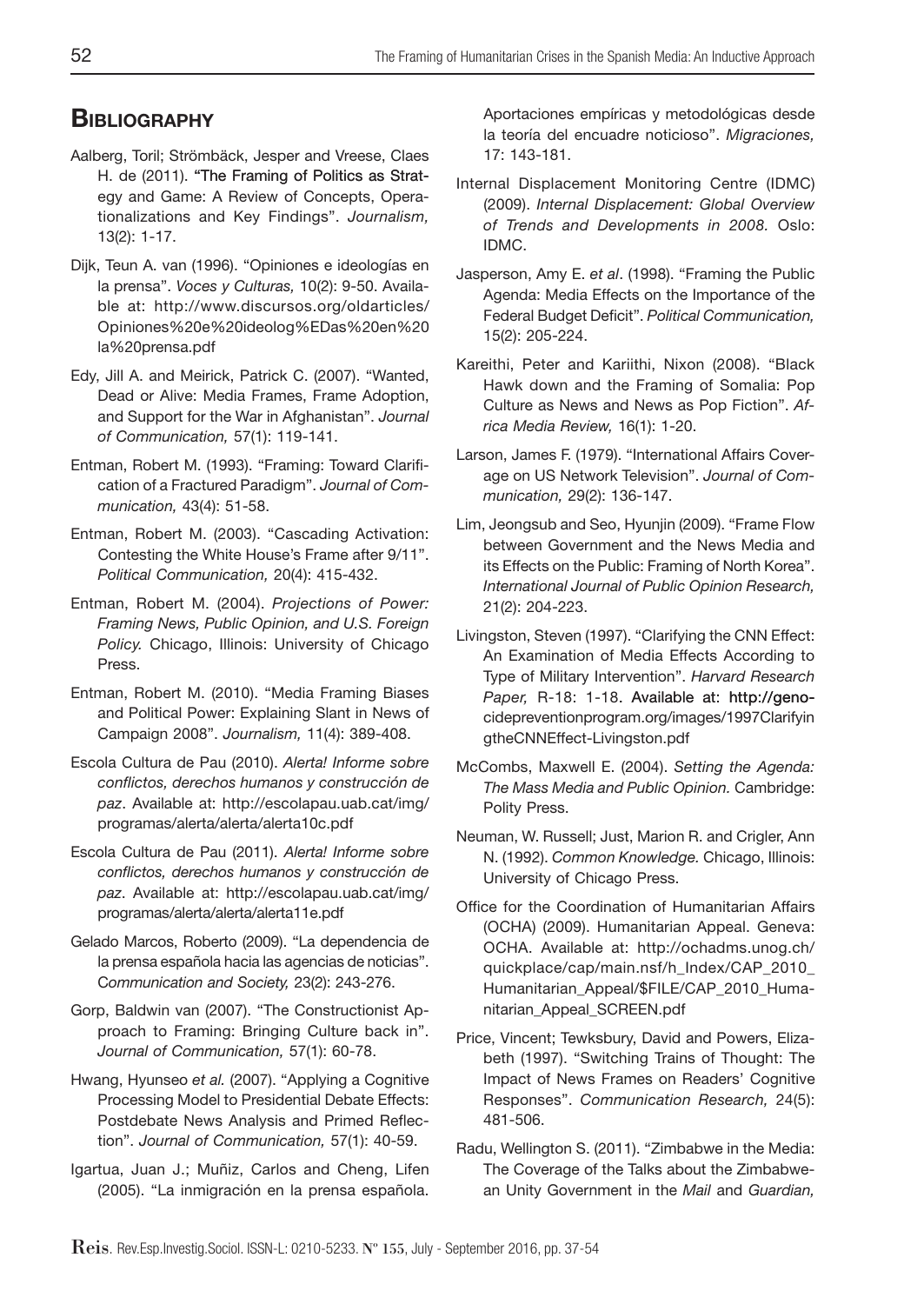2007-2009" Johannesburg: University of the Witwatersrand (master's thesis). Available at: http:// mobile.wiredspace.wits.ac.za/bitstream/handle/10539/10174/Research.pdf?sequence=2

- Rhee, June W. (1997). "Strategy and Issue Frames in Election Campaign Coverage: A Social Cognitive Account of Framing Effects". *Journal of Communication,* 47(3): 26-48.
- Semetko, Holli A. and Valkenburg, Patti M. (2000). "Framing European Politics: A Content Analysis of Press and Television News". *Journal of Communication,* 50(2): 93-109.
- Toledano, Samuel and Ardèvol-Abreu, Alberto (2013). "Los medios, ante las catástrofes y crisis humanitarias: propuestas para una función social del periodismo". *Communication and Society,* 26(3): 190-213.

RECEPTION: February 16, 2015 REVIEW: April 27, 2015 ACCEPTANCE: October 2, 2015

- Unicef (2012). *Commiting to Child Survival: A Promise Renewed.* New York: Unicef. Available at: http://www.unicef.org/videoaudio/PDFs/APR\_ Progress\_Report\_2012\_final.pdf
- Vreese, Claes H. de (2005). "News Framing: Theory and Typology". *Information Design journal + Document Design,* 13(1): 51-62.
- Vreese, Claes H. de (2012). "New Avenues for Framing Research". *American Behavioral Scientist,*  56(3): 365-375.
- Walgrave, Stefaan and Manssens, Jan (2001). "The Making of the White March: The Mass Media as a Mobilizing Alternative to Movement Organizations". *Mobilization,* 5(2): 217-239.
- Weaver, David H. (2007). "Thoughts on Agenda-setting, Framing and Priming". *Journal of Communication,* 57(1): 142-147.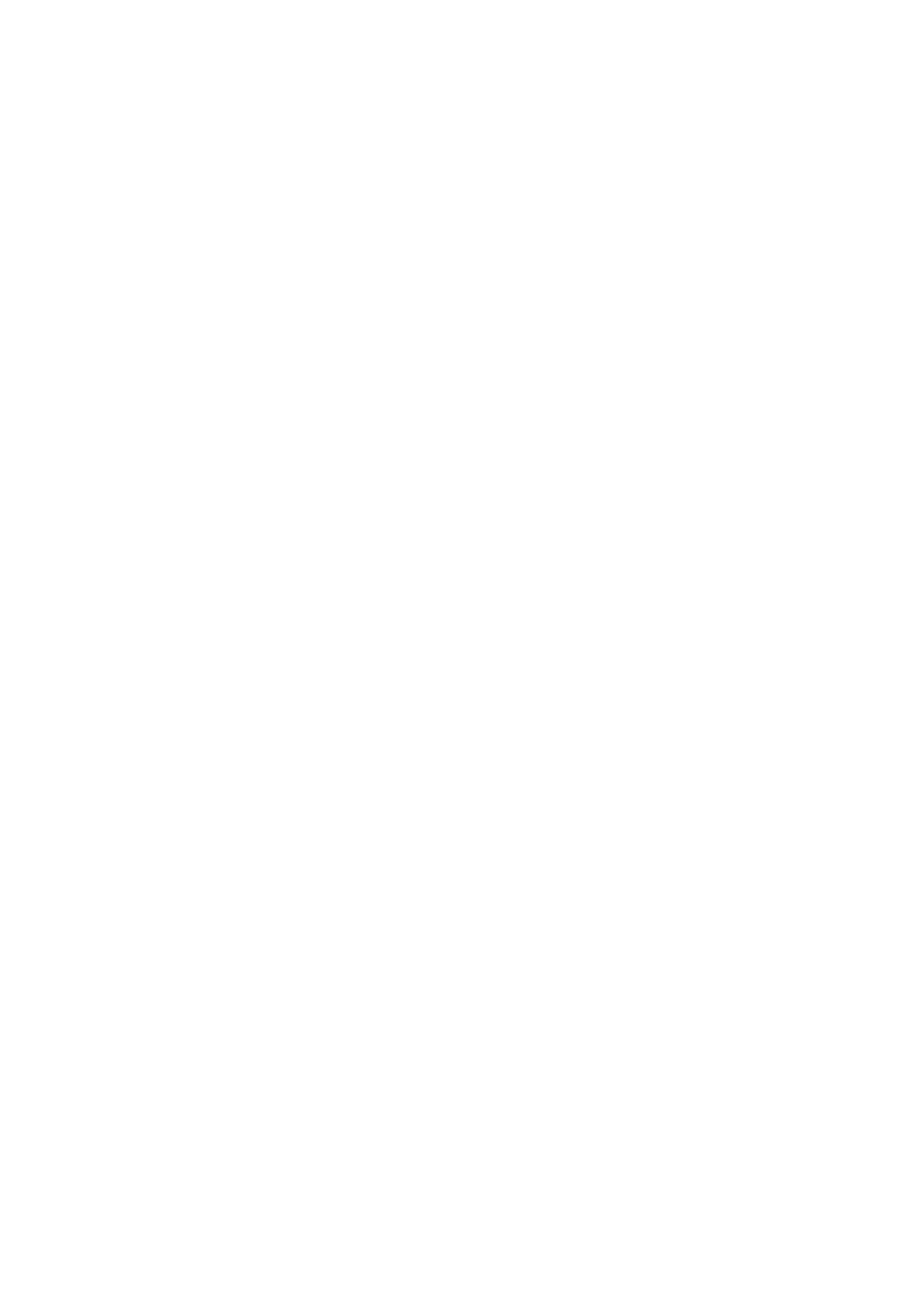# Framing de las crisis humanitarias en los medios de comunicación españoles: una aproximación inductiva

*The Framing of Humanitarian Crises in the Spanish Media: An Inductive Approach* 

### **Alberto Ardèvol-Abreu**

# **Palabras clave**

Análisis de contenido

- Comunicación social
- Crisis humanitarias
- Medios de

comunicación

- Método inductivo
- Noticias

### **Resumen**

Los medios de comunicación son actores fundamentales en el manejo y resolución de las crisis humanitarias, tanto en el país que sufre la crisis como en el resto del mundo. A partir de una aproximación inductiva a una muestra de noticias publicadas en cuatro periódicos españoles, se analizan los encuadres noticiosos usados en la cobertura de las crisis humanitarias. Los resultados muestran que, con ciertas diferencias entre países, la prensa española encuadra las crisis humanitarias en términos de guerra y violencia, terrorismo islamista y delincuencia. Desde una perspectiva teórica, los resultados sugieren que los encuadres noticiosos no deben ser clasifi cados de manera dicotómica como «genéricos» o «específi cos», sino que deben ser situados en un continuum cuyos extremos sean los encuadres puramente genéricos o puramente específicos.

# **Key words**

Content Analysis • Social Communication

- Humanitarian Crises
- Media
- Inductive Method
- News

# **Abstract**

The media are important actors in humanitarian crisis management and resolution, both in the countries facing the crises and in the rest of the world. Based on an inductive approach to a news sample from four Spanish newspapers, this study analyses the news frames used in the coverage of countries facing humanitarian crises. Results show that, with certain differences between countries, the Spanish press frames these countries as being theatres of war and violence, Islamic terrorism, and crime. From a theoretical perspective, results also suggest that news frames should not be classified either as "generic" or "specific," but that they should instead be placed on a continuous scale ranging from "generic" through to "specific".

# **Cómo citar**

Ardèvol-Abreu, Alberto (2016). «Framing de las crisis humanitarias en los medios de comunicación españoles: una aproximación inductiva». Revista Española de Investigaciones Sociológicas, 155: 37-54.

(http://dx.doi.org/10.5477/cis/reis.155.37)

La versión en inglés de este artículo puede consultarse en http://reis.cis.es

**Alberto Ardèvol-Abreu:** University of Vienna | alberto.ardevol-abreu@univie.ac.at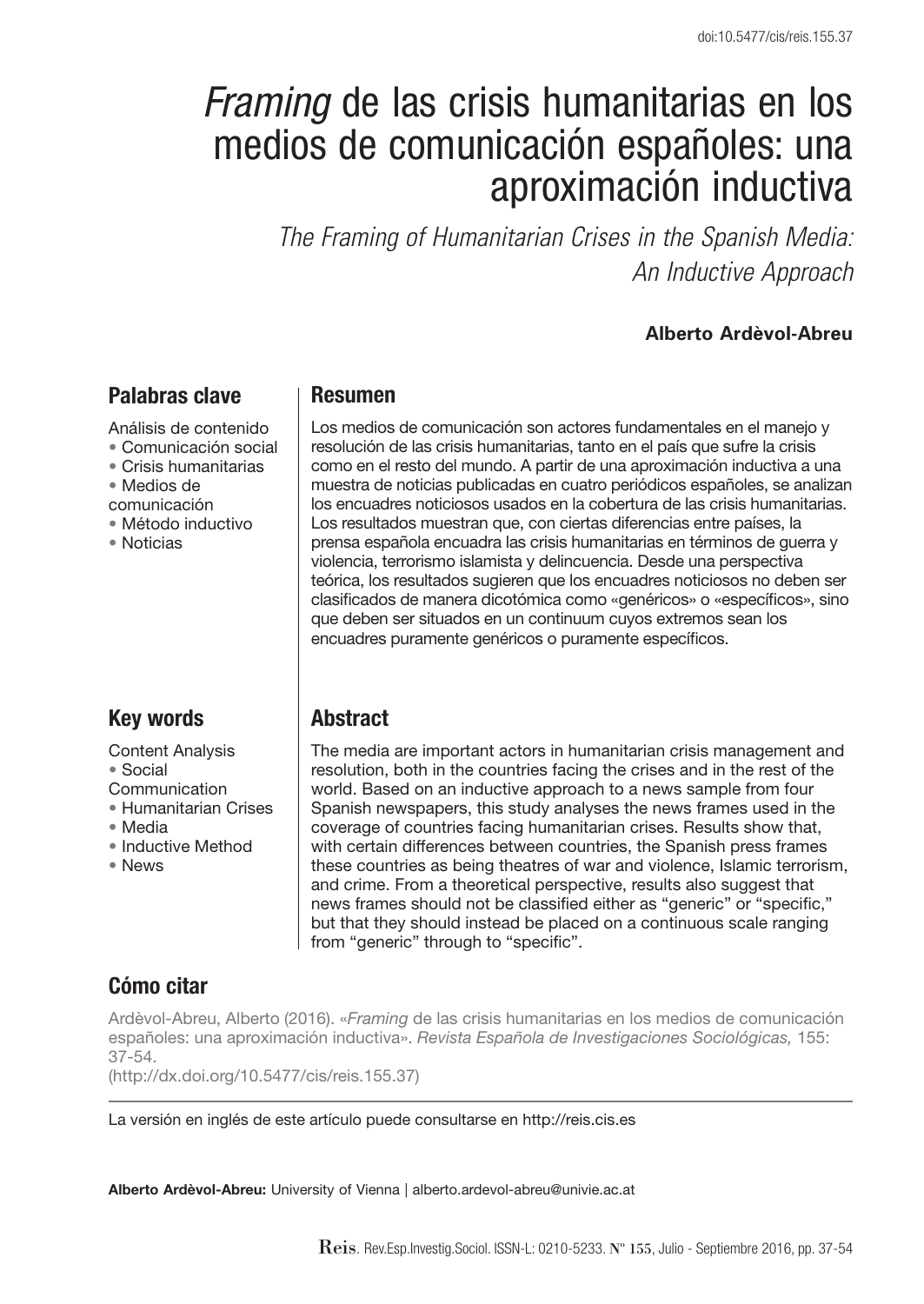# **INTRODUCCIÓN**

En el año 2009, 30 países —19 de ellos africanos— se encontraban en situación de crisis humanitaria (Escola Cultura de Pau, 2010)<sup>1</sup>. La mayoría de estas crisis se originaron a partir de conflictos armados en contextos de fragilidad previa, en los que el Estado, débil o fallido, no es capaz de resolver la situación o es cómplice de ella. Hambre, violencia y desplazamiento forzoso de la población civil son a la vez causas y consecuencias de las crisis humanitarias. Más de mil millones de personas en el mundo están afectadas por la desnutrición, y una cuarta parte de los niños menores de cinco años —165 millones— sufren retraso en el crecimiento a causa de deficiencias nutricionales (OCHA, 2009; Unicef, 2012). Los conflictos armados, extendidos por todo el mundo, matan a cerca de 700.000 personas al año, de las que alrededor de un 90% son civiles2. Por su parte, la violencia y las violaciones de derechos humanos son la causa más frecuente del desplazamiento forzado de la población, tanto fuera como dentro de las fronteras de los países en conflicto. El Centro de Monitoreo del Desplazamiento Interno (2009) contabilizaba en 2009 más de 15 millones de refugiados y 27 millones de desplazados internos.

Los medios de comunicación son actores relevantes en el manejo y la resolución de las crisis humanitarias. Esto es así tanto para los medios de los propios países en crisis como para los medios del resto del mundo, ya que con frecuencia suponen la única fuente de información para la población de los países enriquecidos3. Algunas investigaciones basadas en la teoría de la agenda setting han demostrado que la influencia de los medios en los públicos es mayor para los asuntos que quedan más allá de la experiencia directa, de los que se tiene un conocimiento mediado y no personal (McCombs, 2004). Tras la intervención armada del Ejército de Estados Unidos en Somalia en 1992, se acuñó el término «efecto CNN» para referirse a la capacidad de los medios de comunicación para influir en las políticas internacionales de los países democráticos. El efecto CNN predice, por tanto, que la cobertura informativa tiene la capacidad de forzar a los gobiernos democráticos, de manera indirecta a través de la presión de la opinión pública, a responder a situaciones de injusticia. A partir de ese momento, los medios de comunicación se convertirían (o así se esperaba) en garantes de unas relaciones más equilibradas, de apoyo mutuo, entre los países enriquecidos y empobrecidos.

Aunque algunos estudios posteriores han encontrado que este efecto se produce solamente en algunas ocasiones y bajo condiciones específicas (e.g. Livingston, 1997; Walgrave y Manssens, 2001), la cobertura informativa influye en la actuación de los actores humanitarios, tanto del propio país en crisis —Gobierno e instituciones, ciudadanos y ONG locales— como de instancias internacionales —Gobiernos, países donantes,

<sup>1</sup> La selección de países para este estudio se hizo de acuerdo a los criterios de la Escola Cultura de Pau (2010). La Escola Cultura de Pau elabora un informe anual que incluye una lista de países en situación de crisis humanitaria, de acuerdo a cuatro indicadores: severidad de las crisis alimentarias, número de desplazados internos a causa de la violencia, número de refugiados y fondos solicitados a través de las Naciones Unidas en los llamamientos extraordinarios (flash appeals) para hacer frente a las crisis. En el año 2009 había 30 países afectados por estas situaciones: Colombia, Guatemala, Costa de Marfil, Guinea, Mali, Mauritania, Níger, Nigeria, Burundi, República Centroafricana, Chad, República Democrática del Congo, Etiopía, Eritrea, Kenia, Somalia, Sudán, Uganda, Madagascar, Zimbabue, Irak, Palestina, Yemen, Corea del Norte, Birmania/Myanmar, Filipinas, Afganistán, Pakistán, Nepal y Sri Lanka.

<sup>2</sup> Las armas causan 700.000 muertes al año (2009, 7 de octubre). Radiotelevisión Española. Recuperado de http://www.rtve.es/noticias/20091007/las-armas-causan-700000-muertes-ano/295455.shtml

<sup>3</sup> La noción de desarrollo y los términos subdesarrollado o desarrollado se evitan deliberadamente en este artículo. Se usan, en cambio, términos como enriquecidos y empobrecidos. Cuando se habla de países del Norte, se hace referencia a los países europeos, Estados Unidos, Canadá, Japón y Australia.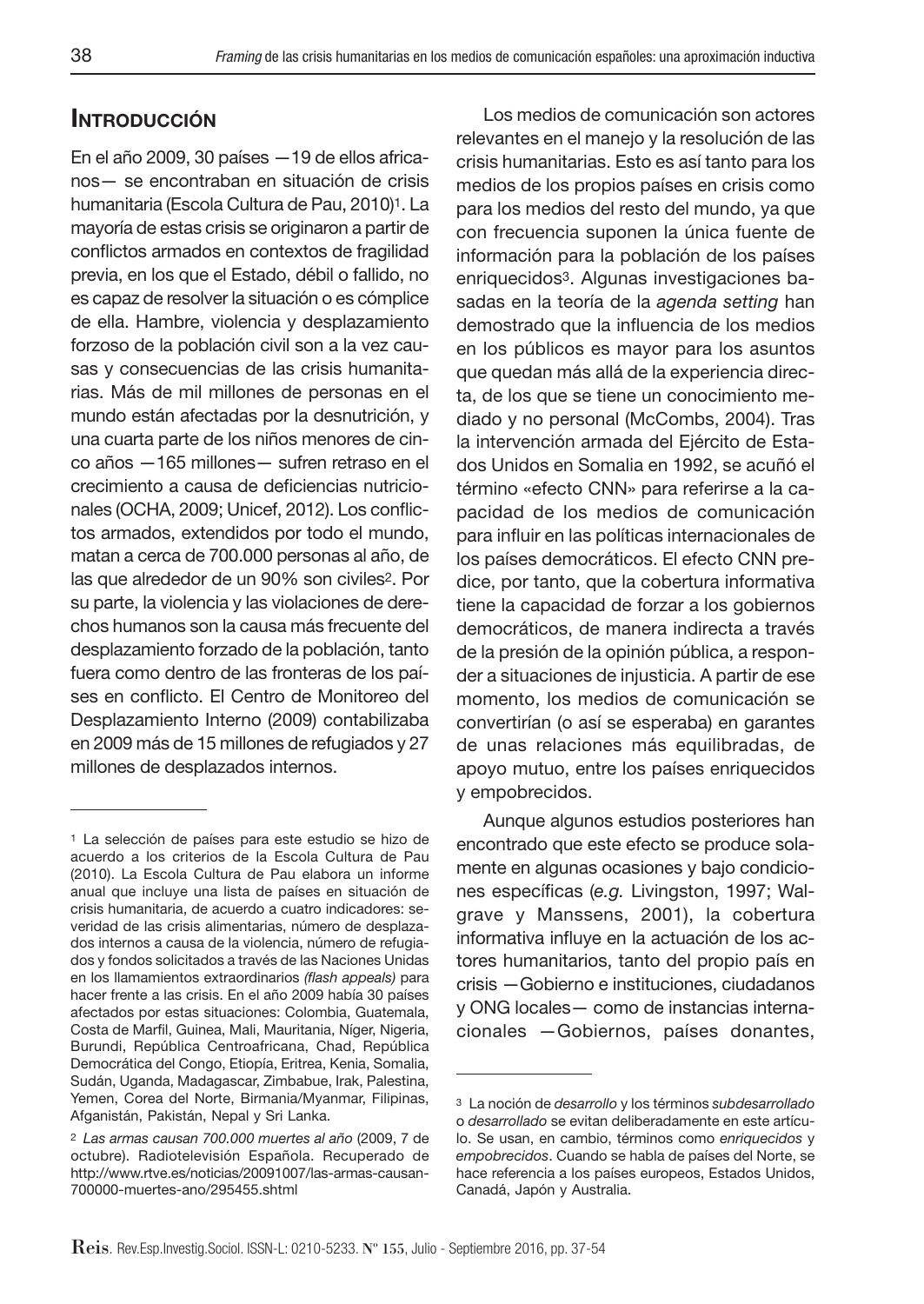agencias de la ONU, ONG y opinión pública—. En síntesis, la agenda de los medios puede influir en la agenda política a través de la agenda pública. Sin embargo, las influencias entre estas tres agendas son recíprocas, y en cada caso específico la importancia relativa de cada una de ellas puede ser diferente.

La cobertura informativa de las crisis humanitarias es casi siempre esporádica, reservada a los momentos más agudos y dramáticos, especialmente cuando se dispone de imágenes impactantes. El carácter crónico de la pobreza y sus causas profundas, en cambio, son aspectos que no suelen aparecer en los medios. La información sobre crisis humanitarias se elabora de acuerdo a una estructura predecible, y los hechos se acomodan en torno a un «molde» o marco interpretativo preestablecido, lo que hace que todas las crisis parezcan iguales a ojos del público. Los medios de comunicación convierten las crisis en historias de «buenos y malos», en las que no se aporta información suficiente sobre su contexto y causas subyacentes (Toledano y Ardèvol-Abreu, 2013). Se renuncia, además, al seguimiento continuado de la crisis: la cobertura se abandona antes de que concluya, con lo que el público se ve privado de una parte importante de la información.

### *FRAMING* **<sup>Y</sup> EFECTOS DE LOS MEDIOS EN EL PÚBLICO**

Las noticias son construcciones visuales y textuales articuladas alrededor de un eje central de pensamiento, una cierta perspectiva (encuadre o frame) construida de acuerdo a unos criterios profesionales establecidos (valores-noticia). Esta construcción proporciona a la audiencia un marco interpretativo de los mensajes, que facilitará que los mensajes sean percibidos y comprendidos de una manera determinada. Aunque la teoría del framing carece de una conceptualización clara y unívoca (Gorp, 2007; Weaver, 2007), encuadrar (to frame) se define habitualmente como un proceso de selección de algunos elementos de la realidad que se utilizarán para construir una narrativa que enfatiza las relaciones y conexiones entre esos elementos (Entman, 1993: 53). La definición de Entman añade que este procedimiento de selección y énfasis conlleva una definición particular del asunto o problema, una «interpretación causal, evaluación moral y/o recomendación de tratamiento». Los encuadres noticiosos se relacionan de manera recíproca con la cultura, por lo que la construcción social de significados es de naturaleza diacrónica, y no ligada estrictamente a un acontecimiento puntual (Entman, 2003, 2010). De acuerdo al «modelo de activación en cascada» (Entman, 2004, 2010), los marcos interpretativos se transmiten de manera vertical, desde la administración y otras élites hasta el público, a través de los medios de comunicación y los encuadres noticiosos.

### **ENCUADRES GENÉRICOS Y ESPECÍFICOS. APROXIMACIONES INDUCTIVAS**

A partir de estudios anteriores sobre encuadres noticiosos, Vreese (2005) propuso una tipología dicotómica de los frames: genéricos o específicos. Los encuadres genéricos trascienden las limitaciones temáticas (Vreese, 2005: 54) y pueden funcionar en acontecimientos diversos que tengan lugar en contextos espaciales, temporales y culturales diferentes (Hwang et al., 2007; Rhee, 1997). Los encuadres específicos, en cambio, solo pueden aplicarse a la cobertura informativa de temas concretos (Igartua et al., 2005; Neuman et al., 1992; Semetko y Valkenburg, 2000). De acuerdo con esta clasificación, los encuadres «episódicos», «temáticos», «estrategia» o «juego» son encuadres genéricos, mientras que encuadres como «ataques conservadores» o «escándalo del comportamiento de Clinton» son encuadres específicos (Vreese, 2005). La clasificación de otros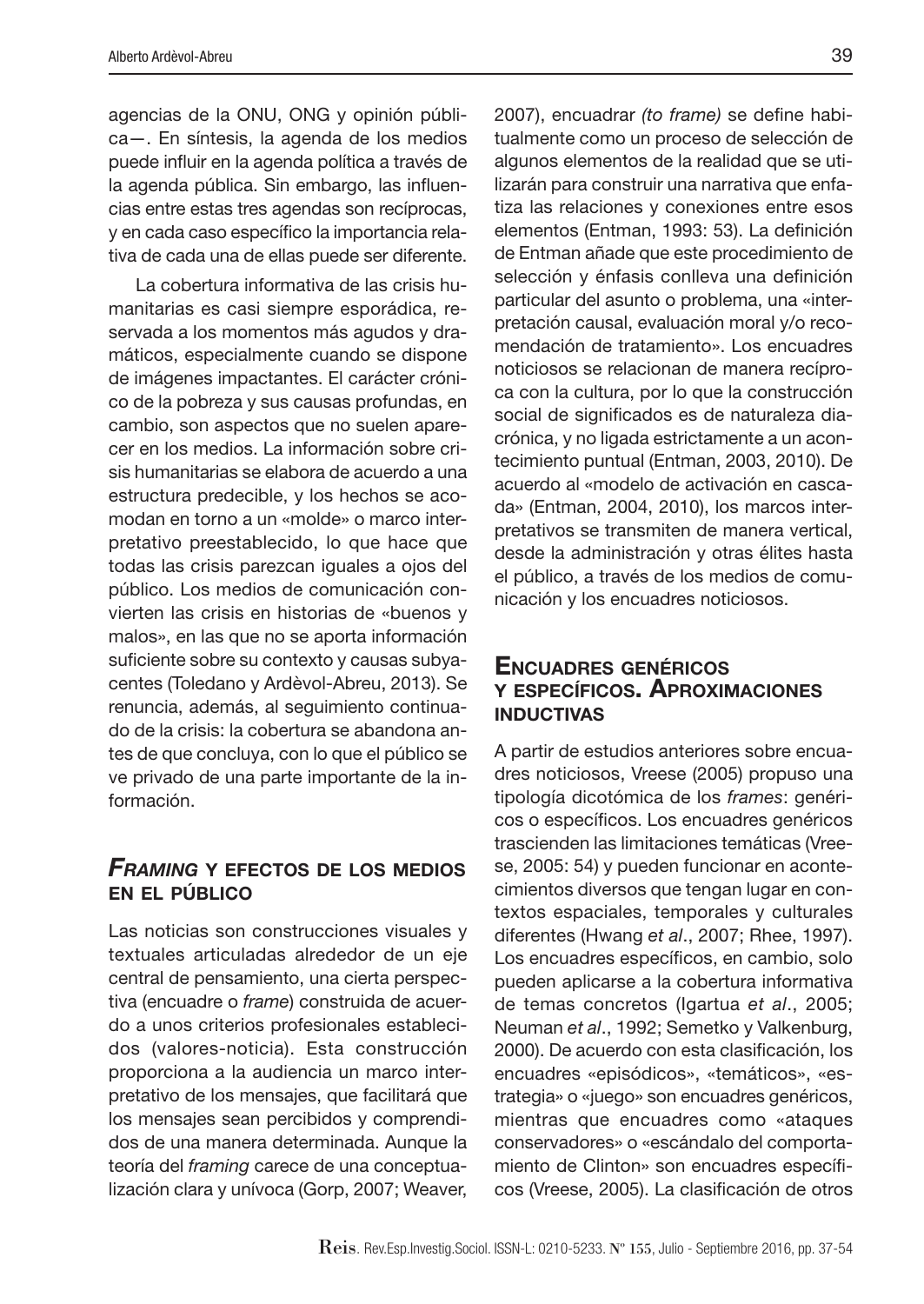frames puede resultar más problemática, o al menos cuestionable. Así, «diálogo», «lucha», «impasse» o «crisis», encuadres identificados en un estudio sobre la percepción del déficit público de Estados Unidos (Jasperson et al., 1998), han sido clasificados como específicos (Vreese, 2005). Sin embargo, se podría argumentar que estos encuadres tienen un carácter más específico que «estrategia» o «juego», pero también tienen un carácter más genérico que «escándalo del comportamiento de Clinton».

Los análisis de contenido basados en aproximaciones inductivas han sido una estrategia común para detectar tanto encuadres genéricos como específicos en las noticias (por ejemplo, Igartua et al., 2005; Neuman et al., 1992). En las aproximaciones inductivas, los investigadores comienzan por analizar el contenido de las noticias, sin ideas preconcebidas, de manera que los encuadres «emergen del material» informativo (Vreese, 2005: 53).

### **LOS ENCUADRES DE LAS CRISIS HUMANITARIAS**

Las noticias sobre los países empobrecidos se centran habitualmente en una lista limitada de temas: malestar social y disturbios, guerra, terrorismo, delincuencia, golpes de Estado y magnicidios o desastres naturales (Larson, 1979). Un mismo tema, sin embargo, puede ser encuadrado de maneras diferentes (véanse, por ejemplo, Price et al., 1997; Rhee, 1997). Algunos estudios previos han abordado, desde la teoría del framing, la cobertura informativa de países en situación de crisis humanitaria (por ejemplo, Edy y Meirick, 2007; Kareithi y Kariithi, 2008; Lim y Seo, 2009). Sin embargo, no existen estudios que vayan más allá del análisis concreto de un caso, y que aborden la representación mediática de los países en crisis en su conjunto, en búsqueda de posibles patrones que impliquen a más de un país. Además, en el

contexto de España no existen estudios de framing para la cobertura noticiosa de estos países. Se plantea, por tanto, la primera pregunta de investigación:

### PI1.–¿Qué encuadres noticiosos predominan en la cobertura de las crisis humanitarias en prensa española?

La tradicional dependencia de los medios de comunicación de fuentes externas, especialmente en la información internacional, puede haberse agravado como consecuencia de la mala situación económica que viven muchos de ellos. Ya antes de la gran crisis económica que comenzó en 2008, Gorp (2007) afirmaba que los medios parecen dirigirse al público con una única voz, puesto que las rutinas de producción de la información conducen a tratar los mismos temas de la misma manera. En España, un análisis de la sección internacional de El País, El Mundo, Abc y La Razón demostraba que el 100% de los datos que aparecían en los titulares de la muestra escogida procedían de una agencia (Gelado Marcos, 2009). El estudio concluía que, a pesar de las diferencias ideológicas entre los periódicos, el discurso es el mismo: «[…] El número de publicaciones [es] irrelevante, ya que lo que importa al final es el número de agencias que surten de información a los medios» (ibíd.: 270). Estos hallazgos previos permiten plantear la primera hipótesis de este estudio:

H1.–Los encuadres empleados en la cobertura de las crisis humanitarias son similares en los cuatro periódicos estudiados, a pesar de ser ideológicamente diversos.

Las distintas crisis humanitarias presentan algunas características comunes, sobre todo en lo que se refiere a las consecuencias sobre las personas. Sin embargo, a menudo se encuadran de manera diferente. Así, Corea del Norte ha sido retratada en términos de «amenaza militar», «violación de derechos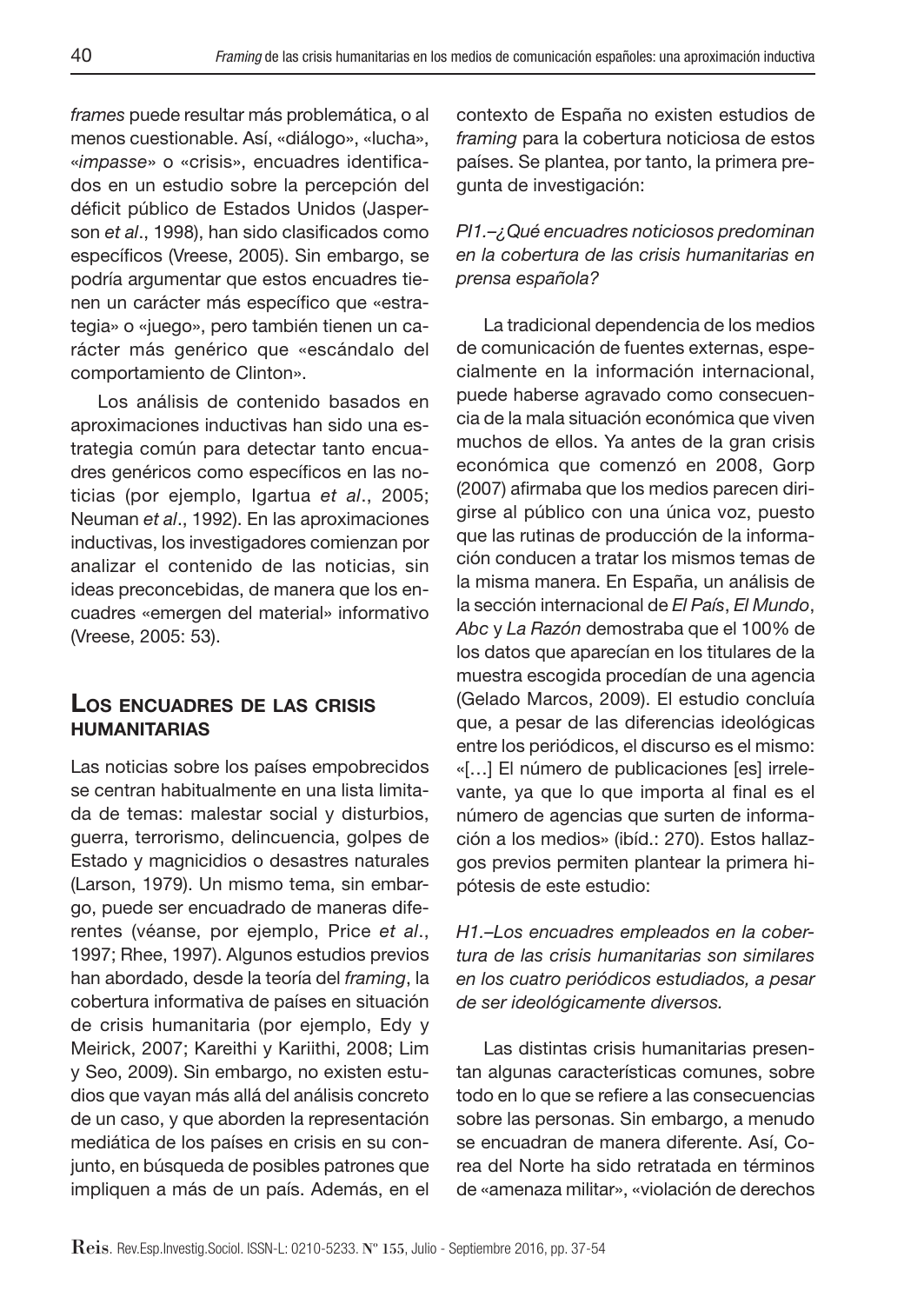humanos» e «interlocutor abierto al diálogo» (Lim y Seo, 2009); la acción militar estadounidense en 1992 en Somalia se describió, en un primer momento, como «intervención humanitaria», después como «reconstrucción nacional», para finalmente retratar a los somalíes como «desagradecidos» e incluso «terroristas» (Kareithi y Kariithi, 2008); el conflicto en Zimbabue se ha encuadrado como «inevitable», «condenado» e «inútil» (Radu, 2011), etc. Estos hallazgos previos permiten plantear la segunda hipótesis y la segunda pregunta de investigación:

H2.–Cada país en crisis es encuadrado de manera diferente.

PI2.–¿Qué encuadre —o conjunto de ellos caracteriza la imagen de cada uno de los países en crisis?

# **MÉTODOS**

#### **Muestra**

La población de análisis incluyó todas las noticias4 referidas a los países en situación de crisis humanitaria publicadas en el segundo semestre de 2009 en la prensa española de información general y ámbito nacional. El estudio se centró en los diarios El País, El Mundo, Abc y Público. La elección de cabeceras se llevó a cabo siguiendo los criterios de diversidad ideológica e influencia social, esta última valorada a partir de los datos de tirada y difusión. En 2009, los cuatro periódicos tenían un promedio de difusión conjunta de algo más de un millón de ejemplares (OJD, 2011).

El período de análisis (julio-diciembre de 2009) se eligió atendiendo al criterio de proximidad temporal, pues era el semestre

más cercano a la fecha de inicio de la recogida de datos, excluyendo 2010. Se decidió evitar 2010 porque en enero y julio de ese año se produjeron dos catástrofes naturales de enormes dimensiones —el terremoto de Haití y las inundaciones de Pakistán— que podían constituir un elemento de distorsión. Las dos crisis recibieron, en conjunto, el 40% del total de fondos destinados a la asistencia humanitaria de ese año (Escola Cultura de Pau, 2011), y provocaron un enorme despliegue mediático.

Para construir la muestra, se seleccionaron al azar seis semanas del segundo semestre de 2009. Cada una de ellas correspondía a cada uno de los meses analizados, de manera que se incluyó un lunes, un martes, un miércoles, un jueves, un viernes, un sábado y un domingo de cada mes del segundo semestre de 2009. Tras la revisión manual de todos los ejemplares seleccionados, se localizaron 566 unidades de análisis —noticias— referidas a alguno de los treinta países en crisis.

#### **Ficha de registro**

Siguiendo el modelo de inmersión cualitativa propuesto por Igartua et al. (2005) para la elaboración de su escala ENI (Encuadres Noticiosos de la Inmigración), se creó una ficha de registro que permitiera recoger palabras y expresiones clave de las noticias que formaban parte de la muestra. Esta información se incluyó en alguna de las siguientes nueve categorías: actores, definición de los actores, acciones llevadas a cabo por los actores, acciones llevadas a cabo sobre los países en crisis, localizaciones geográficas, espacios físicos, espacios temporales, causas del acontecimiento y consecuencias del acontecimiento. Solo las dos últimas (causas y consecuencias) no estaban presentes en el análisis de Igartua et al. (2005). Sin embargo, la definición de encuadre de Entman (1993, 2003) incluye la «interpretación causal» como una de sus características. Por esta razón se

<sup>4</sup> Se hablará de «noticias» en sentido amplio: noticias, fotonoticias, reportajes, crónicas, entrevistas y breves.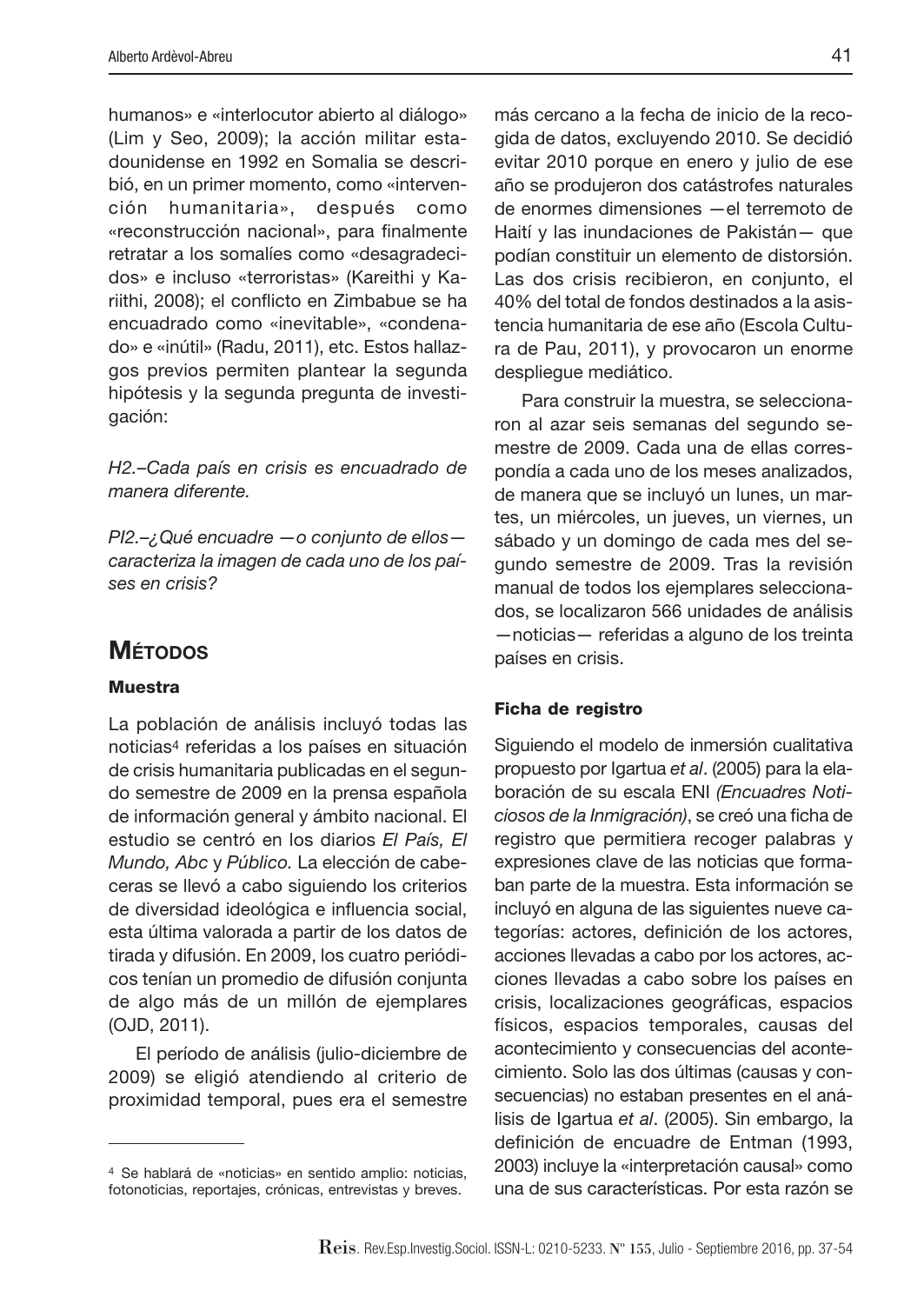consideró apropiado incorporar tanto «causas» como «consecuencias» como categorías de análisis.

En un primer paso, se rellenaron las fichas de registro con citas literales procedentes de una submuestra (10% de las noticias, escogidas al azar). Todas las palabras y expresiones clave referidas a alguna de las nueve categorías de análisis se copiaron en las fichas. En un segundo paso, esta información se sistematizó, con el objetivo de crear un número manejable de ítems para formar la escala. Este procedimiento se llevó a cabo mediante la creación de ítems inclusivos que recogieran el sentido de un conjunto más amplio de ítems. Por ejemplo, todos los políticos pertenecientes a partidos de la oposición en España (Partido Popular, Izquierda Unida, Convergència i Unió y Partido Nacionalista Vasco) fueron incluidos en un ítem más amplio denominado «miembros de la oposición política española». Este proceso se repitió en todas las categorías para crear una escala primaria de Encuadres Noticiosos de las Crisis Humanitarias (ENCH), formada por 261 ítems.

### **Medidas**

Los 261 ítems mencionados en el párrafo anterior se convirtieron en 261 variables, que tomaron valores comprendidos entre 0 y 2. Al codificar la muestra completa, se otorgó un valor «0» cuando la noticia no mencionaba el contenido del ítem, «1» si lo mencionaba solo una vez, y «2» si lo mencionaba dos o más veces. Para asegurar la fiabilidad del proceso de codificación y para controlar posibles sesgos del examinador, dos personas —un estudiante de posgrado y el autor del artículo codificaron por separado un 10% de la muestra. El porcentaje de acuerdo promedio de entre los dos examinadores fue del 98,16%<sup>5</sup>, con un coeficiente kappa de Cohen

promedio de 0,92<sup>6</sup>, lo que indica una alta fiabilidad. Los análisis estadísticos se llevaron a cabo con el programa IBM SPSS.

# **ANÁLISIS ESTADÍSTICOS**

Para estudiar la estructura factorial de la escala primaria ENCH, se llevó a cabo un primer análisis de componentes principales con rotación Varimax, tras la que se obtuvieron 77 factores con un eigenvalue mayor de 1. Estos factores explicaban un 75,1% de la varianza (KMO = 0,67, test chi cuadrado de Bartlett  $p < 0.001$ ). Solo se consideraron los ítems con un peso factorial significativo ( $\geq 0,30$ ) en alguno de los factores, y se descartó el resto. También se descartaron los ítems con pesos factoriales con valor negativo, ya que no pueden definir un frame —muestran una tendencia a no aparecer en las noticias cuando sí lo hacen el resto de ítems.

Una vez descartados los ítems con pesos factoriales más bajos, se crearon 77 nuevas variables constituidas por las sumas simples no ponderadas de aquellos ítems relevantes en cada factor. Sobre estas nuevas variables se llevó a cabo un análisis factorial de segundo orden, buscando una solución factorial más sencilla. Este segundo análisis dio lugar a 26 componentes que explicaban un 67,5% de la varianza (KMO = 0,59, test chi cuadrado de Bartlett  $p < 0,001$ ). Para construir las escalas finales se calculó el valor del coeficiente alfa de Cronbach de cada factor, eliminando progresivamente los ítems que disminuían el valor de alfa y con ello la fiabilidad de la escala. Este procedimiento permitió desechar seis factores por sus bajos valores de alfa (menores de 0,50). Otros cuatro factores no fueron incluidos en las escalas finales por incluir solo dos ítems,

<sup>5</sup> En un rango comprendido entre un mínimo del 85,70% y un máximo del 100%.

<sup>6</sup> En un rango comprendido entre un mínimo de 0,65 y un máximo de 1. Solo en 3 de las 261 variables se obtuvieron valores de kappa menores de 0,70.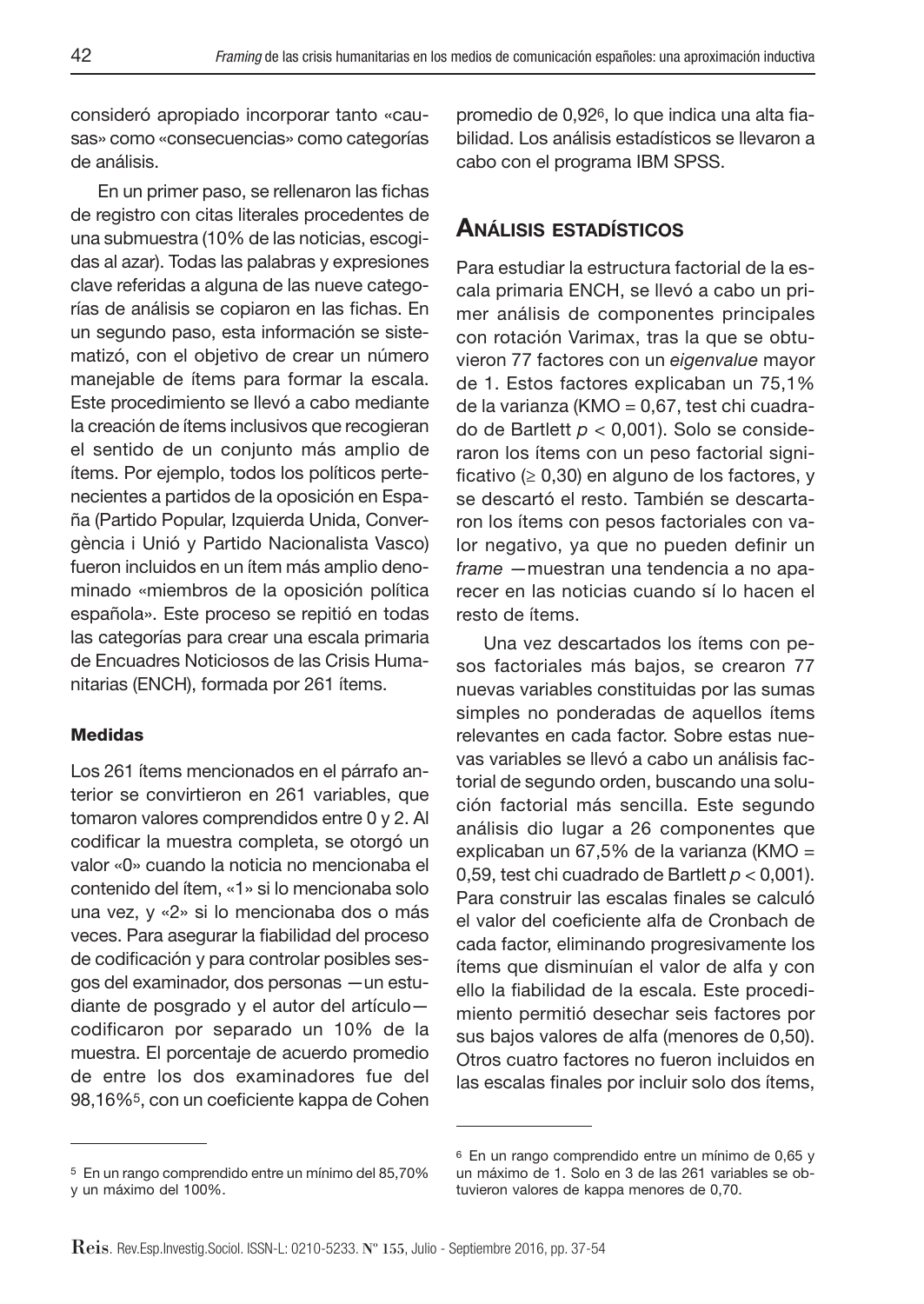que no eran suficientes para definir un frame. Se eliminaron tres factores más por difícilmente interpretables. Los valores finales de alfa pueden verse en la tabla 1.

# **RESULTADOS**

La tabla 1 muestra los encuadres predominantes en la cobertura de las crisis humanitarias, respondiendo a la primera pregunta de investigación. Se ha puesto un nombre a cada encuadre en función de las variables que lo definían. Algunos de los encuadres (EG6 y EG13) presentan valores bajos de alfa, pero decidieron mantenerse por considerar que se trata de un estudio exploratorio, con un alto número de variables y de países estudiados conjuntamente.

Tras la obtención de los 13 encuadres se comprobó que algunos de ellos poseen un carácter más «genérico» (pueden aplicarse a una multitud de crisis), mientras que otros

**TABLA 1.** Encuadres noticiosos de países en situación de crisis humanitaria

| Nombre del encuadre                                                                                                             | Items que lo definen                                                                                                                     | $\alpha$ |
|---------------------------------------------------------------------------------------------------------------------------------|------------------------------------------------------------------------------------------------------------------------------------------|----------|
| EE1.-«Escalada conflictiva entre Colombia y Venezue-<br>la-Ecuador a propósito de la instalación de ba-<br>ses estadounidenses» | 13, 14, 15, 16, 17, 18, 39, 40, 68, 85, 121,<br>127, 130, 136, 140, 171, 175, 176, 195,<br>202, 230, 240, 257                            | 0,90     |
| EG2.-«Las elecciones en los países en crisis como<br>procesos fraudulentos y necesitados de tutela<br>externa»                  | 4, 5, 25, 26, 31, 33, 46, 48, 56, 57, 58, 59,<br>60, 96, 134, 188, 237, 259                                                              | 0,87     |
| EE3.-«Somalia, origen de piratas que secuestran a<br>pescadores»                                                                | 7, 8, 28, 36, 62, 63, 75, 81, 87, 93, 98, 100,<br>106, 107, 119, 120, 123, 138, 157, 163,<br>185, 189, 190, 201, 203, 204, 205, 206, 243 | 0,91     |
| EG4.-«Los países en crisis como foco de terrorismo<br>islamista que ha de ser combatido internacio-<br>nalmente»                | 1, 2, 3, 6, 9, 35, 42, 43, 47, 55, 86, 108, 109,<br>118, 122, 141, 143, 144, 186, 187, 191,<br>227, 235, 248                             | 0,81     |
| EG5.-«Petición internacional de tropas para mantener<br>la seguridad en el país en crisis en un contexto<br>electoral»          | 12, 24, 34, 66, 67, 71, 80, 100, 102, 110,<br>116, 118, 120, 134, 137, 194, 201, 220, 229                                                | 0,87     |
| EG6.-«Los países en crisis como escenario de se-<br>cuestros y extorsión por parte de grupos que<br>operan fuera de la ley»     | 81, 82, 87, 241, 260                                                                                                                     | 0,57     |
| EG7.-«Necesidad de reformas legales en los países<br>en crisis para luchar contra el maltrato hacia las<br>mujeres»             | 11, 64, 65, 154, 247, 256                                                                                                                | 0,81     |
| EG8.-«Los países en crisis como receptores de la<br>ayuda y la solidaridad internacional»                                       | 44, 76, 104, 105, 124, 126                                                                                                               | 0,81     |
| EG9.-«Debate parlamentario sobre el envío de tropas al<br>país en crisis para combatir a grupos armados»                        | 12, 20, 24, 27, 32, 34, 66, 67, 70, 71, 80,<br>110, 116, 118, 137, 196, 201, 220, 228                                                    | 0,86     |
| EG10.-«El islam como causa de conflictos étnicos y<br>religiosos»                                                               | 10, 21, 148, 226, 231, 232, 238, 258                                                                                                     | 0,70     |
| SF11.-«Ocupación del territorio palestino por parte<br>del Gobierno de Israel»                                                  | 22, 23, 45, 111, 113, 129, 139, 170, 208,<br>233                                                                                         | 0,88     |
| EG12.-«Sanciones de la comunidad internacional<br>ante la carrera nuclear de un país en crisis»                                 | 19, 69, 88, 128, 135, 249                                                                                                                | 0,66     |
| EG13.-«La población civil del país en crisis como víc-<br>tima de los conflictos armados»                                       | 35, 47, 52, 101, 117, 118, 199                                                                                                           | 0,51     |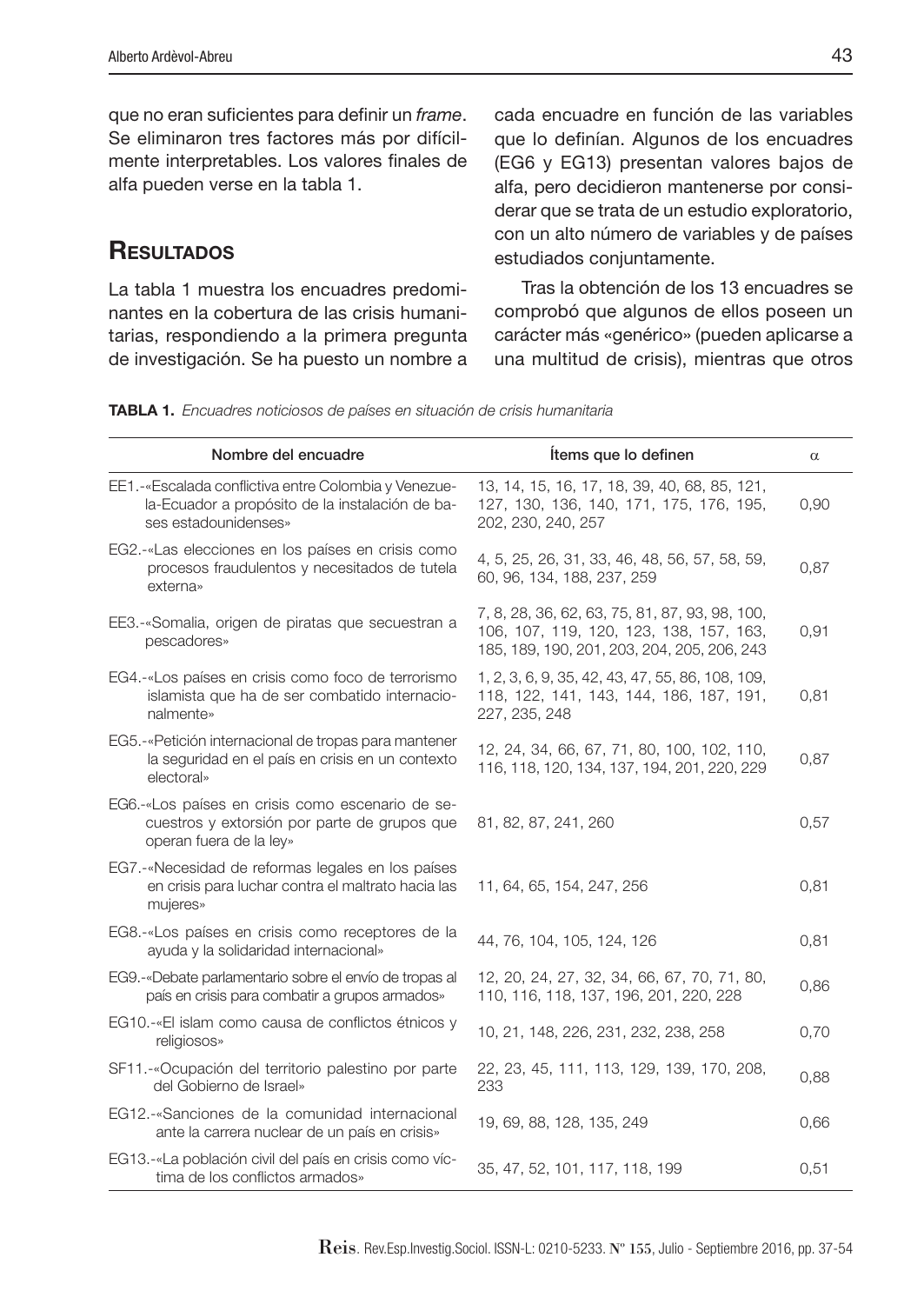son más «específicos» (solo pueden aplicarse a la crisis que tiene lugar en un país concreto). La literatura sobre framing ha distinguido tradicionalmente, de manera dicotómica, entre encuadres «genéricos» y «específicos», sin considerar una clasificación más matizada. De acuerdo con esta denominación tradicional, todos los encuadres obtenidos por el procedimiento inductivo que acaba de describirse son específicos, pues solo se pueden aplicar a los países en situación de crisis humanitaria. No obstante, algunos de los encuadres mencionados en la tabla 1 son más específicos que otros. Los

resultados del estudio sugieren que los encuadres pueden situarse en un continuum delimitado por los extremos «genérico» y «específico».

Tras detectar los 13 encuadres dominantes, se construyó una escala definitiva ENCH que incluía solo aquellos ítems cuyo peso factorial era superior a 0,30 en al menos un factor. Esta escala final estaba compuesta por 178 ítems. La tabla 2 muestra el encuadre genérico 2 (EG2) a modo de ejemplo. Por limitaciones de espacio, no se han podido incluir todos los ítems que forman todas las escalas.

**TABLA 2.** Encuadre genérico 2: «Las elecciones en los países en crisis como procesos fraudulentos y necesitados de tutela externa»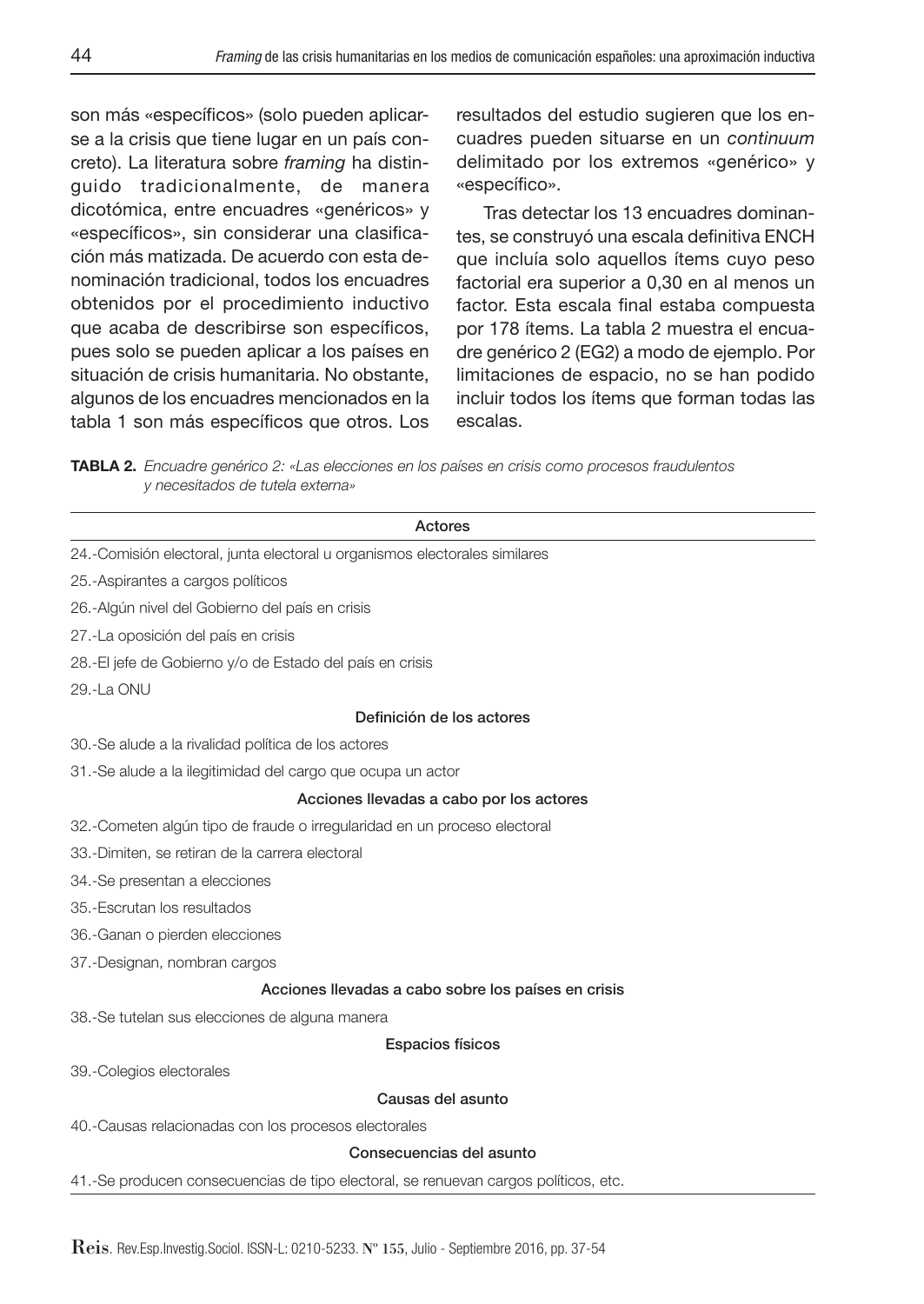### **INTENSIDAD DE LOS ENCUADRES NOTICIOSOS EN LA MUESTRA**

A continuación se procedió a calcular la intensidad de cada uno de los encuadres inductivos en la muestra estudiada. Para ello se crearon 13 nuevas variables, sumando, en cada pieza informativa, los valores obtenidos por los ítems definidores de los encuadres. De este modo se obtuvo una cifra que indica la intensidad de la presencia de cada encuadre en cada noticia: cuanto más alto sea el valor, mayor es la presencia del encuadre en la unidad de análisis. Cuando un encuadre no está presente en una noticia, su valor es 0.

Como se observa en la tabla 1, el número de ítems tomados en cuenta para formar cada uno de los encuadres es diferente, por lo que las puntuaciones obtenidas por cada noticia en cada frame se encuentran en diferentes escalas. Así, en el EE3, «Somalia, origen de piratas que secuestran a pescadores», la máxima puntuación posible es de 58, pues está formado por 29 ítems que pueden tomar valores comprendidos entre 0 y 2. En cambio, el EG6, «los países en crisis como escenario de secuestros y extorsión por parte de grupos que operan fuera de la ley», cuenta solo con 5 ítems, por lo que una noticia puede obtener una puntuación máxima de 10. El siguiente paso consistió, por tanto, en homogeneizar la escala y ajustar los valores de modo que, para todos los encuadres, la mínima puntuación posible fuera 0 (nula presencia del encuadre), y la máxima, 10 (máxima presencia del encuadre).

Tras esta ponderación, se procedió a cuantificar la intensidad de cada encuadre. analizando por separado los encuadres considerados «genéricos» de los considerados «específicos». Como puede observarse en las tablas  $3 \vee 4$ , los encuadres específicos (EE) presentan valores más altos que los genéricos (EG), puesto que solo se cuantificó

|  |  |  | TABLA 3. Presencia de encuadres «genéricos» en la muestra |  |  |
|--|--|--|-----------------------------------------------------------|--|--|
|--|--|--|-----------------------------------------------------------|--|--|

| Nombre del encuadre                                                                                                    | Mín. | Máx. | М.   | D.T. |
|------------------------------------------------------------------------------------------------------------------------|------|------|------|------|
| EG2.-«Las elecciones en los países en crisis como procesos fraudu-<br>lentos y necesitados de tutela externa»          | 0,00 | 9,17 | 1,17 | 1,54 |
| EG4.-«Los países en crisis como foco de terrorismo islamista que ha<br>de ser combatido internacionalmente»            | 0,00 | 7,08 | 1,57 | 1,28 |
| EG5.-«Petición internacional de tropas para mantener la seguridad en<br>el país en crisis en un contexto electoral»    | 0,00 | 7,63 | 1,77 | 1,83 |
| EG6.-«Los países en crisis como escenario de secuestros y extorsión<br>por parte de grupos que operan fuera de la ley» | 0,00 | 6,67 | 0,31 | 0,85 |
| EG7.-«Necesidad de reformas legales en los países en crisis para<br>luchar contra el maltrato hacia las mujeres»       | 0,00 | 8,33 | 0,11 | 0.69 |
| EG8.-«Los países en crisis como receptores de la ayuda y la solidari-<br>dad internacional»                            | 0.00 | 10   | 0,39 | 1,19 |
| EG9.-«Debate parlamentario sobre el envío de tropas al país en crisis<br>para combatir a grupos armados»               | 0,00 | 8.42 | 2,03 | 1,87 |
| EG10.-«El islam como causa de conflictos étnicos y religiosos»                                                         | 0,00 | 6,25 | 0,29 | 0,87 |
| EG12.-«Sanciones de la comunidad internacional ante la carrera nu-<br>clear de un país en crisis»                      | 0,00 | 8,33 | 0,41 | 1,04 |
| EG13.-«La población civil del país en crisis como víctima de los con-<br>flictos armados»                              | 0.00 | 7,14 | 1,36 | 1,43 |

Nota: Las columnas «mínimo» y «máximo» se refieren a las puntuaciones mínimas y máximas obtenidas por cada encuadre en la muestra, y no al rango teórico de la variable «encuadre». Este último estaba comprendido entre 0 y 10.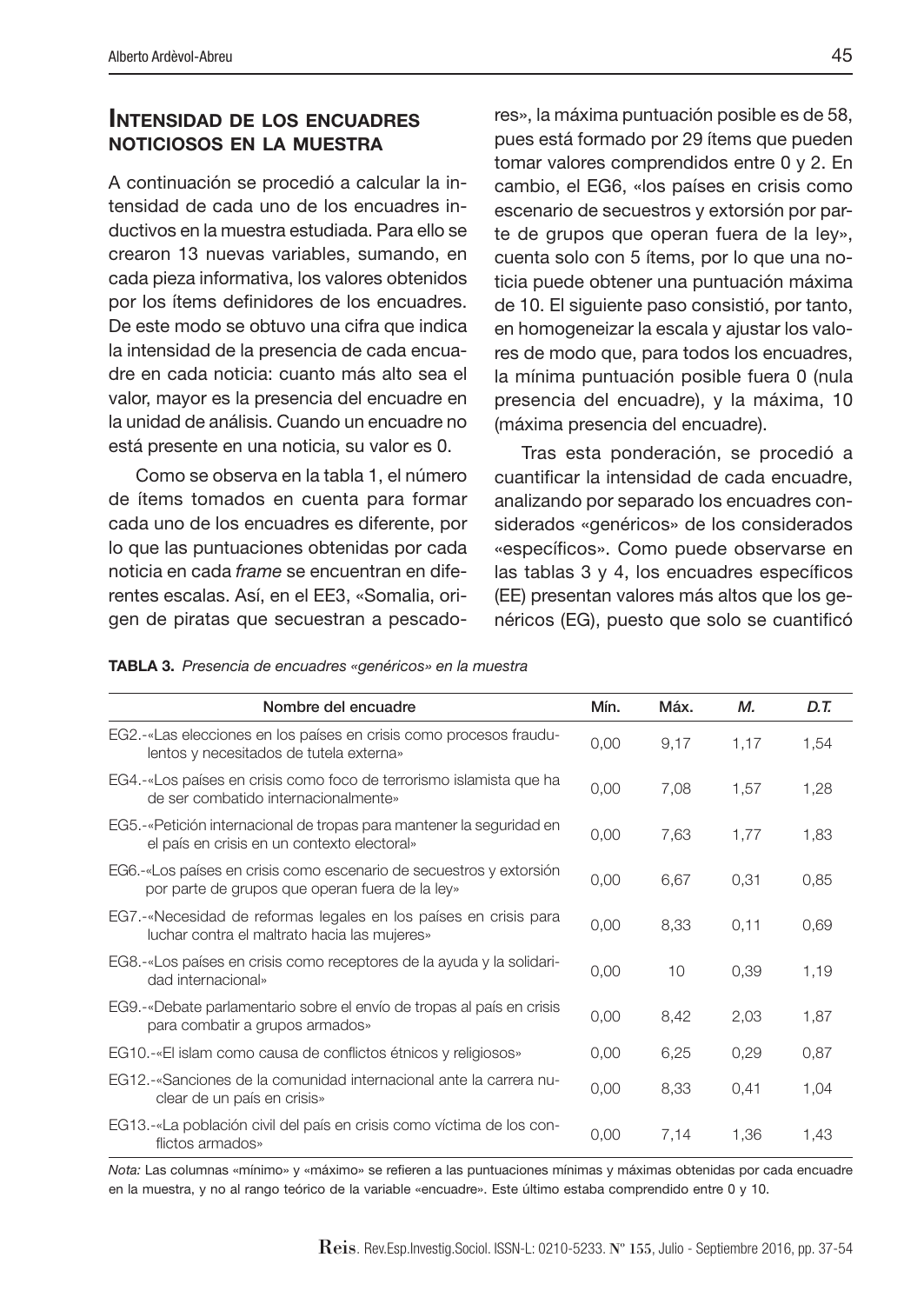su presencia en las noticias sobre los países a los que el encuadre hacía referencia.

La tabla 3 refleja diferencias importantes en la intensidad de los distintos encuadres. Así, la presencia media del encuadre «necesidad de reformas legales en los países en crisis para luchar contra el maltrato hacia las mujeres» resulta testimonial —apenas 0,11 puntos sobre un máximo de 10—; «Debate parlamentario sobre el envío de tropas al país en crisis para combatir a grupos armados», por el contrario, obtiene una intensidad media de 2,03 puntos.

Los encuadres con valores más altos hacen referencia a «nuestras» intervenciones —en términos de Dijk (1996), las de los países del Norte— sobre los países en crisis. Estas acciones quedarían legitimadas por la nobleza de sus fines: colaborar en la construcción de la democracia, combatir el terrorismo, mantener la seguridad, etc. Ejemplo de ello son los encuadres «petición internacional de tropas para mantener la seguridad en el país en crisis en un contexto electoral», «los países en crisis como foco de terrorismo islamista que ha de ser combatido internacionalmente» o «las elecciones en los países en crisis como procesos fraudulentos y necesitados de tutela externa».

Con valores más bajos aparecen encuadres que presentan a los países en crisis como escenarios de conflictos étnicos y religiosos — «el islam como causa de conflictos étnicos y religiosos»— y de violencia y delincuencia —«necesidad de reformas legales en los países en crisis para luchar contra el maltrato hacia las mujeres» o «los países en crisis como escenario de secuestros y extorsión por parte de grupos que operan fuera de la ley»—. Para enfrentarse a sus problemas, estos países necesitarían de la tutela de potencias extranjeras, ya sea en forma de intervención armada o de algún tipo de ayuda internacional, como en el encuadre «los países en crisis como receptores de la ayuda y la solidaridad internacional».

Dentro de los encuadres «específicos» (tabla 4), los valores más elevados corresponden a la presentación de la crisis palestina como un conflicto territorial del que el Gobierno de Israel es responsable. En la misma línea de violencia y conflictividad descrita para los encuadres «genéricos», Somalia se representa como un país emisor de piratas que secuestran a pescadores originarios de los países del Norte. También se alude a la conflictividad en el encuadre específico para la crisis colombiana, que se presenta en relación al enfrentamiento con dos de sus vecinos, Venezuela y Ecuador.

H1 afirmaba que los encuadres noticiosos de las crisis humanitarias son similares en los diferentes periódicos. Para verificarla, se llevaron a cabo dos análisis multivariados de la varianza (MANOVA), uno para los encuadres «genéricos» y otro para los «específicos». El primer análisis constató que existen diferencias significativas entre los diarios en el conjunto de encuadres genéricos (tabla 5): lambda de Wilks = 0,91, F (30, 1.623,84) = 1,72,  $p < 0.01$ ,  $n^2 = 0.030$ . En las pruebas univariadas se encontraron diferencias significativas entre diarios en solo dos de los encuadres, ambos relacionados con

TABLA 4. Presencia de los encuadres «específicos» en las submuestras

| Nombre del encuadre                                                                                                        | Mín. | Máx. | М.   | D.T  |
|----------------------------------------------------------------------------------------------------------------------------|------|------|------|------|
| EE1.-«Escalada conflictiva entre Colombia y Venezuela-Ecuador a pro-<br>pósito de la instalación de bases estadounidenses» | 0.65 | 6.09 | 3.34 | 1.48 |
| EE3.-«Somalia, origen de piratas que secuestran a pescadores»                                                              | 0.34 | 7.93 | 3.52 | 2.02 |
| EE11.-«Ocupación del territorio palestino por parte del Gobierno de<br><i>Israel</i> »                                     | 0.00 | 9.00 | 4.41 | 2.29 |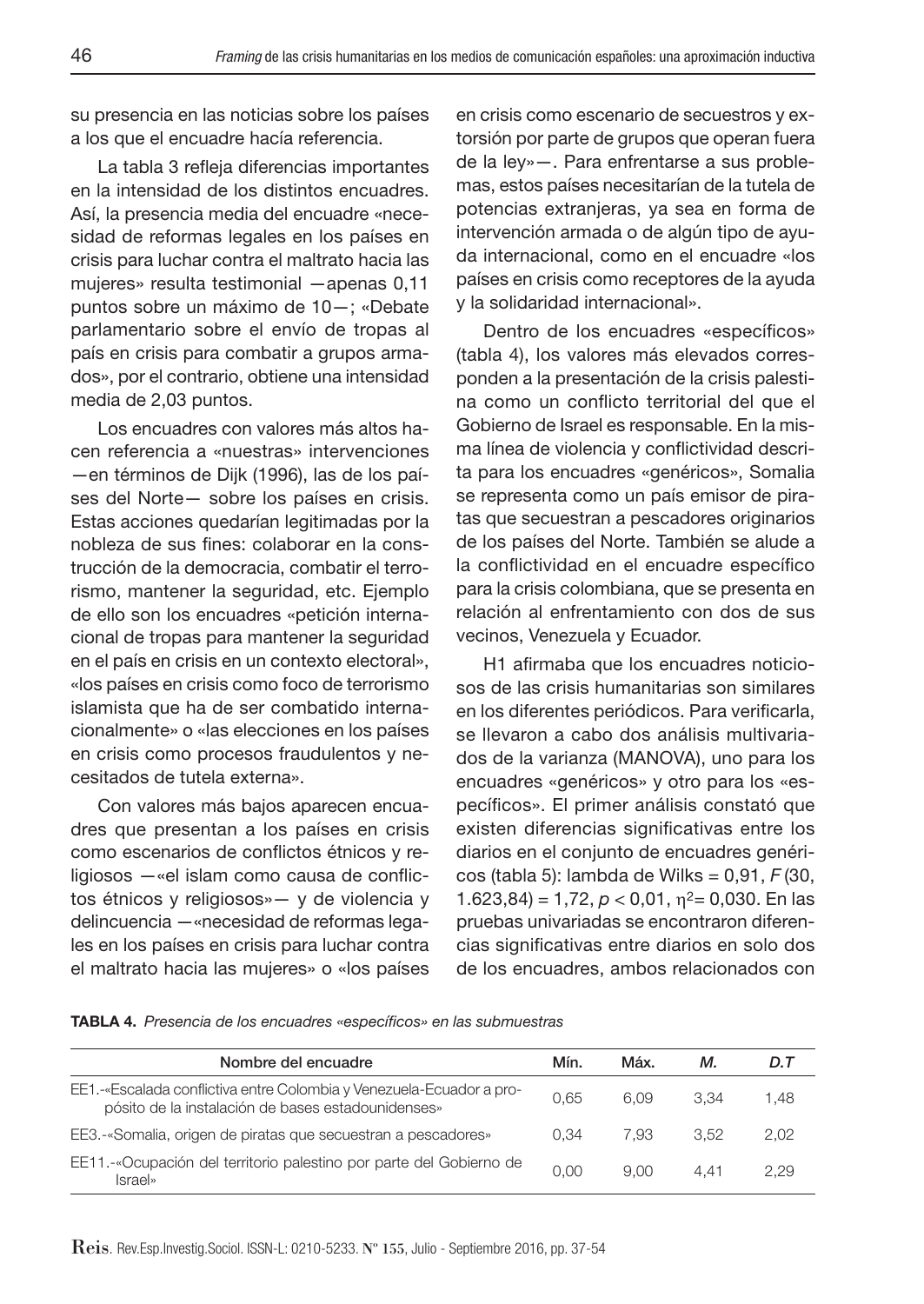la imagen del islam: «los países en crisis como foco de terrorismo islamista que ha de ser combatido internacionalmente», F (3,  $562$ ) = 5,07,  $p = 0,002$ ,  $\eta^2 = 0,026$ ; y «El islam como causa de conflictos étnicos y religiosos»,  $F(3, 562) = 4,17, p = 0,006, \eta^2 = 0,022$ . Los valores de p para el resto de encuadres indican que no existe un efecto significativo de la variable «diario» sobre el tipo de encuadre empleado.

Posteriormente se realizaron comparaciones post hoc mediante la corrección de Bonferroni, para definir con mayor precisión las diferencias estadísticas entre diarios en los encuadres mencionados. Los resultados se muestran en la tabla 5. Los subíndices hacen referencia a la variable independiente (periódicos): e=El País, m=El Mundo, a=Abc y p=Público. Para cada diferencia significativa, los subíndices indican con respecto a qué periódico/s la media es significativamente superior en las comparaciones por pares.

El diario Abc es el que utiliza en menor medida los encuadres que vinculan islam, terrorismo y conflictos étnicos y religiosos. El Mundo y El País destacan en sentido contrario, obteniendo las medias más altas para estos dos encuadres. En el resto de encuadres se aprecia una gran homogeneidad entre todos los periódicos: a pesar de su diversidad ideológica, se aproximan a las crisis de la misma manera. H1, por tanto, se verifica parcialmente. El encuadre predominante en todos ellos ha sido «Debate parlamentario sobre el envío de tropas al país en crisis para combatir a grupos armados», consiguiendo una presencia media de entre 1,90 y 2,18 puntos en el conjunto de la muestra.

|                                                                       | Periódico. M y DT    |                          |         |         |
|-----------------------------------------------------------------------|----------------------|--------------------------|---------|---------|
| Frame                                                                 |                      | El Mundo                 | Abc     | Público |
|                                                                       |                      | (m)                      | (a)     | (p)     |
| EG2.-«Las elecciones en los países en crisis como procesos            | 1,38                 | 1,16                     | 0,89    | 1,26    |
| fraudulentos y necesitados de tutela externa»                         | (1,77)               | (1, 47)                  | (1,30)  | (1,59)  |
| **EG4.-«Los países en crisis como foco de terrorismo islamista que    | $1,74$ <sub>*a</sub> | $1,78$ <sub>**a.*p</sub> | 1.30    | 1.40    |
| ha de ser combatido internacionalmente»                               | (1,31)               | (1, 39)                  | (1, 17) | (1, 17) |
| EG5.-«Petición internacional de tropas para mantener la seguridad     | 1.94                 | 1.85                     | 1.84    | 1.51    |
| en el país en crisis en un contexto electoral»                        | (1, 81)              | (1, 87)                  | (1, 94) | (1, 71) |
| EG6.-«Los países en crisis como escenario de secuestros y extorsión   | 0,37                 | 0,33                     | 0,19    | 0.34    |
| por parte de grupos que operan fuera de la ley»                       | (0.91)               | (0.89)                   | (0,63)  | (0, 91) |
| EG7.-«Necesidad de reformas legales en los países en crisis para      | 0.10                 | 0.18                     | 0.03    | 0.12    |
| luchar contra el maltrato hacia las mujeres»                          | (0, 49)              | (1,03)                   | (0,31)  | (0.55)  |
| EG8.-«Los países en crisis como receptores de la ayuda y la           | 0.37                 | 0,41                     | 0.21    | 0.54    |
| solidaridad internacional»                                            | (0.96)               | (1, 31)                  | (0,75)  | (1, 47) |
| EG9.-«Debate parlamentario sobre el envío de tropas al país en crisis | 2.18                 | 2.05                     | 2,01    | 1.90    |
| para combatir a grupos armados»                                       | (1, 92)              | (1,88)                   | (1, 87) | (1,83)  |
| **EG10.-«El islam como causa de conflictos étnicos y religiosos»      | $0.43_{*}$           | $0,40_{*}$               | 0.12    | 0.21    |
|                                                                       | (1,06)               | (1,07)                   | (0.51)  | (0,62)  |
| EG12.-«Sanciones de la comunidad internacional ante la carrera        | 0.43                 | 0.43                     | 0.27    | 0.49    |
| nuclear de un país en crisis»                                         | (1,02)               | (1, 11)                  | (0,80)  | (1, 15) |
| EG13.-«La población civil del país en crisis como víctima de los      | 1.50                 | 1,49                     | 1.09    | 1.32    |
| conflictos armados»                                                   | (1, 47)              | (1, 37)                  | (1, 37) | (1, 47) |

**TABLA 5.** Presencia de encuadres «genéricos», por periódico. Test post hoc con corrección de Bonferroni

Nota: El rango teórico de las variables dependientes —encuadres genéricos— comprende desde 0 (el encuadre no está presente) hasta 10 (máxima presencia del encuadre). N = 566. \*\*\*p < .001; \*\*p < .01; \*p < .05.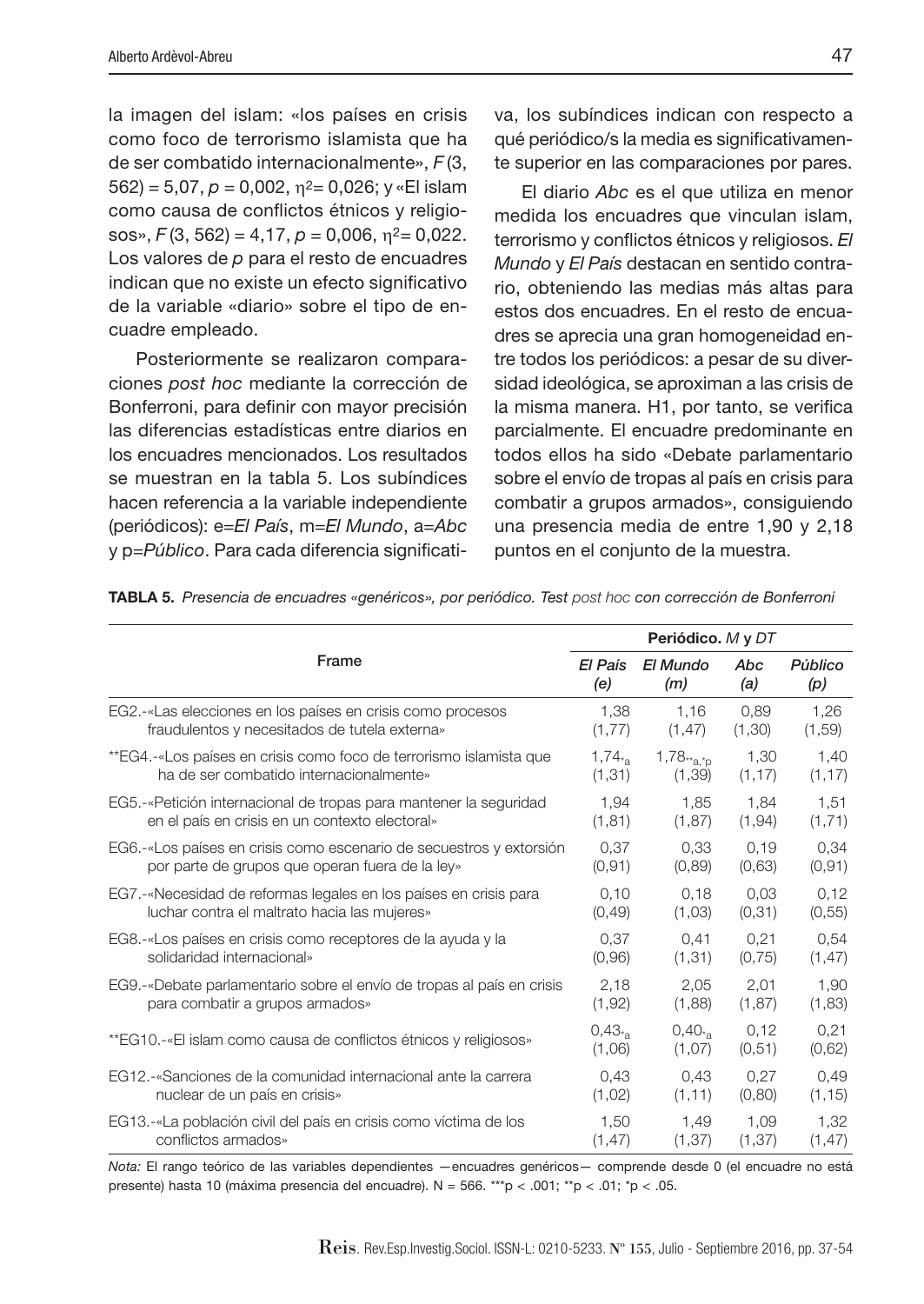| Encuadre noticioso                                              |         | Periódico. M y DT |         |         |  |
|-----------------------------------------------------------------|---------|-------------------|---------|---------|--|
|                                                                 |         | El Mundo          | Abc     | Público |  |
| EE1.-«Escalada conflictiva entre Colombia y Venezuela-Ecuador   | 3.70    | 3.57              | 3.29    | 3.29    |  |
| a propósito de la instalación de bases estadounidenses»         | (1, 19) | (1, 39)           | (1,66)  | (1, 55) |  |
| EE3.-«Somalia, origen de piratas que secuestran a pescado-      | 4.15    | 3.46              | 3.23    | 3.28    |  |
| res»                                                            | (1,96)  | (2,08)            | (1,98)  | (2, 17) |  |
| EE11.-«Ocupación del territorio palestino por parte del Gobier- | 5.40    | 4.23              | 3.41    | 4.58    |  |
| no de Israel»                                                   | (1,61)  | (1, 97)           | (2, 14) | (2,64)  |  |

#### **TABLA 6.** Presencia de cada encuadre «específico», por periódico

Nota: El rango teórico de las variables dependientes —encuadres genéricos— comprende desde 0 (el encuadre no está presente) hasta 10 (máxima presencia del encuadre).

A continuación se repitió la prueba7 para los encuadres noticiosos específicos (EE1, EE3 y EE11) (tabla 6). Se constató que no existen diferencias significativas entre los diferentes diarios en ninguno de los encuadres «específicos», lo que supone un mayor apoyo empírico para H18. En este caso se constata con mayor claridad la validez de la hipótesis número dos.

H2 afirmaba que cada país en crisis es encuadrado de manera diferente. Para comprobarla, se llevó a cabo un análisis equivalente al anterior, con «país» como variable independiente. Se descartaron los países con baja frecuencia de aparición (N < 30) para proporcionar mayor potencia estadística. Se seleccionaron seis países: Afganistán, Somalia, Palestina, Colombia, Pakistán e Irak.

En el análisis multivariado de la varianza (MANOVA) se constataron diferencias significativas en los encuadres «genéricos» aplicados a los países: lambda de Wilks = 0,27,  $F(50, 1.964, 47) = 13,16, p < 0,001$ . En las pruebas univariadas se encontraron diferencias significativas en todos los encuadres, excepto en el EG7, lo que proporciona apoyo empírico a H2 (tabla 7). En el resto de encuadres se encuentran diferencias significativas con valores de  $p < 0.001$ , salvo en EG8 —«los países en crisis como receptores de la ayuda y la solidaridad internacional»—,  $F(5, 439) = 2,79, p = 0,017, \eta^2 = 0,031$ . Las pruebas univariadas para el resto de los encuadres alcanzaron significación estadística al nivel  $p < 0,001$ .

Para responder a la tercera pregunta de investigación —qué encuadre o conjunto de ellos caracterizan la imagen de cada uno de los países en crisis— se llevaron a cabo comparaciones post hoc aplicando la corrección de Bonferroni. Los resultados se muestran en la tabla 7. Los subíndices hacen referencia a los diferentes países: a=Afganistán, s=Somalia, p=Palestina, c=Colombia, k=Pakistán, i=Irak. Para cada diferencia significativa, los subíndices indican el país con respecto al que las medias son significativamente mayores en las comparaciones por pares.

La tabla 7 muestra el encuadre o conjunto de encuadres que caracterizan la imagen de cada uno de los países en crisis. Afganistán, Pakistán e Irak, países donde el Ejército estadounidense intervenía militarmente9, comparten una elevada intensidad del EG4, «los países en crisis como foco de terrorismo

<sup>7</sup> Aunque en este caso el análisis fue de tipo univariado, excluyendo las informaciones no referidas a la crisis humanitaria correspondiente al encuadre.

<sup>8</sup> El valor de p no resultó estadísticamente significativo para ningún encuadre.

<sup>9</sup> Estados Unidos mantenía tropas en Irak y Afganistán en 2009, mientras que en Pakistán desarrollaba un programa de bombardeos con aviones no tripulados que mataban a civiles y a presuntos combatientes talibanes.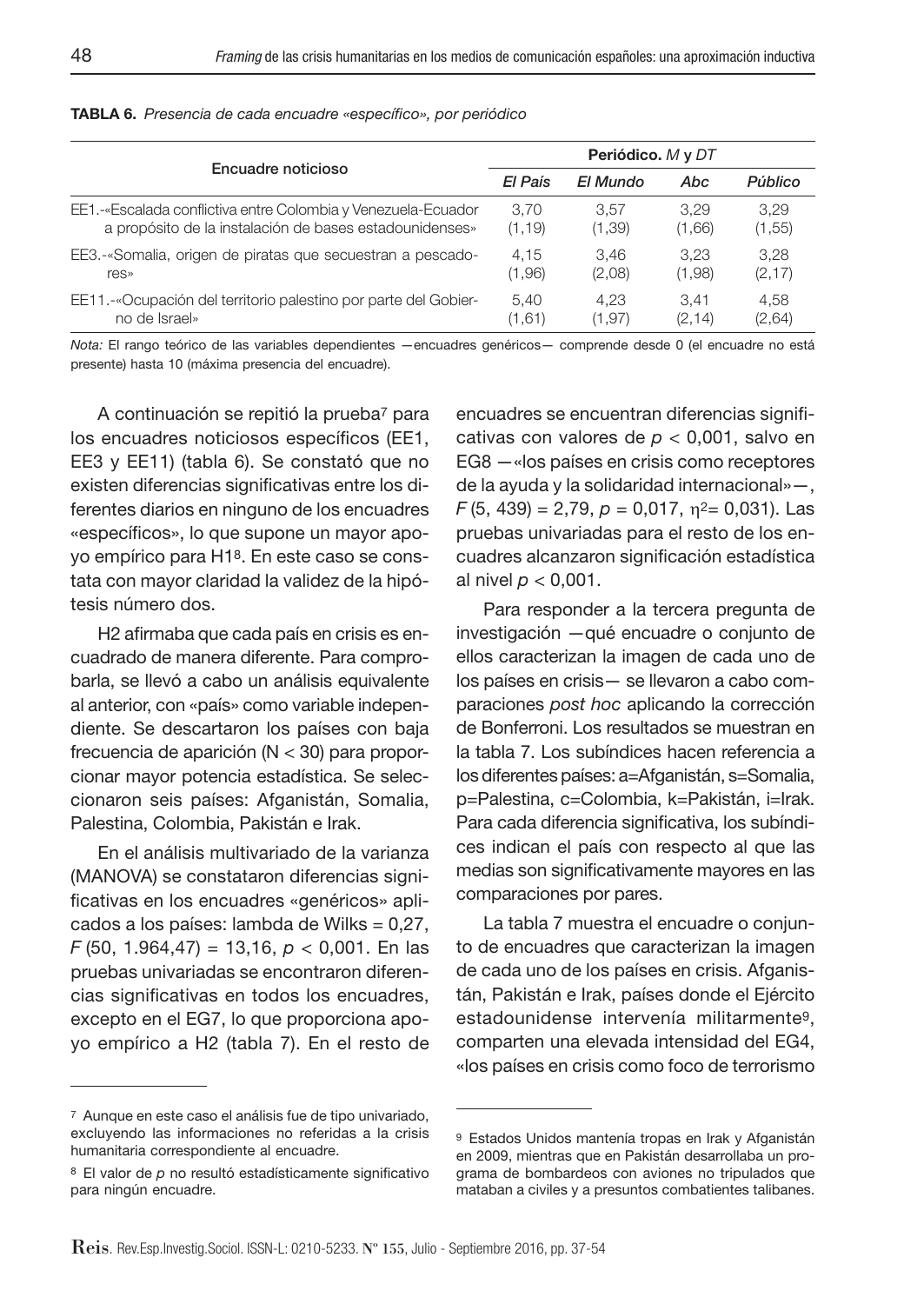|                | País. Media y desviación típica (entre paréntesis) |                        |              |                   |                        |                        |
|----------------|----------------------------------------------------|------------------------|--------------|-------------------|------------------------|------------------------|
| <b>Frame</b>   | Afganistán                                         | Somalia                | Palestina    | Colombia          | Pakistán               | Irak                   |
|                | (a)                                                | (s)                    | (p)          | (c)               | (k)                    | (i)                    |
| $***2$         | $1,48_{s,k}$                                       | 0,28                   | $1,68_{s,k}$ | $1,21_s$          | 0,41                   | 0,84                   |
|                | (1, 91)                                            | (0, 42)                | (1,50)       | (0.65)            | (0, 50)                | (1,00)                 |
| $***4$         | $1,58_{s,p,c}$                                     | 1,05                   | 0.69         | 0,88              | $3,11_{\rm a,s,p,c,i}$ | $2,01_{s,p,c}$         |
|                | (1,09)                                             | (0, 74)                | (0.66)       | (0.87)            | (1,28)                 | (1,22)                 |
| ***5           | $3,\!30_{\rm s,p,c,k,i}$                           | 1,60 <sub>n</sub>      | 0,37         | 1,43 <sub>n</sub> | 1,23                   | 0,90                   |
|                | (1,76)                                             | (1,80)                 | (0,51)       | (1, 22)           | (1, 23)                | (1,06)                 |
| ***6           | 0,22                                               | $0,\!83_{\rm a,p,c,k}$ | 0,12         | 0.29              | 0,16                   | 0,60                   |
|                | (0,60)                                             | (1,61)                 | (0, 40)      | (0,77)            | (0,60)                 | (1, 18)                |
| $\overline{7}$ | 0,07                                               | 0,08                   | 0,04         | 0,03              | 0,06                   | 0,13                   |
|                | (0.57)                                             | (0, 29)                | (0,25)       | (0, 17)           | (0, 29)                | (0,60)                 |
| *8             | 0.45                                               | 0.22                   | 0.48         | 0,03              | 0.20                   | 0,00                   |
|                | (1,09)                                             | (0,66)                 | (1, 42)      | (0, 24)           | (0,98)                 | (0,00)                 |
| ***9           | $3,52_{s,p,c,k,i}$                                 | 1,77                   | 1,14         | 1,85              | 1,17                   | 0,95                   |
|                | (1,93)                                             | (1,56)                 | (0,66)       | (1,28)            | (1, 34)                | (1, 14)                |
| $***10$        | 0,19                                               | 0,09                   | 0.09         | 0,04              | $0{,}56_{\rm a,s,p,c}$ | $0,\!90_{\rm a,s,p,c}$ |
|                | (0, 55)                                            | (0, 34)                | (0, 35)      | (0, 20)           | (1, 16)                | (1,75)                 |
| $***12$        | 0,13                                               | 0,46                   | 0,30         | 0.75a             | $0.61_a$               | 0,49                   |
|                | (0, 49)                                            | (1, 13)                | (0,64)       | (1, 25)           | (1, 18)                | (0, 97)                |
| $***13$        | $1,48_c$                                           | 1,03                   | 1,03         | 0,68              | $1,59_c$               | $2,03_{\rm s,p,c}$     |
|                | (1,67)                                             | (1,07)                 | (1,26)       | (1, 17)           | (1, 12)                | (1, 45)                |

**TABLA 7.** Presencia de cada encuadre «genérico», por país

Nota: El rango teórico de las variables dependientes —encuadres genéricos— comprende desde 0 (el encuadre no está presente) hasta 10 (máxima presencia del encuadre).  $N = 566$ . \*\*\* $p < .001$ ; \*\* $p < .01$ ; \* $p < .05$ .

islamista que ha de ser combatido internacionalmente». Las diferencias en el uso de este encuadre son estadísticamente significativas en comparación con Somalia, Palestina y Colombia. La mayor presencia de este encuadre se encuentra en el caso de Pakistán, que llega prácticamente a duplicar la puntuación obtenida para Afganistán y a multiplicar por cinco la de Palestina.

Este encuadre sobre el terrorismo islamista se complementa con el EG13, «la población civil del país en crisis como víctima de los conflictos armados». Los valores que alcanza este encuadre para los casos de Pakistán, Afganistán e Irak sugieren que los objetivos de la intervención armada serían acabar con el terrorismo y con el sufrimiento de los civiles. Irak presenta las medias más altas, que son significativamente superiores

a las encontradas para Somalia, Palestina y Colombia.

Los secuestros de pescadores en el golfo de Edén permitieron a Somalia acceder a la agenda informativa. La representación mediática de este país se caracteriza también por el EG6, «los países en crisis como escenario de secuestros y extorsión por parte de grupos que operan fuera de la ley». La presencia media de este frame es significativamente superior a la obtenida por todos los países salvo Irak. Somalia presenta, además, un encuadre «específico» que la vincula con los secuestros de pescadores (véase la tabla 6). Palestina, en cambio, se encuadra desde su incapacidad para gestionar sus instituciones democráticas debido al carácter fraudulento de sus elecciones.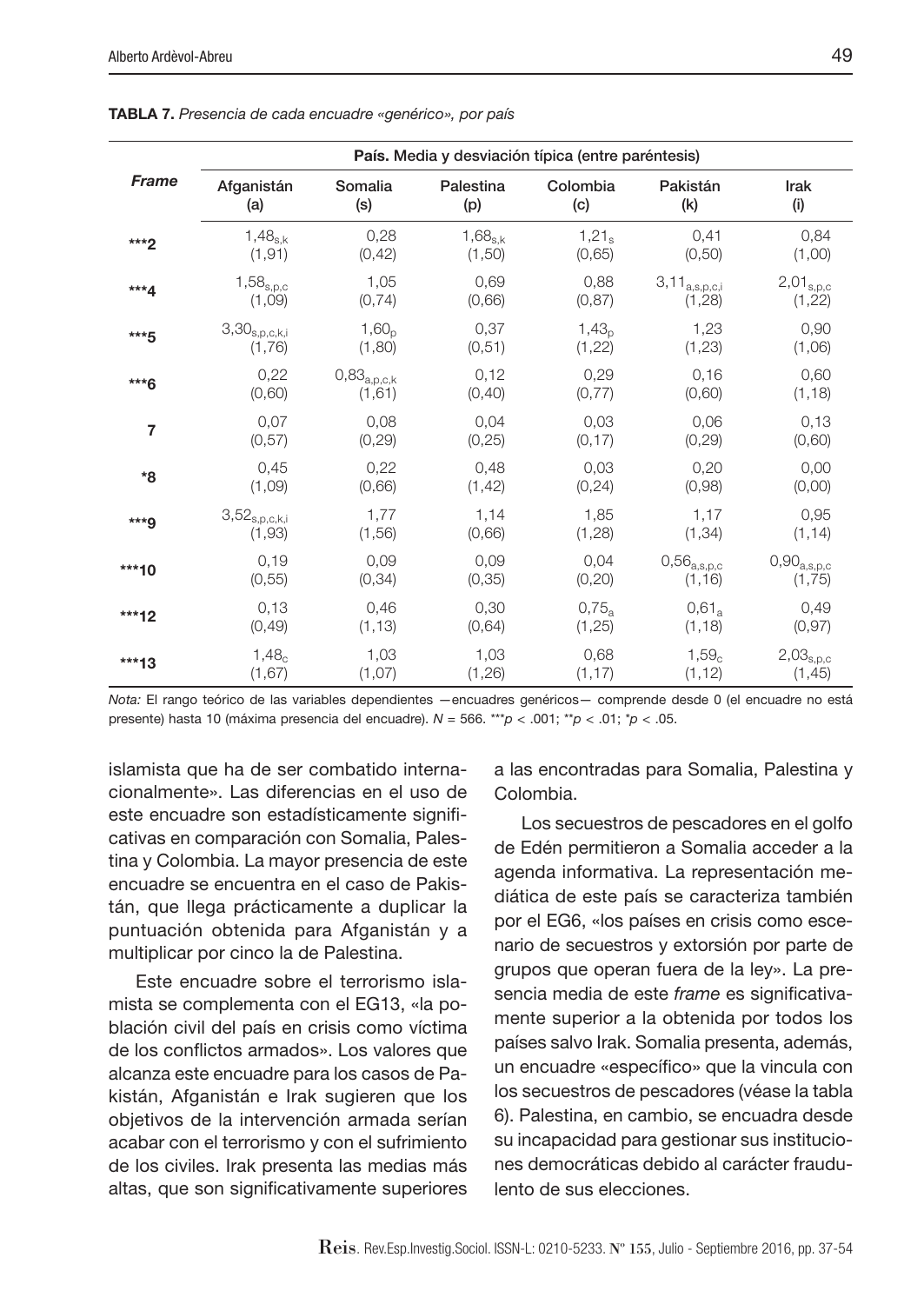# **DISCUSIÓN Y CONCLUSIONES**

Los resultados de este estudio validan muchas de las ideas desarrolladas de manera más intuitiva en la bibliografía específica sobre la representación mediática de los países empobrecidos. Pese a existir abundante material bibliográfico sobre la representación mediática de los países empobrecidos, no existe literatura científica previa que aborde, desde una perspectiva global, los encuadres noticiosos de las crisis humanitarias. Este estudio contribuye a llenar ese vacío.

Más importante si cabe que la frecuencia con que los medios se refieren a un país es la manera en que lo hacen. El análisis inductivo llevado a cabo en este estudio permite afirmar que los encuadres noticiosos más empleados describen a los países en crisis como un escenario de guerra, violencia, terrorismo islamista y delincuencia. Los países autodenominados «desarrollados» se presentan como benefactores que pretenden mejorar las condiciones de vida de los países empobrecidos. Los frames más empleados, con pocas variaciones entre periódicos, fueron «las elecciones en los países en crisis como procesos fraudulentos y necesitados de tutela externa», «los países en crisis como foco de terrorismo islamista que ha de ser combatido internacionalmente», «petición internacional de tropas para mantener la seguridad en el país en crisis en un contexto electoral» y «los países en crisis como escenario de secuestros y extorsión por parte de grupos que operan fuera de la ley». El islam, religión mayoritaria en algunas de las naciones estudiadas, se asocia al terrorismo y a los «conflictos étnicos y religiosos». Ningún encuadre remite a la responsabilidad del mundo desarrollado o a las verdaderas causas del subdesarrollo, que son de naturaleza política y económica. A pesar de sus diferentes orientaciones editoriales, la representación de estos países fue similar en los cuatro periódicos estudiados.

Los encuadres mediante los que se describen las crisis humanitarias establecen una continuidad con el tratamiento noticioso de la inmigración y las minorías étnicas. A pesar de tratarse de temas muy diferentes, el discurso mediático de la inmigración, las minorías y las crisis humanitarias se construye sobre un mensaje implícito de «nosotros contra ellos», inicialmente descrito por Dijk (1996) para referirse a la cobertura informativa de las minorías étnicas en los países enriquecidos. Dijk denominó «cuadrado ideológico» al proceso a través del cual los medios magnifican «nuestras» buenas acciones (las del grupo mayoritario) y «sus» malas acciones (las de las minorías); a la vez que quitan importancia a «nuestras» malas acciones y a «sus» buenas acciones. Siguiendo los principios del «cuadrado ideológico», los periódicos resaltan «nuestras» buenas acciones, con encuadres como «los países en crisis como receptores de la ayuda y la solidaridad internacional». «Nuestros» militares no hacen la guerra, sino que acuden a hacer el trabajo necesario que el Gobierno local no puede o no sabe hacer: «combatir a grupos armados», «mantener la seguridad en un contexto electoral» o luchar contra el terrorismo.

Desde un punto de vista metodológico, este estudio intenta responder a la necesidad, manifestada en estudios previos, de mejorar las definiciones operativas y la claridad conceptual en la investigación sobre framing (Vreese, 2012). Este estudio describe en detalle el proceso por el cual ciertos términos y frases relacionadas con los actores, las acciones, las localizaciones geográficas, los espacios físico/temporales, y las causas y las consecuencias de los acontecimientos se combinan entre sí para dar lugar a un encuadre noticioso.

Los resultados muestran que se emplean encuadres específicos para ciertos países (denominados en este estudio como «específicos», como, por ejemplo, «Ocupación del territorio palestino […]») que coexisten con encuadres de naturaleza más amplia, que pueden ser aplicados a muchos de los países en crisis (encuadres «genéricos», aunque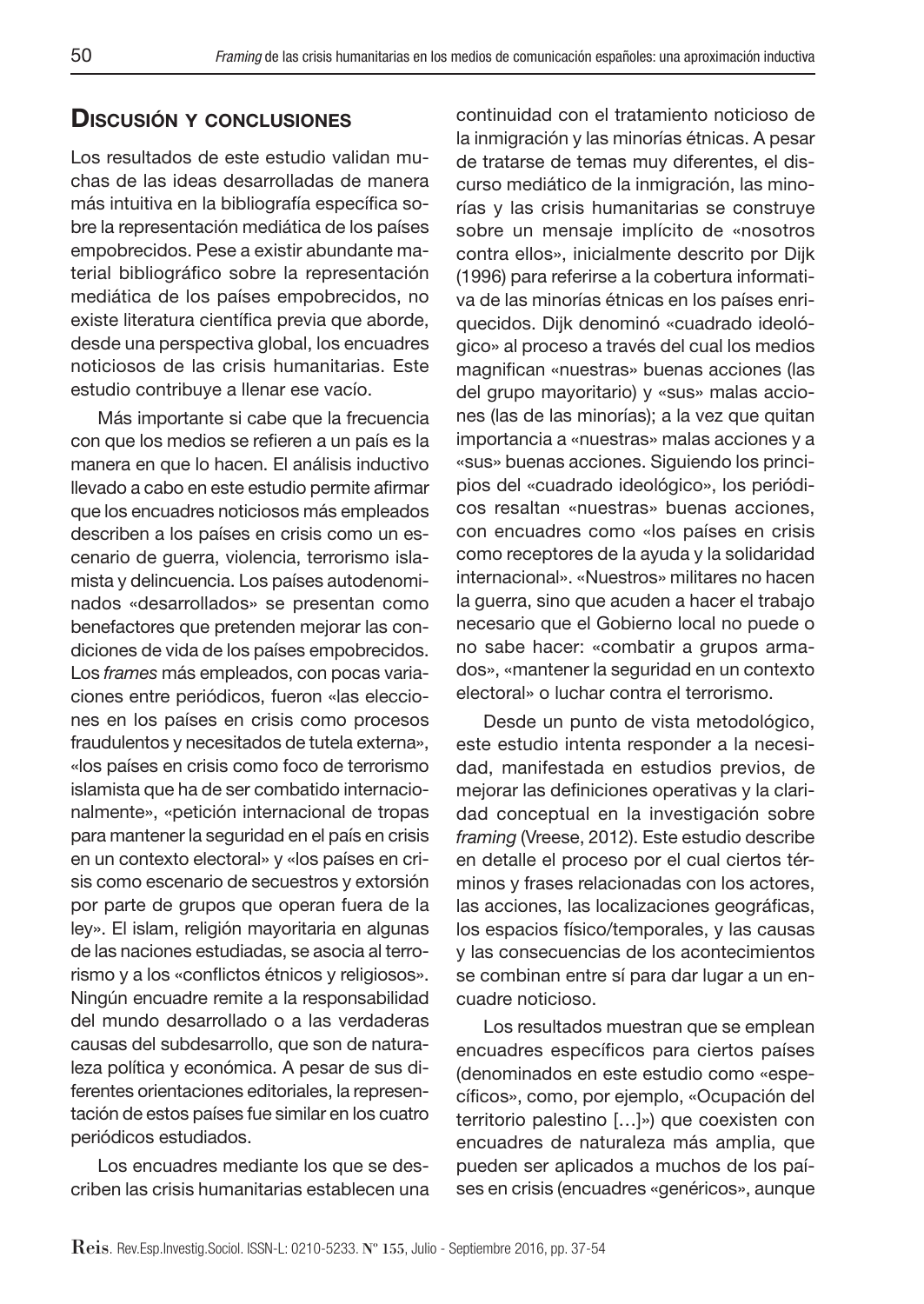según la literatura previa también serían específicos, como «el islam como causa de conflictos étnicos y religiosos»). En este artículo, por tanto, se propone que el límite entre encuades específicos y genéricos es difuso, y que esta tipología de los encuadres no debería tener un carácter dicotómico, sino continuo. Esta propuesta supone una contribución teórica a la teoría del framing. Bajo este modelo, un frame puede ser más o menos específico o más o menos genérico. De manera gráfica, los encuadres noticiosos podrían ser entendidos como un conjunto de muñecas rusas o matrioska: la muñeca más grande equivaldría a un encuadre más genérico; la más pequeña, a un encuadre más específico, y viceversa.

La naturaleza inclusiva de los encuadres «más genéricos» puede facilitar los metaestudios y la investigación comparativa a través de diferentes países y momentos temporales. Los encuadres genéricos resultan más apropiados para la investigación comparativa que los específicos (Aalberg, Strömbäck y Vreese, 2011: 11), ya que cada conjunto de encuadres específicos tiende a ser diferente en cada estudio. Una solución que permitiría comparar los resultados de estudios que hayan empleado diferentes encuadres específicos sería la de considerar un nivel superior de análisis, es decir, emplear un frame de carácter más genérico que incluyese a esos subframes más específicos. De hecho, algunos trabajos previos ya han asumido, de manera implícita, este carácter continuo de los encuadres. Así, por ejemplo, se ha considerado a «encuestas» o «resultados electorales» como subframes del encuadre más genérico de «juego», mientras que «estrategias y tácticas de campaña» o «personalidad y estilo» se han incluido como partes del encuadre «estrategia» (Aalberg et al., 2011).

En este estudio, el encuadre genérico de «conflicto» puede ser entendido como el origen de un conjunto de subframes de naturaleza cada vez más específica, como «El islam como causa de conflictos étnicos y religiosos», «Los países en crisis como foco de terrorismo islamista […]» o «Debate parlamentario sobre el envío de tropas […] para combatir a grupos armados».

Si se consideran en conjunto los encuadres empleados en la cobertura informativa de los países en situación de crisis humanitaria —es decir, como un macroframe—, la prensa española describe el «problema» desde una perspectiva doble: amenaza a los países del Norte y caos interno en los países en crisis. Las «causas» del problema son la corrupción, el terrorismo y la incompetencia política, y las «soluciones» abarcan desde la intervención militar extranjera hasta la ayuda humanitaria, con énfasis en la primera.

### **LIMITACIONES E INVESTIGACIÓN FUTURA**

Resulta adecuado señalar los aspectos relevantes y las limitaciones de este estudio. En primer lugar, los encuadres noticiosos de los países en crisis pueden haber cambiado desde la segunda mitad del año 2009, el período de análisis examinado en este artículo. Las dificultades económicas que atraviesan algunos países europeos, particularmente importantes en España, puede haber marginado aun la cobertura informativa de estos países.

Futuras investigaciones deberían aproximarse a este objeto de estudio desde una perspectiva más amplia, yendo más allá del análisis de contenido de los encuadres de los medios. Como ha señalado Vreese, los medios de comunicación podrían jugar un papel menor en el proceso de encuadre, ya que no hay pruebas de que exista un reencuadre o al menos un cuestionamiento de los encuadres originales (2012: 317). Para probar la validez del «modelo de activación en cascada» (Entman, 2003) en un contexto diferente al de Estados Unidos, se debería examinar el proceso de propagación de es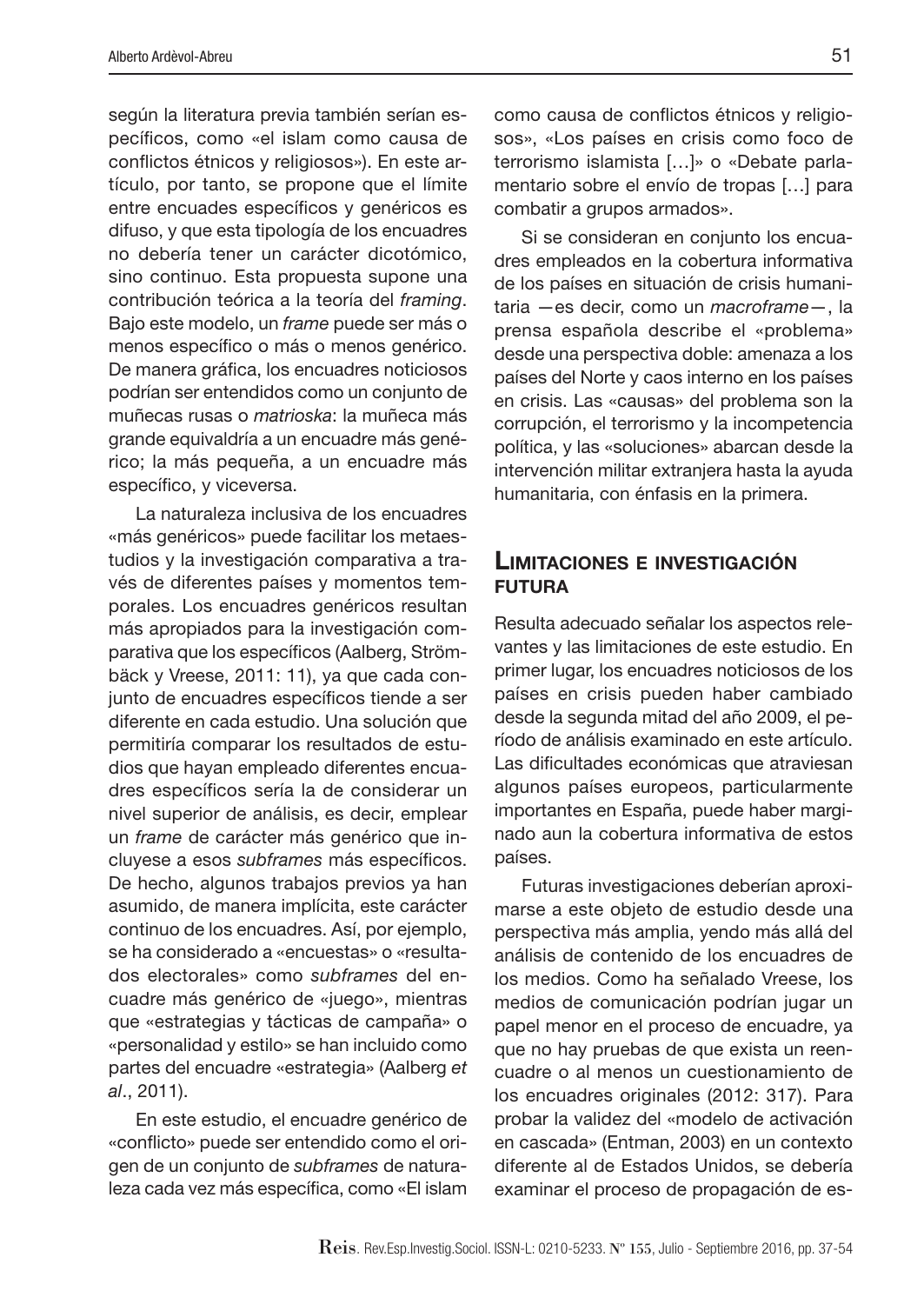tos encuadres interpretativos desde la cultura, las élites políticas y las ONG hasta la opinión pública, así como la posible retroalimentación de la opinión pública a las élites políticas a través de los medios de comunicación.

Para terminar, se necesitan propuestas metodológicas para operar con la tipología continua de los encuadres genéricos y específicos que se sugiere en este artículo. Sería necesario desarrollar una escala fiable y válida para medir las variaciones en el grado de especificidad de los encuadres, permitiendo situar los diferentes *frames* a lo largo de un continuum. Además, se debería estudiar (por ejemplo, a través de experimentos) si el grado de especificidad de un encuadre tiene algún efecto en las actitudes (opiniones, preferencias, emociones, afectos, ideas, etc.) o comportamientos del público. El carácter más o menos específico de un encuadre podría, por ejemplo, afectar al poder persuasivo de la propaganda electoral o a las tasas de recuerdo de la información contenida en una noticia. De manera adicional, y sobre la base del «modelo de activación en cascada» (Entman, 2004, 2010), se podría explorar el papel que juegan los diferentes actores involucrados en el proceso de creación y transmisión de frames en relación a su tendencia a producir —o reproducir— encuadres de carácter más o menos genérico. De esta manera, podría suceder que los encuadres de las élites tuviesen un carácter más genérico (por ejemplo, «Los países en crisis como un problema para la civilización occidental»), y que los medios se encargaran de complementar estos encuadres con otros más específicos y concretos (como «Somalia, origen de piratas que secuestran a pescadores [occidentales]»). Esto podía contribuir a una mejor comprensión del proceso de creación y transmisión de los encuadres, así como de los efectos de estos encuadres en las actitudes, pensamientos y comportamientos de la gente.

### **BIBLIOGRAFÍA**

- Aalberg, Toril; Strömbäck, Jesper y Vreese, Claes H. de (2011). «The Framing of Politics as Strategy and Game: A Review of Concepts, Operationalizations and Key Findings». Journalism, 13(2): 1-17.
- Centro de Monitoreo del Desplazamiento Interno (IDMC) (2009). Internal Displacement: Global Overview of Trends and Developments in 2008. Oslo: IDMC.
- Dijk, Teun A. van (1996). «Opiniones e ideologías en la prensa». Voces y Culturas, 10(2): 9-50 (en línea). http://www.discursos.org/oldarticles/ Opiniones%20e%20ideolog%EDas%20en%20 la%20prensa.pdf
- Edy, Jill A. y Meirick, Patrick C. (2007). «Wanted, Dead or Alive: Media Frames, Frame Adoption, and Support for the War in Afghanistan». Journal of Communication, 57(1): 119-141.
- Entman, Robert M. (1993). «Framing: Toward Clarification of a Fractured Paradigm». Journal of Communication, 43(4): 51-58.
- Entman, Robert M. (2003). «Cascading Activation: Contesting the White House's Frame after 9/11». Political Communication, 20(4): 415-432.
- Entman, Robert M. (2004). Projections of Power: Framing News, Public Opinion, and U.S. Foreign Policy. Chicago, Illinois: University of Chicago Press.
- Entman, Robert M. (2010). «Media Framing Biases and Political Power: Explaining Slant in News of Campaign 2008». Journalism, 11(4): 389-408.
- Escola Cultura de Pau (2010). Alerta! Informe sobre conflictos, derechos humanos y construcción de paz (en línea). http://escolapau.uab.cat/img/programas/alerta/alerta/alerta10c.pdf
- Escola Cultura de Pau (2011). Alerta! Informe sobre conflictos, derechos humanos y construcción de paz (en línea). http://escolapau.uab.cat/img/programas/alerta/alerta/alerta11e.pdf
- Gelado Marcos, Roberto (2009). «La dependencia de la prensa española hacia las agencias de noticias». Communication and Society, 23(2): 243-276.
- Gorp, Baldwin van (2007). «The Constructionist Approach to Framing: Bringing Culture back in». Journal of Communication, 57(1): 60-78.
- Hwang, Hyunseo et al., (2007). «Applying a Cognitive Processing Model to Presidential Debate Effects: Postdebate News Analysis and Primed Reflection». Journal of Communication, 57(1): 40-59.